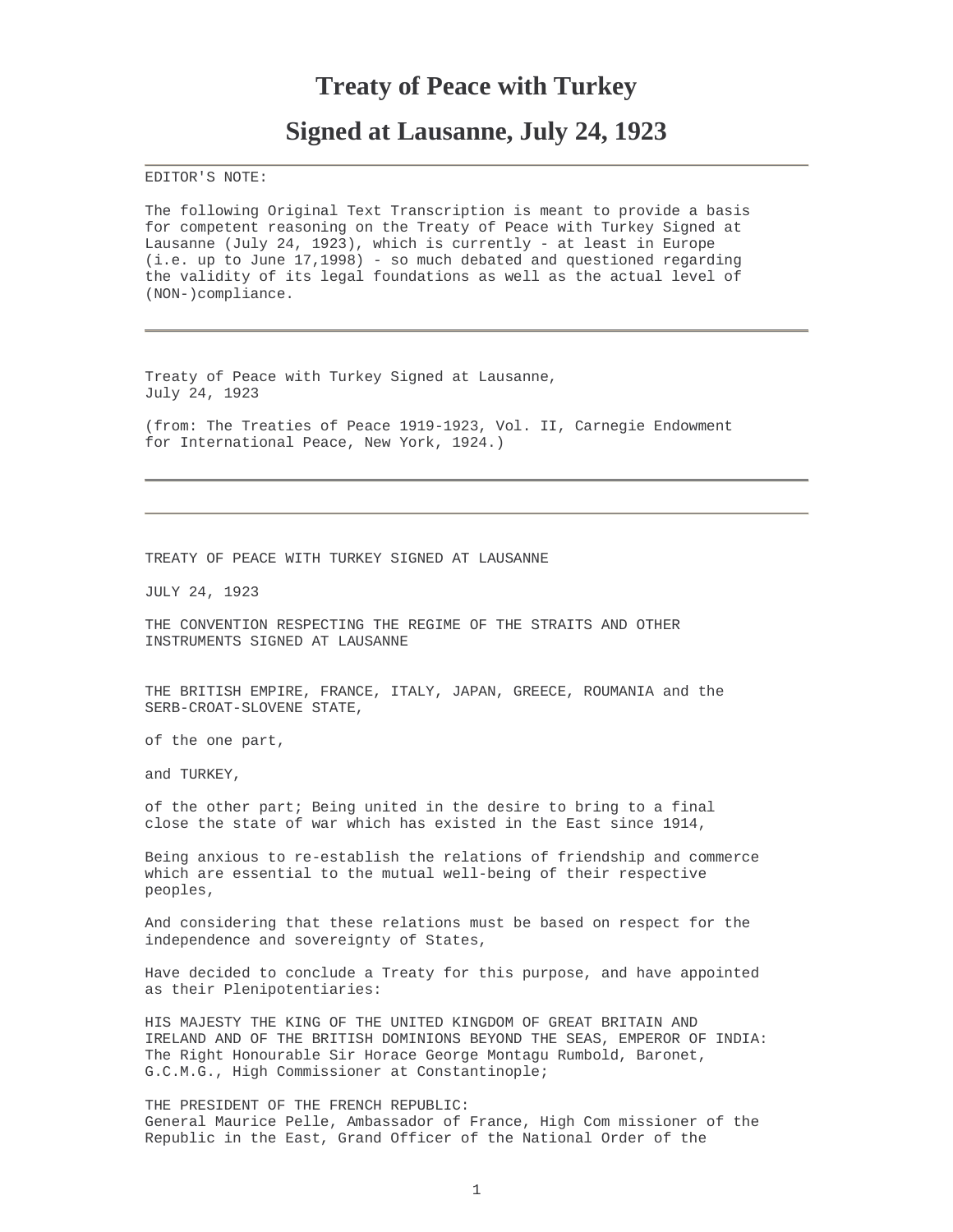Legion of Honour;

HIS MAJESTY THE KING OF ITALY: The Honourable Marquis Camillo Garroni, Senator of the Kingdom, Ambassador of Italy, High Commissioner at Constantinople, Grand Cross of the Orders of Saints Maurice and Lazarus, and of the Crown of Italy;

M. Giulio Cesare Montagna, Envoy Extraordinary and Minister Plenipotentiary at Athens, Commander of the Orders of Saints Maurice and Lazarus, Grand Officer of the Crown of Italy;

HIS MAJESTY THE EMPEROR OF JAPAN: Mr. Kentaro Otchiai, Jusammi, First Class of the Order of the Rising Sun, Ambassador Extraordinary and Plenipotentiary at Rome;

HIS MAJESTY THE KING OF THE HELLENES: M. Eleftherios K. Veniselos, formerly President of the Council of Ministers, Grand Cross of the Order of the Saviour;

M. Demetrios Caclamanos, Minister Plenipotentiary at London, Commander of the Order of the Saviour;

HIS MAJESTY THE KING OF ROUMANIA: M. Constantine I. Diamandy, Minister Plenipotentiary;

M. Constantine Contzesco, Minister Plenipotentiary;

HIS MAJESTY THE KING OF THE SERBS, THE CROATS AND THE SLOVENES: Dr. Miloutine Yovanovitch, Envoy Extraordinary and Minister Plenipotentiary at Berne;

THE GOVERNMENT OF THE GRAND NATIONAL ASSEMBLY OF TURKEY: Ismet Pasha, Minister for Foreign Affairs, Deputy for Adrianople;

Dr. Riza Nour Bey, Minister for Health and for Public Assistance, Deputy for Sinope;

Hassan Bey, formerly Minister, Deputy for Trebizond;

Who, having produced their full powers, found in good and due orm, have agreed as follows:

PART I. POLITICAL CLAUSES. ARTICLE I.

From the coming into force of the present Treaty, the state of peace will be definitely re-established between the British Empire, France, Italy, Japan, Greece, Roumania and the Serb-Croat-Slovene State of the one part, and Turkey of the other part, as well as between their respective nationals. Official relations will be resumed on both sides and, in the respective territories, diplomatic and consular representatives will receive, without prejudice to such agreements as may be concluded in the future, treatment in accordance with the general principles of international law.

SECTION I. I. TERRITORIAL CLAUSES. ARTICLE 2.

From the Black Sea to the Aegean the frontier of Turkey is laid down as follows: (I) With Bulgaria:

From the mouth of the River Rezvaya, to the River Maritza, the point of junction of the three frontiers of Turkey, Bulgaria and Greece: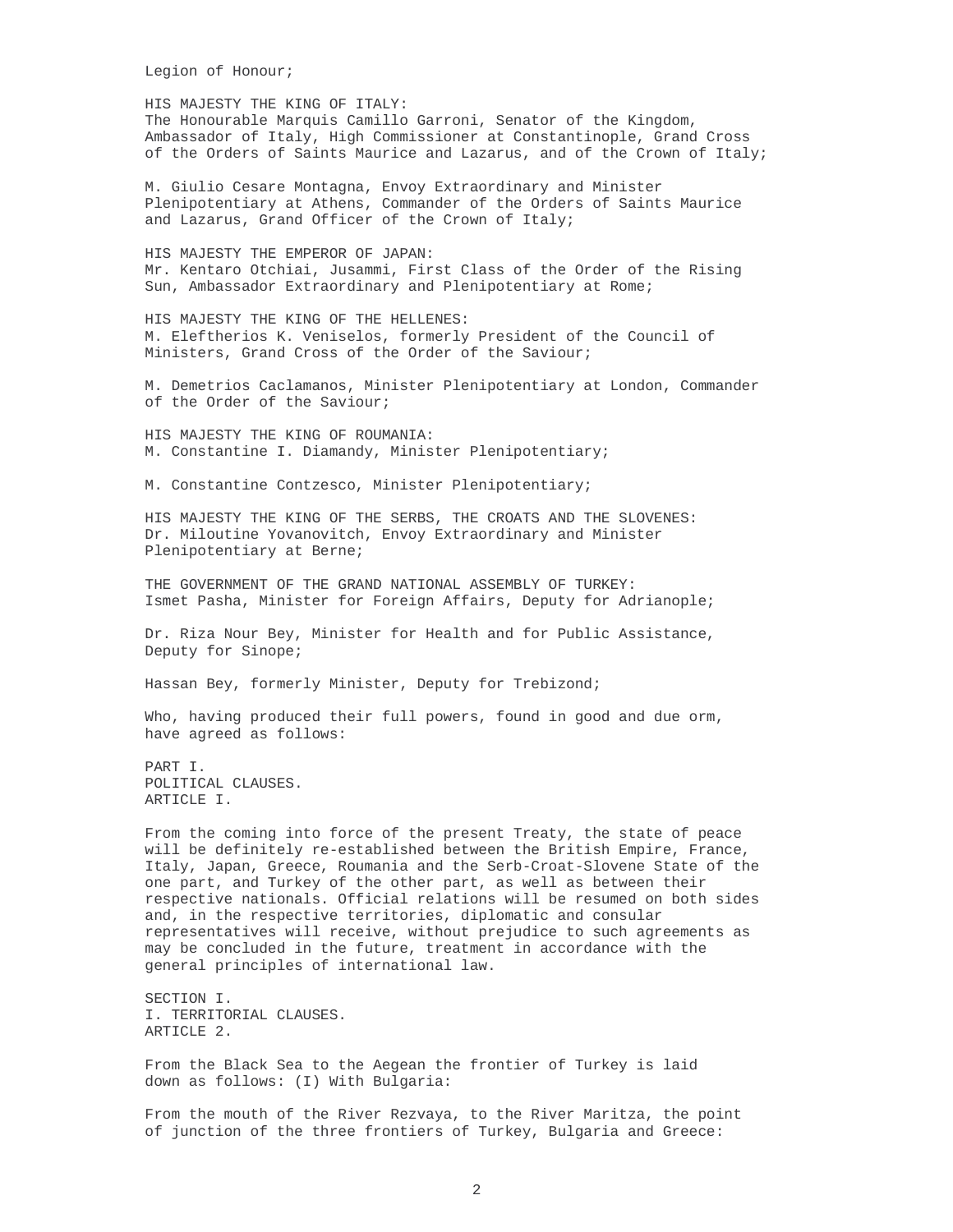the southern frontier of Bulgaria as at present demarcated;

(2) With Greece:

Thence to the confluence of the Arda and the Marilza:

the course of the Maritza;

then upstream along the Arda, up to a point on that river to be determined on the spot in the immediate neighbourhood of the village of Tchorek-Keuy:

the course of the Arda;

thence in a south-easterly direction up to a point on the Maritza, 1 kilom. below Bosna-Keuy:

a roughly straight line leaving in Turkish territory the village of Bosna-Keuy. The village of Tchorek-Keuy shall be assigned to Greece or to Turkey according as the majority of the population shall be found to be Greek or Turkish by the Commission for which provision is made in Article 5, the population which has migrated into this village after the 11th October, 1922, not being taken into account;

thence to the Aegean Sea:

the course of the Maritza.

ARTICLE 3.

From the Mediterranean to the frontier of Persia, the frontier of Turkey is laid down as follows:

(I ) With Syria:

The frontier described in Article 8 of the Franco-Turkish Agreement of the 20th October, 1921

(2) With Iraq:

The frontier between Turkey and Iraq shall be laid down in friendly arrangement to be concluded between Turkey and Great Britain within nine months.

In the event of no agreement being reached between the two Governments within the time mentioned, the dispute shall be referred to the Council of the League of Nations.

The Turkish and British Governments reciprocally undertake that, pending the decision to be reached on the subject of the frontier, no military or other movement shall take place which might modify in any way the present state of the territories of which the final fate will depend upon that decision.

ARTICLE 4.

The frontiers described by the present Treaty are traced on the one-in-a-million maps attached to the present Treaty. In case of divergence between the text and the map, the text will prevail. [See Introduction.]

ARTICLE 5.

A Boundary Commission will be appointed to trace on the ground the frontier defined in Article 2 (2). This Commission will be composed of representatives of Greece and of Turkey, each Power appointing one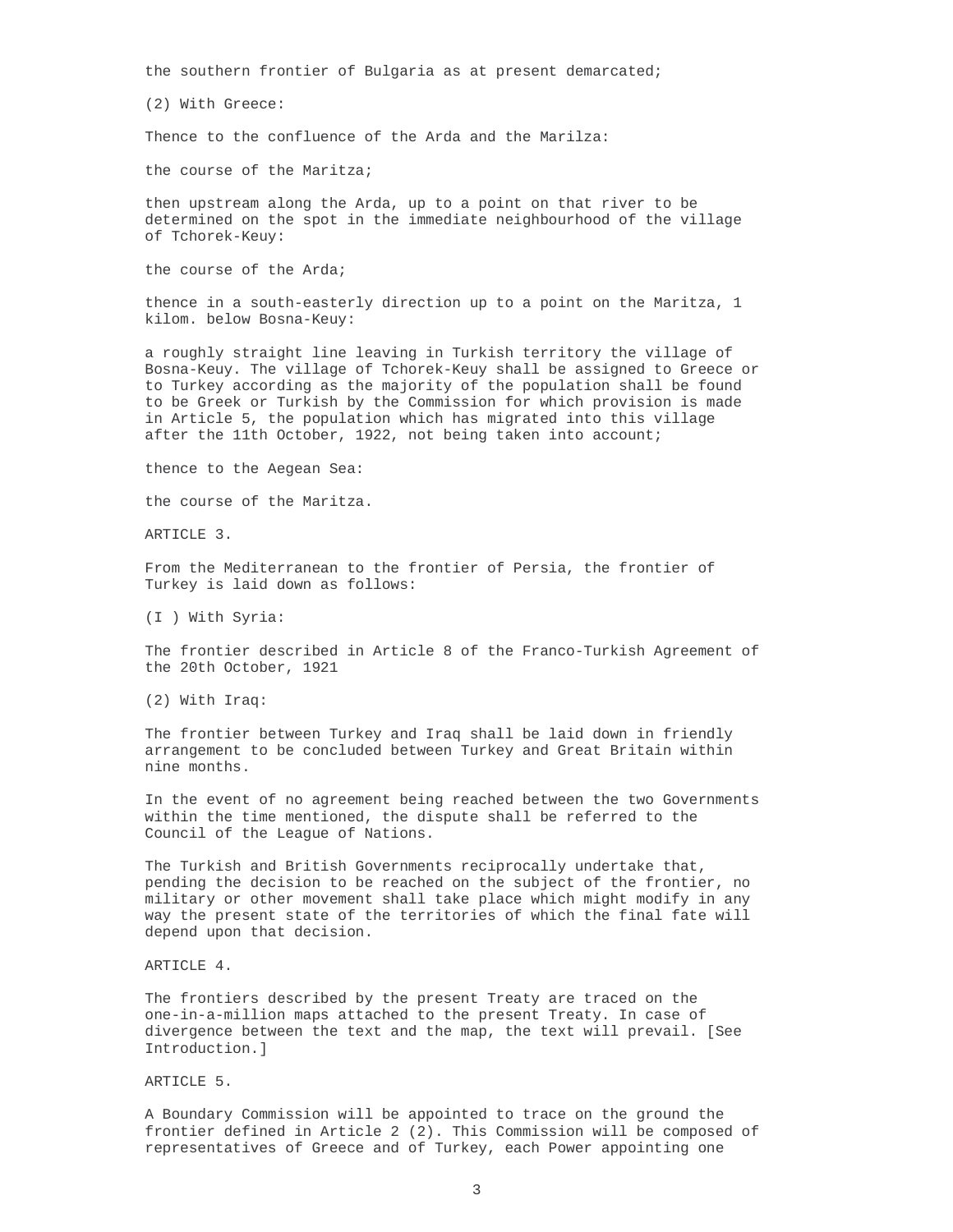representative, and a president chosen by them from the nationals of a third Power.

They shall endeavour in all cases to follow as nearly as possible the descriptions given in the present Treaty, taking into account as far as possible administrative boundaries and local economic interests.

The decision of the Commission will be taken by a majority and shall be binding on the parties concerned.

The expenses of the Commission shall be borne in equal shares by the parties concerned.

ARTICLE 6.

In so far as concerns frontiers defined by a waterway as distinct from its banks, the phrases "course" or "channel" used in the descriptions of the present Treaty signify, as regards non-navigable rivers, the median line of the waterway or of its principal branch, and, as regards navigable rivers, the median line of the principal channel of navigation. It will rest with the Boundary Commission to specify whether the frontier line shall follow any changes of the course or channel which may take place, or whether it shall be definitely fixed by the position of the course or channel at the time when the present Treaty comes into force.

In the absence of provisions to the contrary, in the present Treaty, islands and islets Iying within three miles of the coast are included within the frontier of the coastal State.

ARTICLE 7.

The- various States concerned undertake to furnish to the Boundary Commission all documents necessary for its task, especially authentic copies of agreements fixing existing or old frontiers, all large scale maps in existence, geodetic data, surveys completed but unpublished, and information concerning the changes of frontier watercourses. The maps, geodetic data, and surveys, even if unpublished, which are in the possession of the Turkish authorities, must be delivered at Constantinople with the least possible delay from the coming into force of the present Treaty to the President of the Commission.

The States concerned also undertake to instruct the local authorities to communicate to the Commission all documents, especially plans, cadastral and land books, and to furnish on demand all details regarding property, existing economic conditions and other necessary information.

### ARTICLE 8.

The various States interested undertake to give every assistance to the Boundary Commission, whether directly or through local authorities, in everything that concerns transport, accommodation, labour, materials (sign posts, boundary pillars) necessary for the accomplishment of its mission.

In particular, the Turkish Government undertakes to furnish, if required, the technical personnel necessary to assist the Boundary Commission in the accomplishment of its duties.

ARTICLE 9.

The various States interested undertake to safeguard the trigonometrical points, signals, posts or frontier marks erected by the Commission.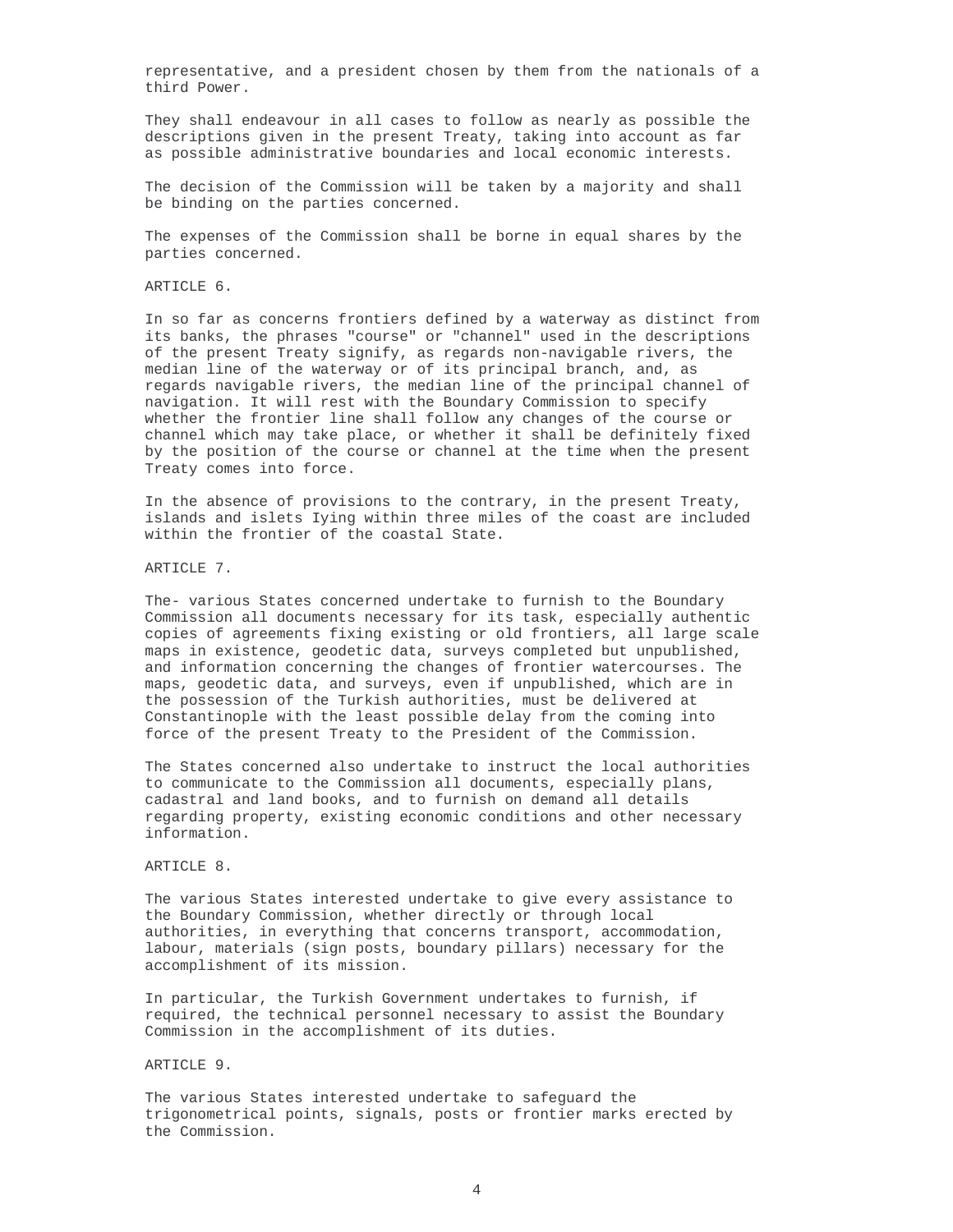ARTICLE 10.

The pillars will be placed so as to be intervisible. They will be numbered, and their position and their number will be noted on a cartographic document.

ARTICLE 11.

The protocols defining the boundary and the maps and documents attached thereto will be made out in triplicate, of which two copies will be forwarded to the Governments of the limitrophe States, and the third to the Government of the French Republic, which will deliver authentic copies to the Powers who sign the present Treaty.

#### ARTICLE 12.

The decision taken on the 13th February, 1914, by the Conference of London, in virtue of Articles 5 of the Treaty of London of the 17th-30th May, 1913, and 15 of the Treaty of Athens of the 1st-14th November, 1913, which decision was communicated to the Greek Government on the 13th February, 1914, regarding the sovereignty of Greece over the islands of the Eastern Mediterranean, other than the islands of Imbros, Tenedos and Rabbit Islands, particularly the islands of Lemnos, Samothrace, Mytilene, Chios, Samos and Nikaria, is confirmed, subject to the provisions of the present Treaty respecting the islands placed under the sovereigntyof Italy which form the subject of Article 15.

Except where a provision to the contrary is contained in the present Treaty, the islands situated at less than three miles from the Asiatic coast remain under Turkish sovereignty.

ARTICLE 13.

With a view to ensuring the maintenance of peace, the Greek Government undertakes to observe the following restrictions in the islands of Mytilene, Chios, Samos and Nikaria:

(I) No naval base and no fortification will be established in the said islands.

(2) Greek military aircraft will be forbidden to fly over the territory of the Anatolian coast. Reciprocally, the Turkish Government will forbid their military aircraft to fly over the said islands.

(3) The Greek military forces in the said islands will be limited to the normal contingent called up for military service, which can be trained on the spot, as well as to a force of gendarmerie and police in proportion to the force of gendarmerie and police existing in the whole of the Greek territory.

## ARTICLE 14.

The islands of Imbros and Tenedos, remaining under Turkish sovereignty, shall enjoy a special administrative organisation composed of local elements and furnishing every guarantee for the native non-Moslem population in so far as concerns local administration and the protection of persons and property. The maintenance of order will be assured therein by a police force recruited from amongst the local population by the local administration above provided for and placed under its orders.

The agreements which have been, or may be, concluded between Greece and Turkey relating to the exchange of the Greek and Turkish populations will not be applied to the inhabitants of the islands of Imbros and Tenedos.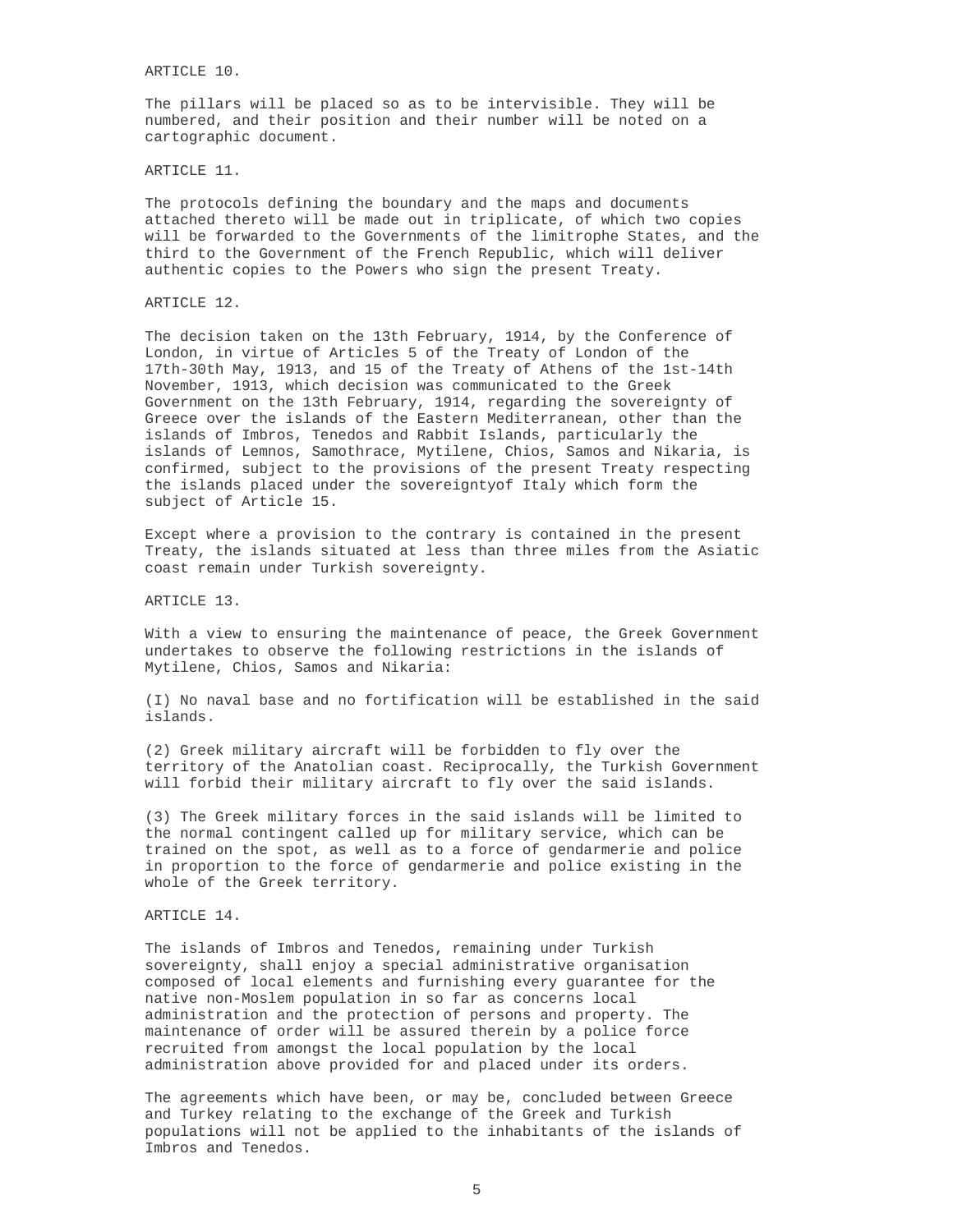### ARTICLE 15.

Turkey renounces in favour of Italy all rights and title over the following islands: Stampalia (Astrapalia), Rhodes (Rhodos), Calki (Kharki), Scarpanto, Casos (Casso), Piscopis (Tilos), Misiros (Nisyros), Calimnos (Kalymnos), Leros, Patmos, Lipsos (Lipso), Simi (Symi), and Cos (Kos), which are now occupied by Italy, and the islets dependent thereon, and also over the island of Castellorizzo.

#### ARTICLE I6.

Turkey hereby renounces all rights and title whatsoever over or respecting the territories situated outside the frontiers laid down in the present Treaty and the islands other than those over which her sovereignty is recognised by the said Treaty, the future of these territories and islands being settled or to be settled by the parties concerned.

The provisions of the present Article do not prejudice any special arrangements arising from neighbourly relations which have been or may be concluded between Turkey and any limitrophe countries.

### ARTICLE 17.

The renunciation by Turkey of all rights and titles over Egypt and over the Soudan will take effect as from the 5th November, 1914.

ARTICLE 18.

Turkey is released from all undertakings and obligations in regard to the Ottoman loans guaranteed on the Egyptian tribute, that is to say, the loans of 1855, 1891 and 1894. The annual payments made by Egypt for the service of these loans now forming part of the service of the Egyptian Public Debt, Egypt is freed from all other obligations relating to the Ottoman Public Debt.

## ARTICLE 19.

Any questions arising from the recognition of the State of Egypt shall be settled by agreements to be negotiated subsequently in a manner to be determined later between the Powers concerned. The provisions of the present Treaty relating to territories detached from Turkey under the said Treaty will not apply to Egypt.

ARTICLE 20.

Turkey hereby recognises the annexation of Cyprus proclaimed by the British Government on the sth November, 1914.

#### ARTICLE 2I .

Turkish nationals ordinarily resident in Cyprus on the 5th November, 1914, will acquire British nationality subject to the conditions laid down in the local law, and will thereupon lose their Turkish nationality. They will, however, have the right to opt for Turkish nationality within two years from the coming into force of the present Treaty, provided that they leave Cyprus within twelve months after having so opted.

Turkish nationals ordinarily resident in Cyprus on the coming into force of the present Treaty who, at that date, have acquired or are in process of acquiring British nationality in consequence of a request made in accordance with the local law, will also thereupon lose their Turkish nationality.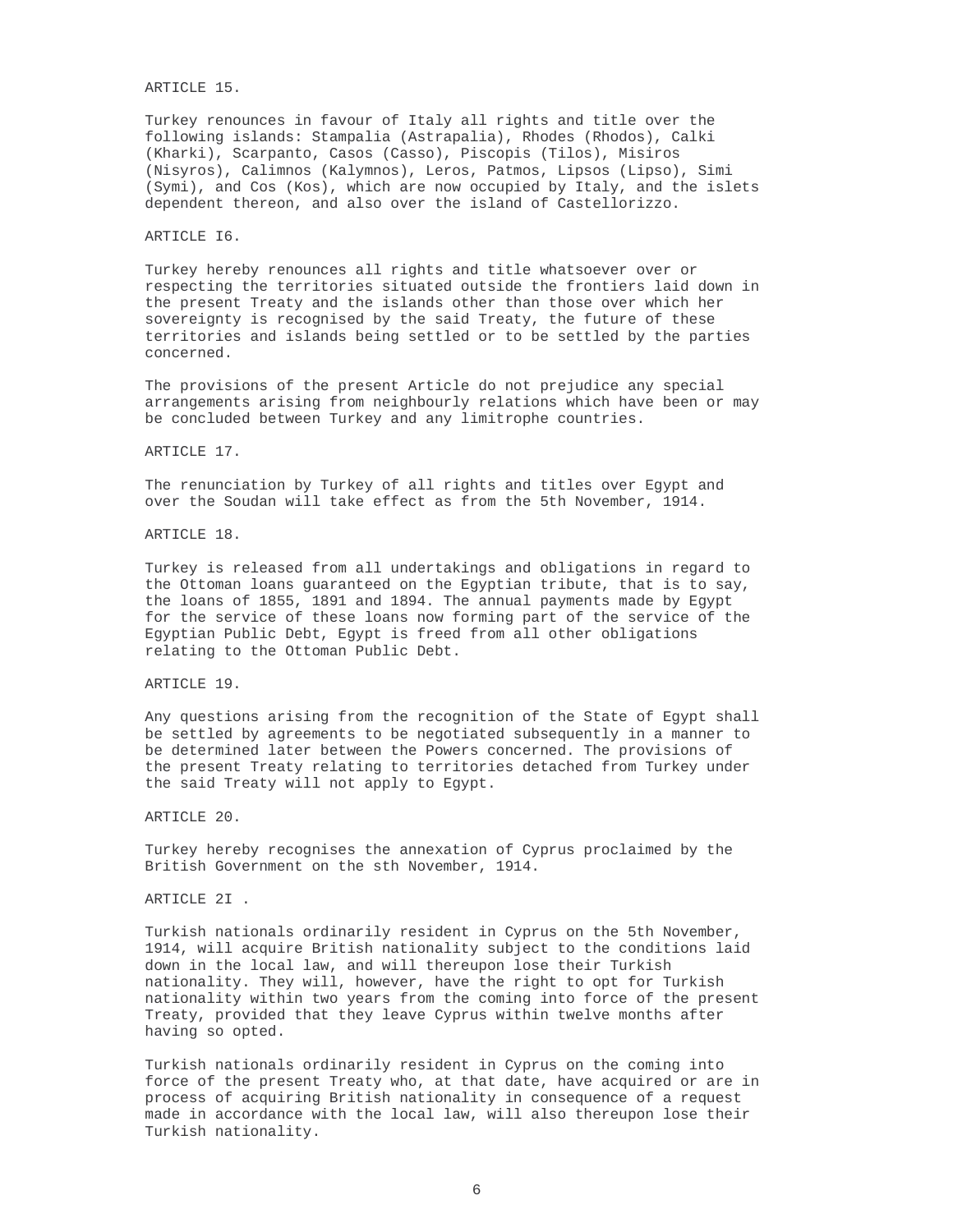It is understood that the Government of Cyprus will be entitled to refuse British nationality to inhabitants of the island who, being Turkish nationals, had formerly acquired another nationality without the consent of the Turkish Government.

## ARTICLE 22.

Without prejudice to the general stipulations of Article 27, Turkey hereby recognises the definite abolition of all rights and privileges whatsoever which she enjoyed in Libya under the Treaty of Lausanne of the 18th October, 1912, and the instruments connected therewith.

2. SPECIAL PROVISIONS. ARTICLE 23.

The High Contracting Parties are agreed to recognise and declare the principle of freedom of transit and of navigation, by sea and by air, in time of peace as in time of war, in the strait of the Dardanelles, the Sea of Marmora and the Bosphorus, as prescribed in the separate Convention signed this day, regarding the regime of the Straits. This Convention will have the same force and effect in so far as the present High Contracting Parties are concerned as if it formed part of the present Treaty.

## ARTICLE 24.

The separate Convention signed this day respecting the regime for the frontier described in Article 2 of the present Treaty will have equal force and effect in so far as the present High Contracting Parties are concerned as if it formed part of the present Treaty.

ARTICLE 25.

Turkey undertakes to recognise the full force of the Treaties of Peace and additional Conventions concluded by the other Contracting Powers with the Powers who fought on the side of Turkey, and to recognise whatever dispositions have been or may be made concerning the territories of the former German Empire, of Austria, of Hungary and of Bulgaria, and to recognise the new States within their frontiers as there laid down.

### ARTICLE 26.

Turkey hereby recognises and accepts the frontiers of Germany, Austria, Bulgaria, Greece, Hungary, Poland, Roumania, the Serb-Croat-Slovene State and the Czechoslovak State, as these frontiers have been or may be determined by the Treaties referred to in Article 25 or by any supplementary conventions.

### ARTICLE 27.

No power or jurisdiction in political, legislative or administrative matters shall be exercised outside Turkish territory by the Turkish Government or authorities, for any reason whatsoever, over the nationals of a territory placed under the sovereignty or protectorate of the other Powers signatory of the present Treaty, or over the nationals of a territory detached from Turkey.

It is understood that the spiritual attributions of the Moslem religious authorities are in no way infringed.

## ARTICLE 28.

Each of the High Contracting Parties hereby accepts, in so far as it is concerned, the complete abolition of the Capitulations in Turkey in every respect.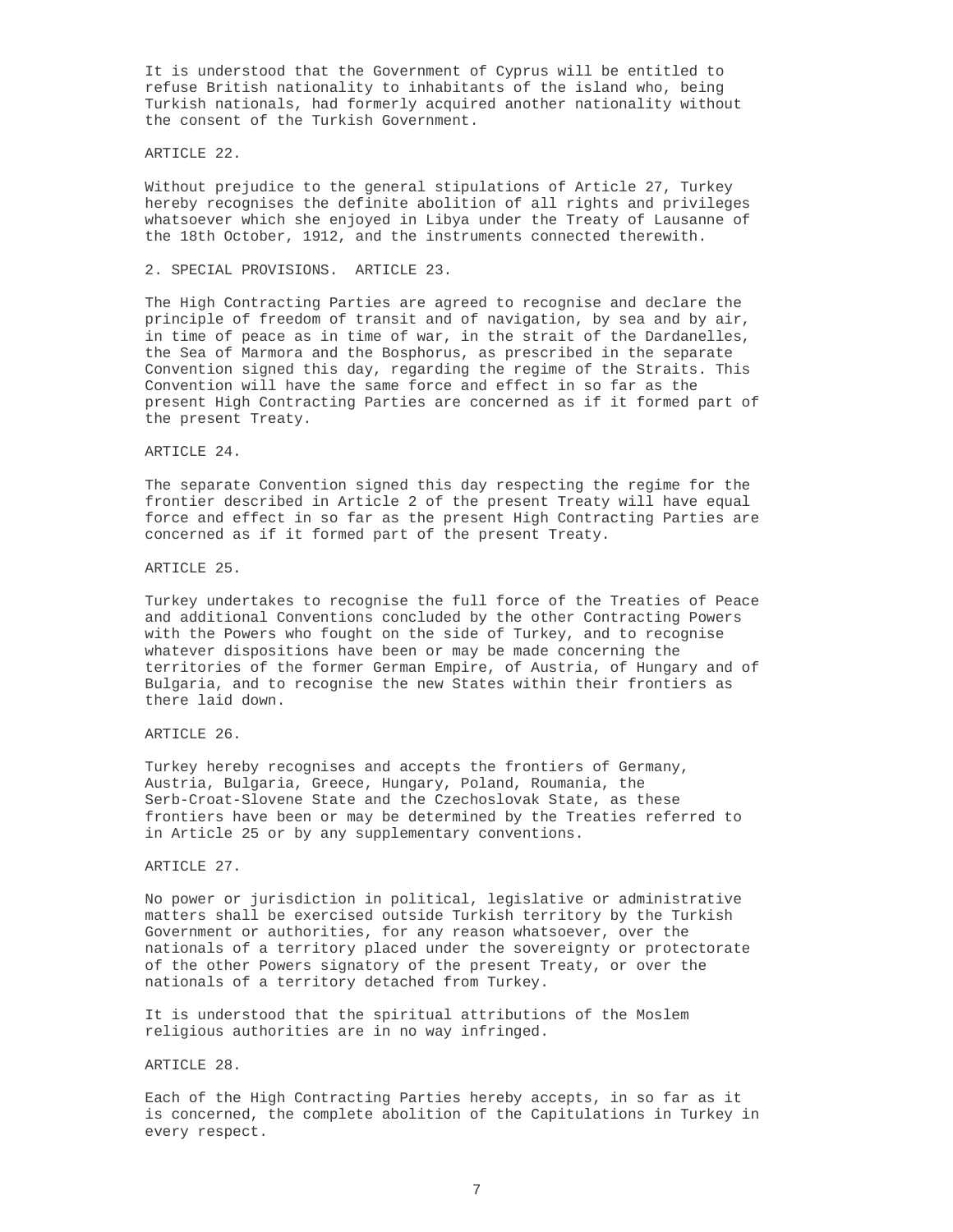ARTICLE 29.

Moroccans, who are French nationals ("ressortissants") and Tunisians shall enjoy in Turkey the same treatment in all respects as other French nationals ("ressortissants").

Natives ("ressortissants") of Libya shall enjoy in Turkey the same treatment in all respects as other Italian nationals ("ressortissants") .

The stipulations of the present Article in no way prejudge the nationality of persons of Tunisian, Libyan and Moroccan origin established in Turkey.

Reciprocally, in the territories the inhabitants of which benefit by the stipulations of the first and second paragraphs of this Article, Turkish nationals shall benefit by the same treatment as in France and in Italy respectively.

The treatment to which merchandise originating in or destined for the territories, the inhabitants of which benefit from the stipulations of the first paragraph of this Article, shall be subject in Turkey, and, reciprocally, the treatment to which merchandise originating in or destined for Turkey shall be subject in the said territories shall be settled by agreement between the French and Turkish Governments.

SECTION II . NATIONALITY. ARTICLE 30.

Turkish subjects habitually resident in territory which in accordance with the provisions of the present Treaty is detached from Turkey will become ipsofacto, in the conditions laid down by the local law, nationals of the State to which such territory is transferred.

ARTICLE 31.

Persons over eighteen years of age, losing their Turkish nationality and obtaining ipso facto a new nationality under Article 30, shall be entitled within a period of two years from the coming into force of the present Treaty to opt for Turkish nationality.

ARTICLE 32.

Persons over eighteen years of age, habitually resident in territory detached from Turkey in accordance with the present Treaty, and differing in race from the majority of the population of such territory shall, within two years from the coming into force of the present Treaty, be entitled to opt for the nationality of one of the States in which the majority of the population is of the same race as the person exercising the right to opt, subject to the consent of that State.

ARTICLE 33.

Persons who have exercised the right to opt in accordance with the provisions of Articles 31 and 32 must, within the succeeding twelve months, transfer their place of residence to the State for which they have opted.

They will be entitled to retain their immovable property in the territory of the other State where they had their place of residence before exercising their right to opt.

They may carry with them their movable property of every description. No export or import duties may be imposed upon them in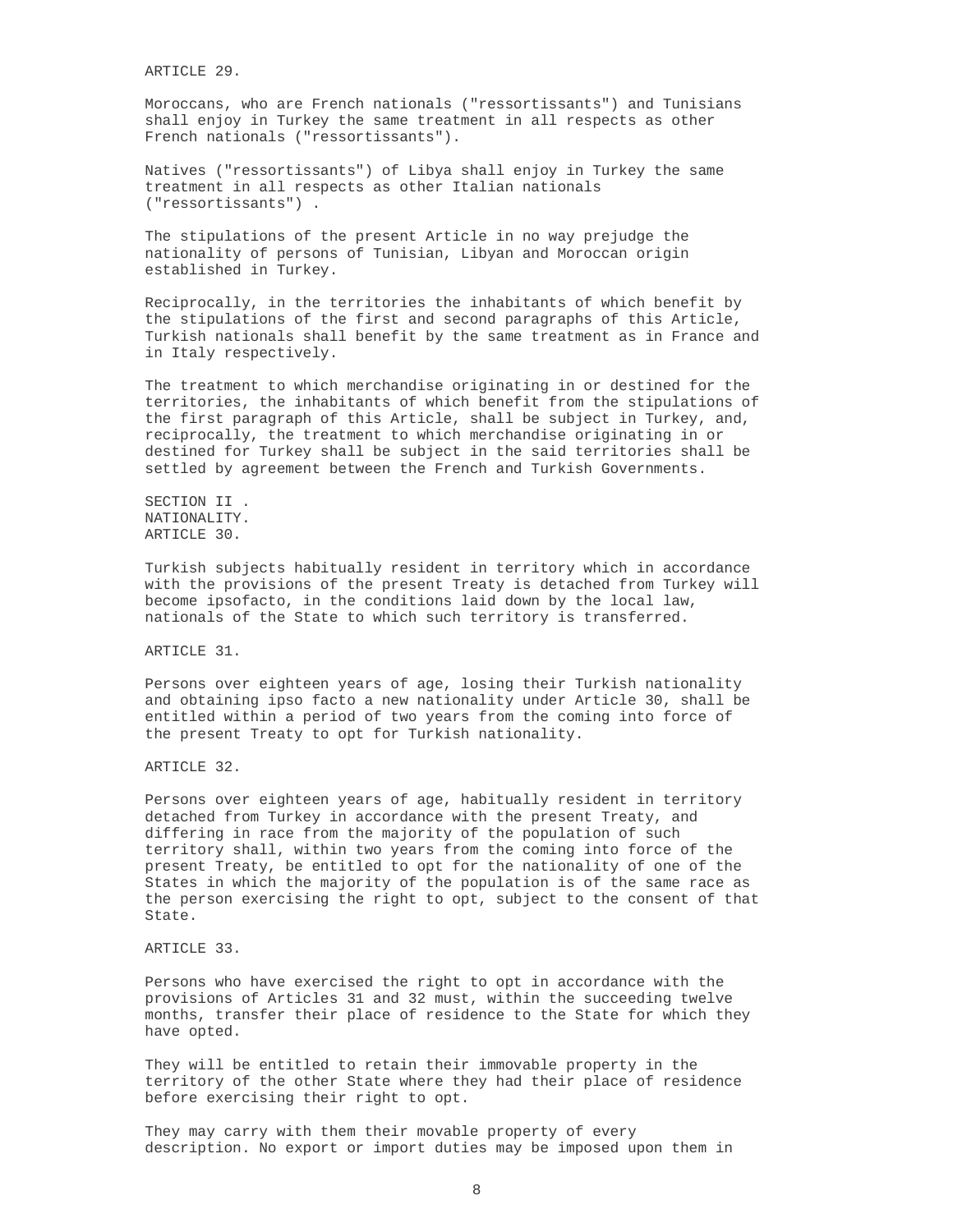connection with the removal of such property.

ARTICLE 34.

Subject to any agreements which it may be necessary to conclude between the Governments exercising authority in the countries detached from Turkey and the Governments of the countries where the persons concerned are resident, Turkish nationals of over eighteen years of age who are natives of a territory detached from Turkey under the present Treaty, and who on its coming into force are habitually resident abroad, may opt for the nationality of the territory of which they are natives, if they belong by race to the majority of the population of that territory, and subject to theconsent of the Government exercising authority therein. This right of option must be exercised within two years from the coming into force of the present Treaty.

ARTICLE 35.

The Contracting Powers undertake to put no hindrance in the way of the exercise of the right which the persons concerned have under the present Treaty, or under the Treaties of Peace concluded with Germany, Austria, Bulgaria or Hungary, or under any Treaty concluded by the said Powers, other than Turkey, or any of them, with Russia, or between themselves, to choose any other nationality which may be open to them.

ARTICLE 36.

For the purposes of the provisions of this Section, the status of a married woman will be governed by that of her husband, and the status of children under eighteen years of age by that of their parents.

SECTION III. PROTECTION OF MINORITIES. ARTICLE 37.

Turkey undertakes that the stipulations contained in Articles 38 to 44 shall be recognised as fundamental laws, and that no law, no regulation, nor official action shall conflict or interfere with these stipulations, nor shall any law, regulation, nor official action prevail over them.

ARTICLE 38.

The Turkish Government undertakes to assure full and complete protection of life and liberty to ali inhabitants of Turkey without distinction of birth, nationality, language, race or religion.

All inhabitants of Turkey shall be entitled to free exercise, whether in public or private, of any creed, religion or belief, the observance of which shall not be incompatible with public order and good morals.

Non-Moslem minorities will enjoy full freedom of movement and of emigration, subject to the measures applied, on the whole or on part of the territory, to all Turkish nationals, and which may be taken by the Turkish Government for national defence, or for the maintenance of public order.

ARTICLE 39.

Turkish nationals belonging to non-Moslem minorities will enjoy the same civil and political rights as Moslems.

All the inhabitants of Turkey, without distinction of religion, shall be equal before the law.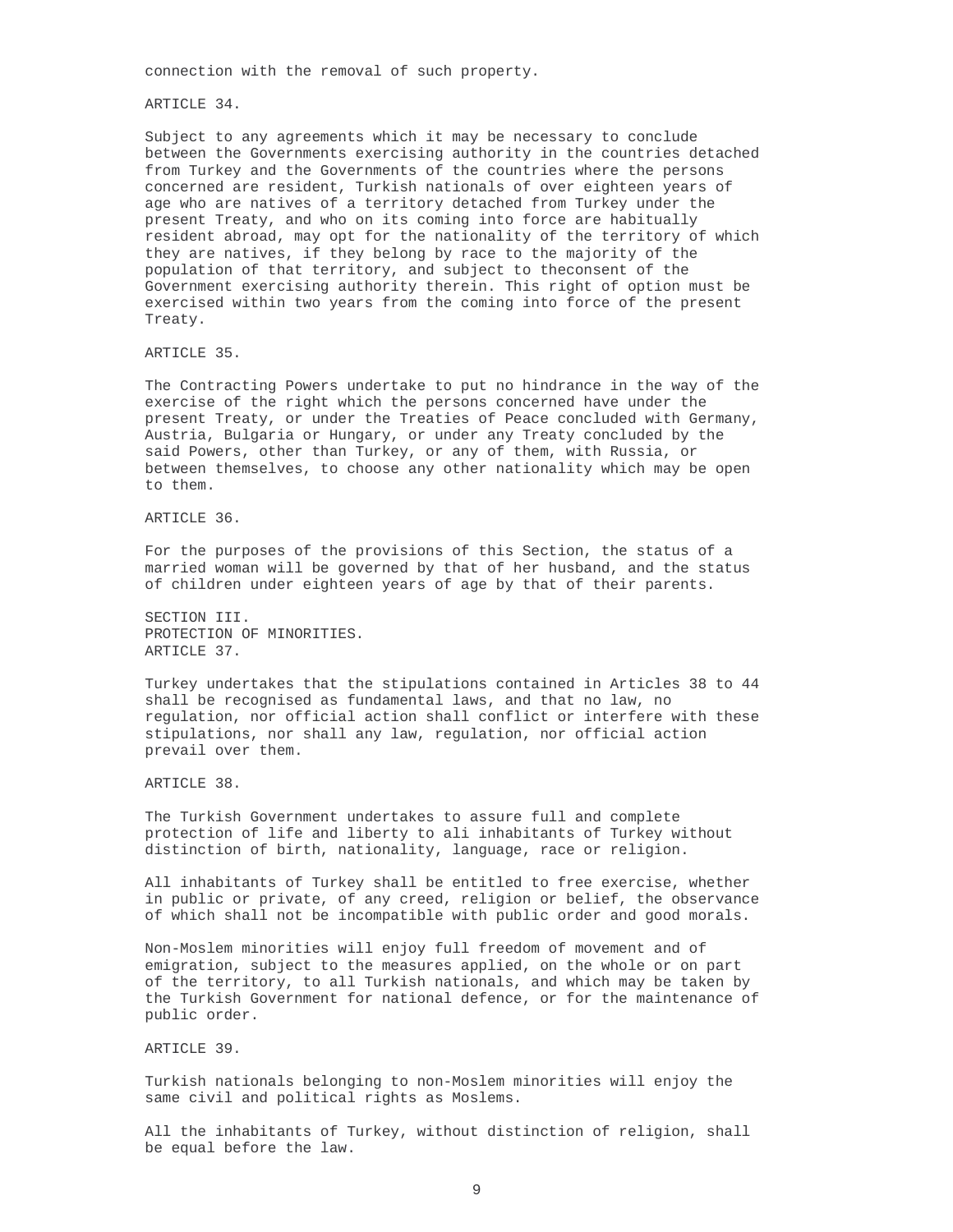Differences of religion, creed or confession shall not prejudice any Turkish national in matters relating to the enjoyment of civil or political rights, as, for instance, admission to public employments, functions and honours, or the exercise of professions and industries.

No restrictions shall be imposed on the free use by any Turkish national of any language in private intercourse, in commerce, religion, in the press, or in publications of any kind or at public meetings.

Notwithstanding the existence of the official language, adequate facilities shall be given to Turkish nationals of non-Turkish speech for the oral use of their own language before the Courts.

ARTICLE 40.

Turkish nationals belonging to non-Moslem minorities shall enjoy the same treatment and security in law and in fact as other Turkish nationals. In particular, they shall have an equal right to establish, manage and control at their own expense, any charitable, religious and social institutions, any schools and other establishments for instruction and education, with the right to use their own language and to exercise their own religion freely therein.

### ARTICLE 41.

As regards public instruction, the Turkish Government will grant in those towns and districts, where a considerable proportion of non-Moslem nationals are resident, adequate facilities for ensuring that in the primary schools the instruction shall be given to the children of such Turkish nationals through the medium of their own language. This provision will not prevent the Turkish Government from making the teaching of the Turkish language obligatory in the said schools.

In towns and districts where there is a considerable proportion of Turkish nationals belonging to non-Moslem minorities, these minorities shall be assured an equitable share in the enjoyment and application of the sums which may be provided out of public funds under the State, municipal or other budgets for educational, religious, or charitable purposes.

The sums in question shall be paid to the qualified representatives of the establishments and institutions concerned.

ARTICLE 42.

The Turkish Government undertakes to take, as regards non-Moslem minorities, in so far as concerns their family law or personal status, measures permitting the settlement of these questions in accordance with the customs of those minorities.

These measures will be elaborated by special Commissions composed of representatives of the Turkish Government and of representatives of each of the minorities concerned in equal number. In case of divergence, the Turkish Government and the Council of the League of Nations will appoint in agreement an umpire chosen from amongst European lawyers.

The Turkish Government undertakes to grant full protection to the churches, synagogues, cemeteries, and other religious establishments of the above-mentioned minorities. All facilities and authorisation will be granted to the pious foundations, and to the religious and charitable institutions of the said minorities at present existing in Turkey, and the Turkish Government will not refuse, for the formation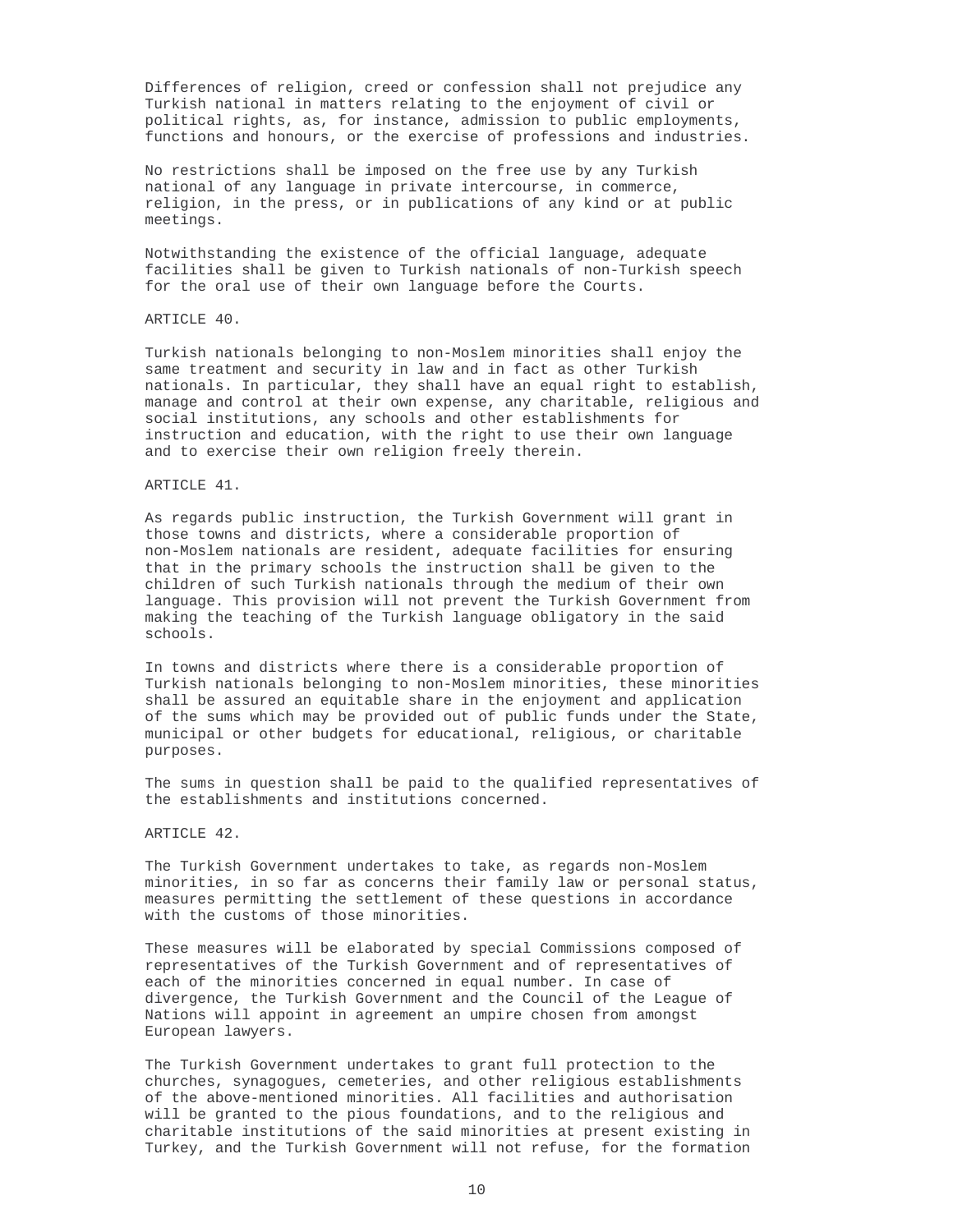of new religious and charitable institu- tions, any of the necessary facilities which are guaranteed to other private institutions of that nature.

ARTICLE 43.

Turkish nationals belonging to non-Moslem minorities shall not be compelled to perform any act which constitutes a violation of their faith or religious observances, and shall not be placed under any disability by reason of their refusal to attend Courts of Law or to perform any legal business on their weekly day of rest.

This provision, however, shall not exempt such Turkish nationals from such obligations as shall be imposed upon all other Turkish nationals for the preservation of public order.

ARTICLE 44.

Turkey agrees that, in so far as the preceding Articles of this Section affect non-Moslem nationals of Turkey, these provisions constitute obligations of international concern and shall be placed under the guarantee of the League of Nations. They shall not be modified without the assent of the majority of the Council of the League of Nations. The British Empire, France, Italy and Japan hereby agree not to withhold their assent to any modification in these Articles which is in due form assented to by a majority of the Council of the League of Nations.

Turkey agrees that any Member of the Council of the League of Nations shall have the right to bring to the attention of the Council any infraction or danger of infraction of any of these obligations, and that the Council may thereupon take such action and give such directions as it may deem proper and effective in the circumstances.

Turkey further agrees that any difference of opinion as to questions of law or of fact arising out of these Articles between the Turkish Government and any one of the other Signatory Powers or any other Power, a member of the Council of the League of Nations, shall be held to be a dispute of an international character under Article 14 of the Covenant of the League of Nations. The Turkish Government hereby consents that any such dispute shall, if the other party thereto demands, be referred to the Permanent Court of International Justice. The decision of the Permanent Court shall be final and shall have the same force and effect as an award under Article 13 of the Covenant.

ARTICLE 45.

The rights conferred by the provisions of the present Section on the non-Moslem minorities of Turkey will be similarly conferred by Greece on the Moslem minority in her territory.

PART II. FINANCIAL CLAUSES. SECTION I. OTTOMAN PUBLIC DEBT. ARTICLE 46.

The Ottoman Public Debt, as defined in the Table annexed to the present Section, shall be distributed under the conditions laid down in the present Section between Turkey, the States in favour of which territory has been detached from the Ottoman Empire after the Balkan wars of 1912-13, the States to which the islands referred to in Articles 12 and 15 of the present Treaty and the territory referred to in the last paragraph of the present Article have been attributed, and the States newly created in territories in Asia which are detached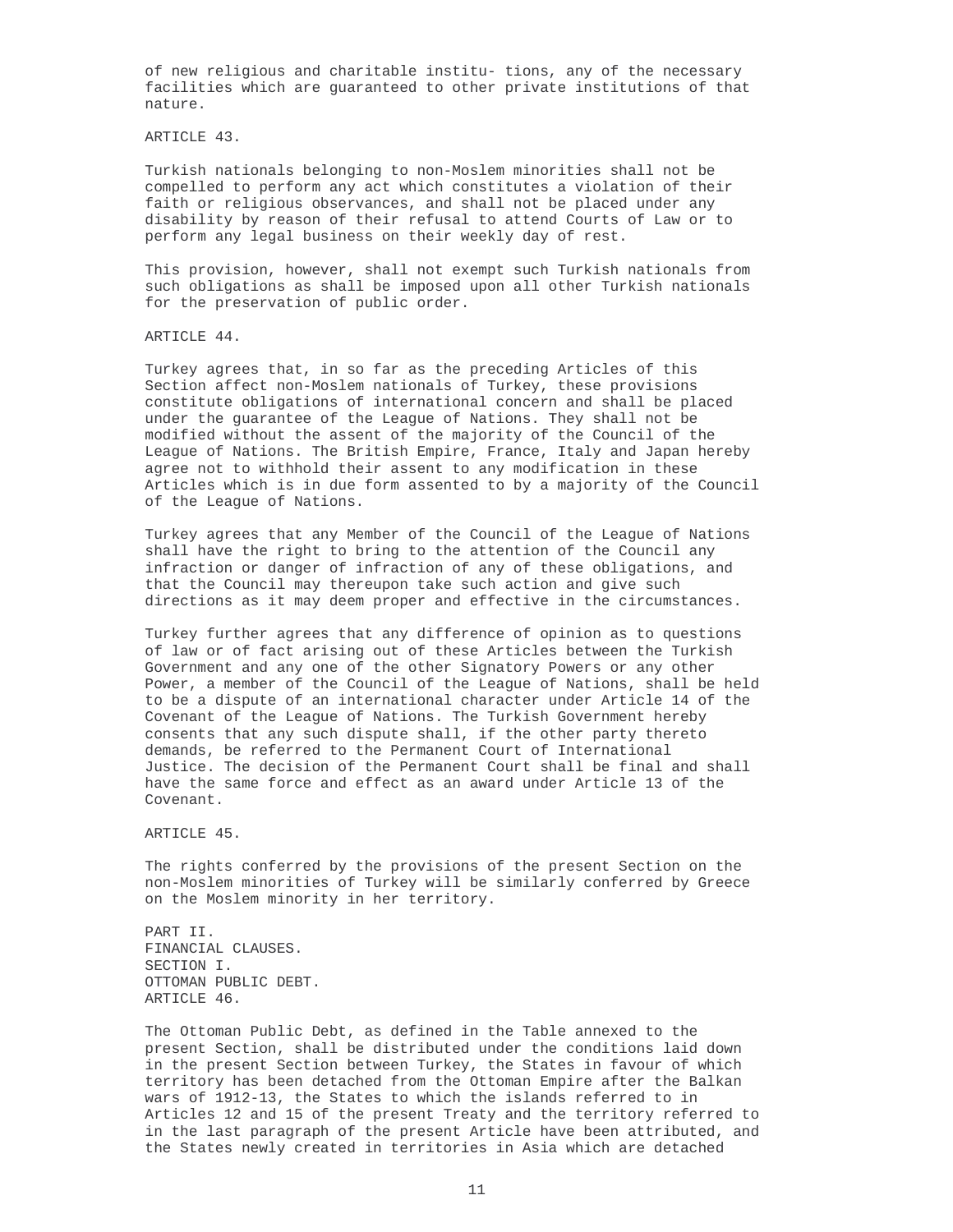from the Ottoman Empire under the present Treaty. All the above St ates shall also participate, under the conditions laid down in the present Section, in the annual charges for the service of the Ottoman Public Debt from the dates referred to in Article 53.

From the dates laid down in Article 53, Turkey shall not be held in any way whatsoever responsible for the shares of the Debt for which other States are liable.

For the purpose of the distribution of the Ottoman Public Debt, that portion of the territory of Thrace which was under Turkish sovereignty on the 1st August, 1914, and lies outside the boundaries of Turkey as laid down by Article 2 of the present Treaty, shall be deemed to be detached from the Ottoman Empire under the said Treaty.

ARTICLE 47.

The Council of the Ottoman Public Debt shall, within three months from the coming into force of the present Treaty, determine, on the basis laid down by Articles 50 and 51, the amounts of the annuities for the loans referred to in Part A of the Table annexed to the present Section which are payable by each of the States concerned, and shall notify to them this amount.

These States shall be granted an opportunity to send to Constantinople delegates to check the calculations made for this purpose by the Council of the Ottoman Public Debt.

The Council of the Debt shall exercise the functions referred to in Article 134 of the Treaty of Peace with Bulgaria of the 27th November, 1919.

Any disputes which may arise between the parties concerned as to the application of the principles laid down in the present Article shall be referred, not more than one month after the notification referred to in the first paragraph, to an arbitrator whom the Council of the League of Nations will be asked to appoint; this arbitrator shall give his decision within a period of not more than three months. The remuneration of the arbitrator shall be determined by the Council of the League of Nations, and shall, together with the other expenses of the arbitration, be borne by the parties concerned. The decisions of the arbitrator shall be final. The payment of the annuities shall not be suspended by the reference of any disputes to the above-mentioned arbitrator.

ARTICLE 48.

The States, other than Turkey, among which the Ottoman Public Debt, as defined in Part A of the Table annexed to this Section is attributed, shall, within three months from the date on which they are notified, in accordance with Article 47, of their respective shares in the annual charges referred to in that Article, assign to the Council of the Debt adequate security for the payment of their share. If such security is not assigned within the above-mentioned period, or in the case of any disagreement as to the adequacy of the security assigned, any of the Governments signatory to the present Treaty shall be entitled to appeal to the Council of the League of Nations.

The Council of the League of Nations shall be empowered to entrust the collection of the revenues assigned as security to international financial organisations existing in the countries (other than Turkey) among which the Debt is distributed. The decisions of the Council of the League of Nations shall be final.

ARTICLE 49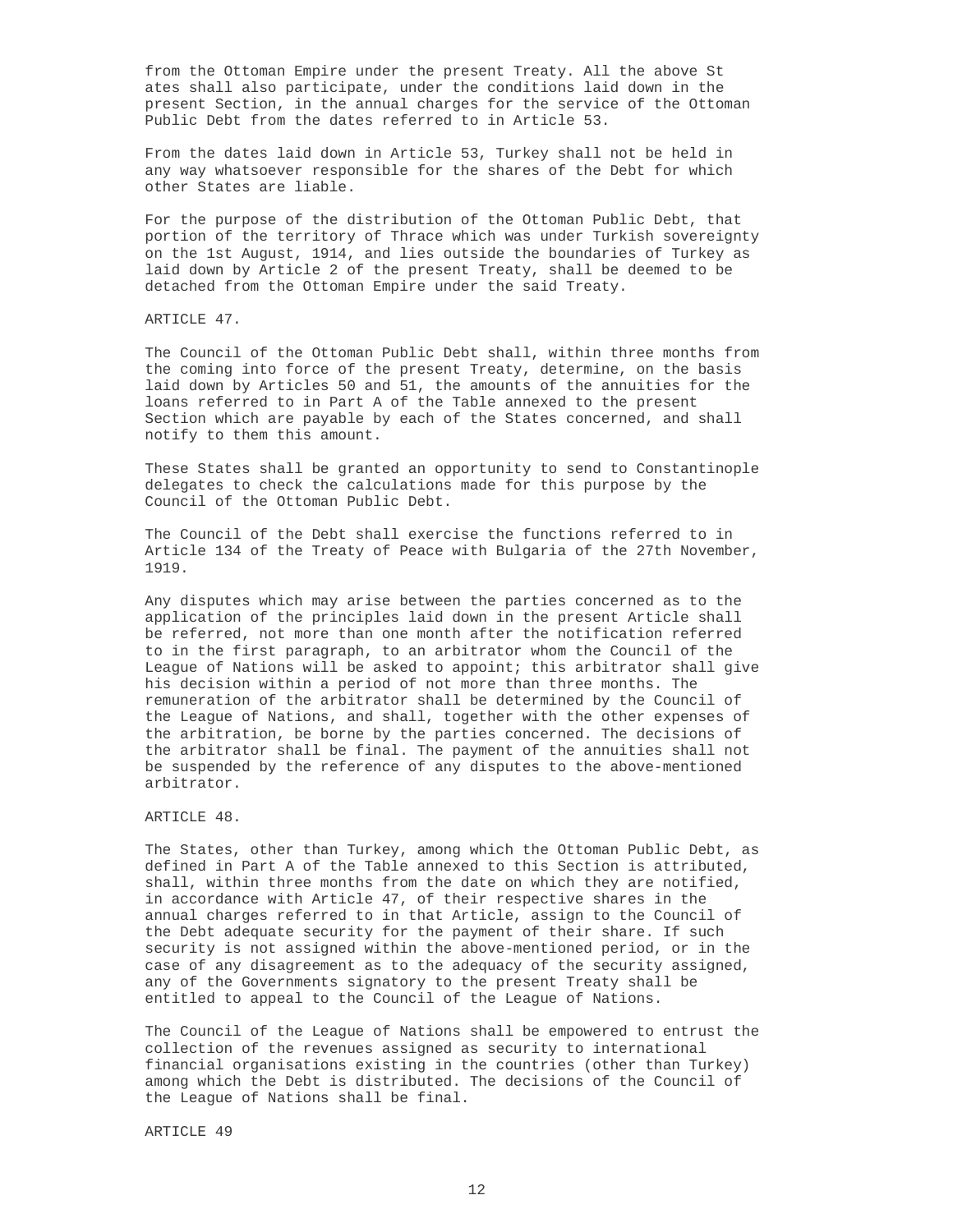Within one month from the date of the final determination under Article 47 of the amount of the annuities for which each of the States concerned is liable, a Commission shall meet in Paris to determine the method of carrying out the distribution of the nominal capital of the Ottoman Public Debt as defined in Part A of the Table annexed to this Section. This distribution shall be made in accordance with the proportions adopted for the division of the annuities, and account shall be taken of the terms of the agreements governing the loans and of the provisions of this Section.

The Commission referred to in the first paragraph shall consist of a representative of the Turkish Government, a representative of the Council of the Ottoman Public Debt, a representative of the debt other than the Unified Debt and the Lots Turcs; each of the Governments concerned shall also be entitled to appoint a representative. All questions in regard to which the Commission may be unable to reach agreement shall be referred to the arbitrator referred to in the fourth paragraph of Article 47.

If Turkey shall decide to create new securities in respect of her share, the distribution of the capital of the Ottoman Public Debt shall be made in the first instance as it affects Turkey by a Committee consisting of the representative of the Turkish Government, the representative of the Council of the Ottoman Public Debt and the representative of the debt other than the Unified Debt and the Lots Turcs. The new securities shall be delivered to the Commission, which shall ensure their delivery to the bondholders upon such terms as will provide for the release of Turkey from liability and the rights of the bondholders towards the other States which are liable for a share of the Ottoman Public Debt. The securities issued in respect of the share of each State in the Ottoman Public Debt shall be exempt in the territory of the High Contracting Parties from all stamp duties or other taxes which would be involved by such issue.

The payment of the annuities for which each of the States concerned is liable shall not be postponed as a consequence of the provisions of the present Article in regard to the distribution of the nominal capital.

## ARTICLE 50.

The distribution of the annual charges referred to in Article 47 and of the nominal capital of the Ottoman Public Debt mentioned in Article 49 shall be effected in the following manner:

(1) The loans prior to the 17th October, 1912, and the annuities of such loans shall be distributed between the Ottoman Empire as it existed after the Balkan wars of 1912-13, the Balkan States in favour of which territory was detached from the Ottoman Empire after those wars, and the States to which the islands referred to in Articles 12 and 15 of the present Treaty have been attributed; account shall be taken of the territorial changes which have taken place after the coming into force of the treaties which ended those wars or subsequent treaties.

(2) The residue of the loans for which the Ottoman Empire remained liable after this first distribution and the residue of the annuities of such loans, together with the loans contracted by that Empire between the 17th October, 1912, and the 1st November, 1914, and the annuities of such loans shall be distributed between Turkey, the newly created States in Asia in favour of which a territory has been detached from the Ottoman Empire under the present Treaty, and the State to which the territory referred to in the last paragraph of Article 46 of the said Treaty has been attributed.

The distribution of the capital shall in the case of each loan be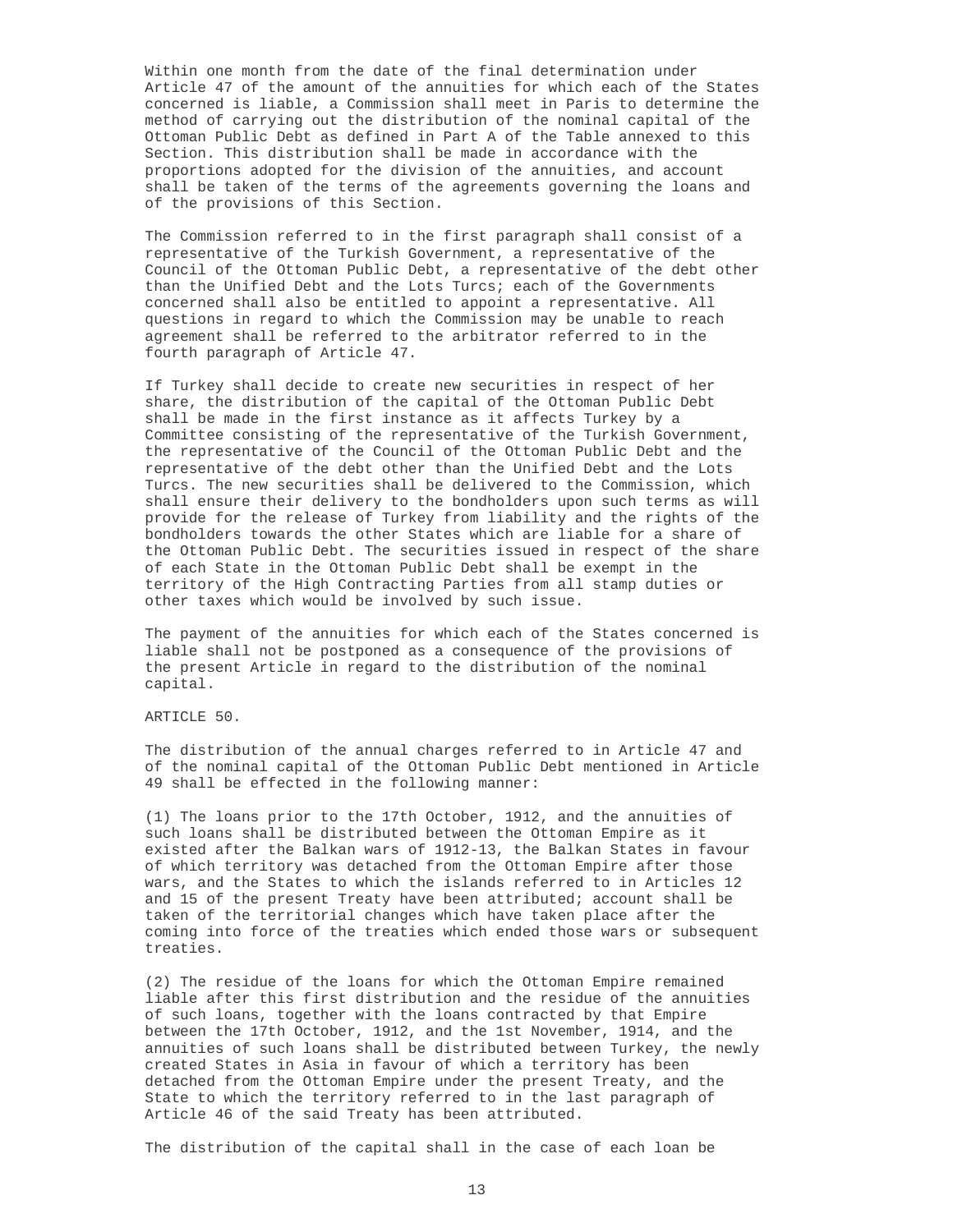based on the capital amount outstanding at the date of the coming into force of the present Treaty.

ARTICLE 51 .

The amount of the share in the annual charges of the Ottoman Public Debt for which each State concerned is liable in conse- quence of the distribution provided for by Article 50 shall be determined as follows:

(I) As regards the distribution provided for by Article 50 (1), in the first place the share of the islands referred to in Articles 12 and 15 and of the territories detached from the Ottoman Empire after the Balkan wars, taken together, shall be fixed. The amount of this share shall bear the same proportion to the total sum of the annuities to be distributed in accordance with Article 50 (1) as the average total revenue of the above mentioned islands and territories, taken as a whole, bore to the average total revenue of the Ottoman Empire in the financial years 1910-1911 and 1911-1912, including the proceeds of the customs surtaxes established in 1907.

The amount thus determined shall then be distributed among the States to which the territories referred to in the preceding paragraph have been attributed, and the share for which each of these States will thus be made liable shall bear the same proportion to the total amount so distributed as the average total revenue of the territory attributed to each State bore in the financial years 1910-11 and 1911-12 to the average total revenue of the territories detached from the Ottoman Empire after the Balkan Wars and the islands referred to in Articles 12 and 15. In calculating the revenues referred to in this paragraph, customs revenues shall be excluded.

(2) As regards the territories detached from the Ottoman Empire under the present Treaty (including the territory referred to in the last paragraph of Article 46), the amount of the share of each State concerned shall bear the same proportion to the total sum of the annuities to be distributed in accordance with Article 50 (2) as the average total revenue of the detached territory (including the proceeds of the Customs surtax established in 1907) for the financial years 1910-11 and 1911-12 bore to the average total revenue of the Ottoman Empire, excluding the territories and islands referred to in paragraph (I) of this Article.

ARTICLE 52.

The advances referred to in Part B of the Table annexed to the present Section shall be distributed between Turkey and the other States referred to in Article 46 under the following conditions:

(I) As regards the advances referred to in the Table which existed on the 17th October, 1912, the capital amount, if any, outstanding at the date of the coming into force of the present Treaty, together with the interest from the dates mentioned in the first paragraph of Article 53 and the repayments made since those dates, shall be distributed in accordance with the provisions of Article 50 (I) and Article 51 (1).

(2) As regards the amounts for which the Ottoman Empire remains liable after the first distribution and the advances referred to in the Table which were contracted by the said Empire between the 17th October, 1912, and the 1st November, 1914, the capital amount, if any, outstanding at the date of the coming into force of the present Treaty, together with the interest from the 1st March, 1920, and the repayments made since that date, shall be distributed in accordance with the provisions of Article 50 (2) and Article 51 (2).

The Council of the Ottoman Public Debt shall, within three months from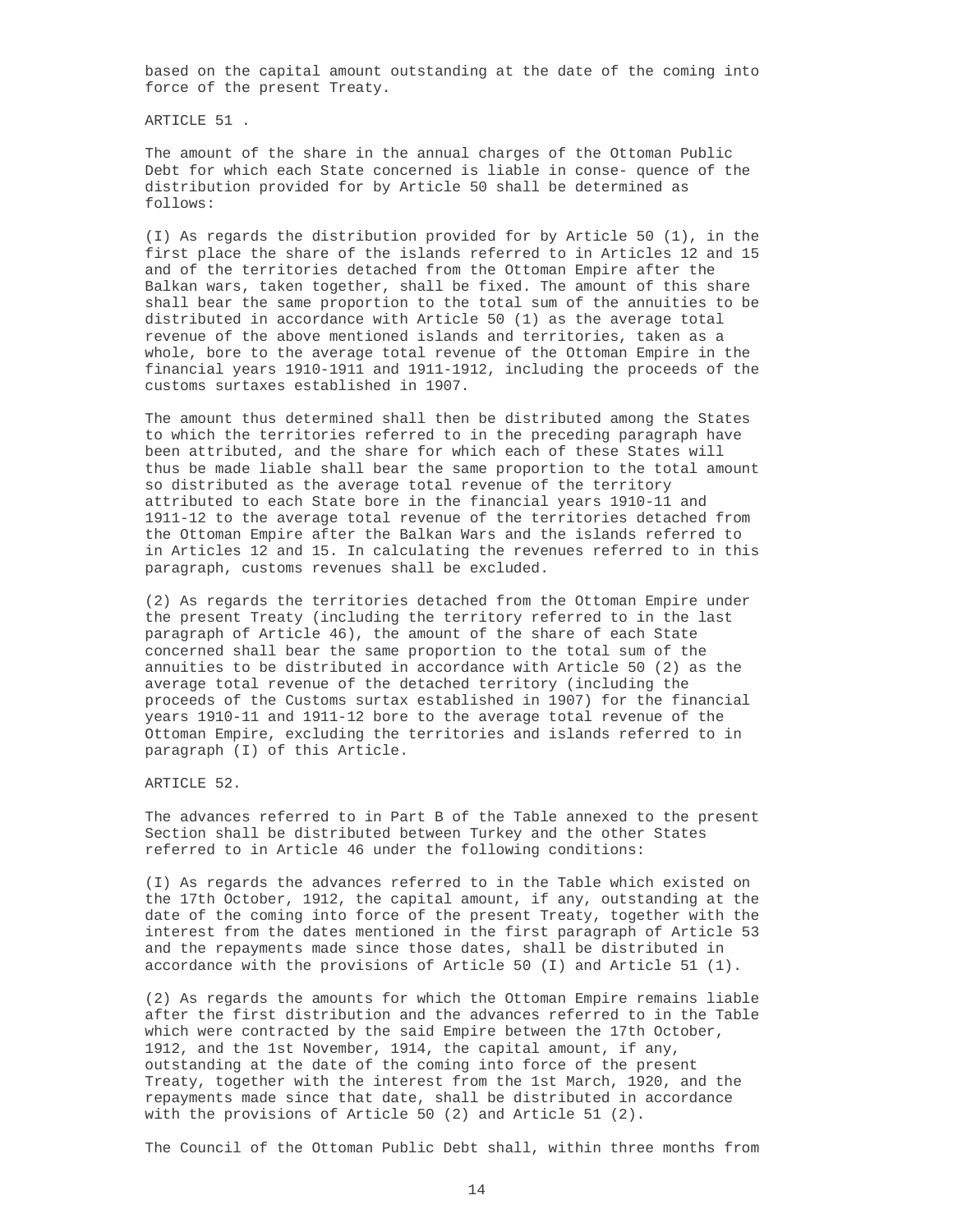the coming into force of the present Treaty, determine the amount of the share in these advances for which each of the States concerned is liable, and notify them of such amount.

The sums for which States other than Turkey are liable shall be paid by those States to the Council of the Debt and shall be paid by the Council to the creditors, or credited to the Turkish Government up to the amount paid by Turkey, by way of interest or repayment, for the account of those States.

The payments referred to in the preceding paragraph shall be made by five equal annuities from the coming into force of the present Treaty. Such portion of these payments as is payable to the creditors of the Ottoman Empire shall bear interest at the rates laid down in the contracts governing the advances; the portion to be credited to the Turkish Government shall be paid without interest.

ARTICLE 53.

The annuities for the service of the loans of the Ottoman Public Debt (as defined in Part A of the Table annexed to this Section) due by the States in favour of which a territory has been detached from the Ottoman Empire after the Balkan wars, shall be payable as from the coming into force of the treaties by which the respective territories were transferred to those States. In the case of the islands referred to in Article 12, the annuity shall be payable as from the 1st/14th November, 1913, and, in the case of the islands referred to in Article 15, as from the 17th October, 1912.

The annuities due by the States newly created in territories in Asia detached from the Ottoman Empire under the present Treaty, and by the State to which the territory referred to in the last paragraph of Article 46 has been attributed, shall be payable as from the 1st March, 1920.

ARTICLE 54.

The Treasury Bills of 1911, 1912 and 1913 included in Part A of the Table annexed to this Section shall be repaid, with interest at the agreed rate, within ten years from the dates fixed by the contracts.

ARTICLE 55.

The States referred to in Article 46, including Turkey, shall pay to the Ottoman Debt Council the amount of the annuities required for the service of their share of the Ottoman Public Debt (as defined in Part A of the Table annexed to this Section) to the extent that such annuities have remained unpaid as from the dates laid down by Article 53. This payment shall be made, without interest, by means of twenty equal annuities from the coming into force of the present Treaty.

The amount of the annuities paid to the Council of the Debt by the States other than Turkey shall, to the extent that they represent payments made by Turkey for the account of those States, be credited to Turkey on account of the arrears with which she is debited.

ARTICLE 56.

The Council of the Administration of the Ottoman Public Debt shall no longer include delegates of the German, Austrian and Hungarian bondholders.

ARTICLE 57.

Limits of time fixed for the presentation of coupons of or claims for interest upon the loans and advances of the Ottoman Public Debt and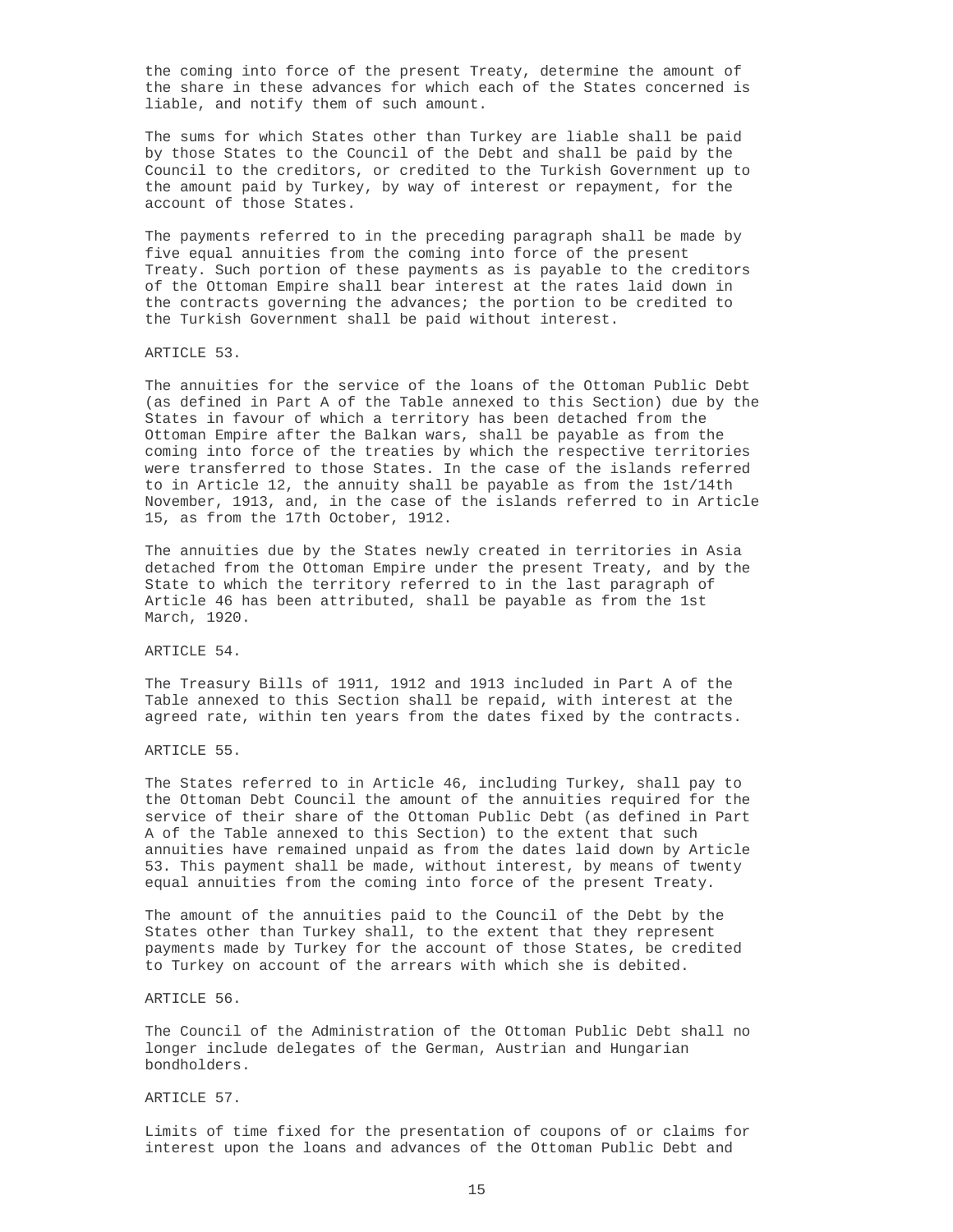the Turkish Loans of 1855, 1891 and 1894 secured on the Egyptian tribute, and the limits of time fixed for the presentation of securities of these loans drawn for repayment, shall, on the territory of the High Contracting Parties, be considered as having been suspended from the 29th October, 1914, until three months after the coming into force of the present Treaty. ANNEX I TO SECTION I. Table of the Ottoman Pre-War Public Debt (November 1, 1914). Part A. ...........................Date of .........................Date of Re-........ Loan...................Contract ...Interest....demption.....Bank of Issue .1.......................2............3........... 4..............5... ..................................... %................ ------------------------------------------------------------------------ Unified Debt........1-14.9.1903--.....4.........8-21.6.1906...................... Lots turcs.............5.1.1870.................... Osmanie............18-30.4.1890.......4......1931...Imperial Ottoman Bank Tombac priority...26.4-8.5.1893.......4......1954...Imperial Ottoman Bank 40,000,000fr (Oriental Railways)....I-13.3.1894....4......1957...Deutsche Bank ....................................................and its group, ....................................................Including International ....................................................Bank and two French ....................................................banks. 5%, 1896............29.2-12.3.1896....5......1946...Imperial Ottoman Bank Customs, 1902.........17-29.5.1886-...4......1958...Imperial Ottoman Bank ..................................28.9-11.10.1902............... 4%, 1903 (Fisheries)..3.10.1888-21.2-.4......1958...Deutsche Bank .........................................6.3.1903. Bagdad, Series 1......20.2-5.3.1903...4......2001...Deutsche Bank 4%, 1904................4-17.9.1903...4......1960...Imperial Ottoman Bank 4%, 1901-1905.......21.11-4.12.1901-..4......1961...Imperial Ottoman Bank ........................................6.11.1903-25.4- .........................................8.5.1905 Tedjhizat-Askerie.......4-17.4.1905...4......1961...Deutsche Bank Bagdad, Series II.....20.5-2.6.1908...4......2006...Deutsche Bank Bagdad, Series III....20.5-2.6.1908...4......2010...Deutsche Bank 4%, 1908.................6-19.9.1908..4......1965...Imperial Ottoman Bank 4%, 1909.............30.9-13.10.1909..4......1950...Imperial Ottoman Bank Soma-Panderma........20.11-3.12.1910..4......1992...Imperial Ottoman Bank Hodeida-Sanaa.........24.2-9.3.1911...4......2006...Banque francaise Customs 1911.........27.10-9.11.1910..4......1952...Deutsche Bank .....................,,.............................and its group Plain of Koniah............5-18.1913..........1932..... irrigation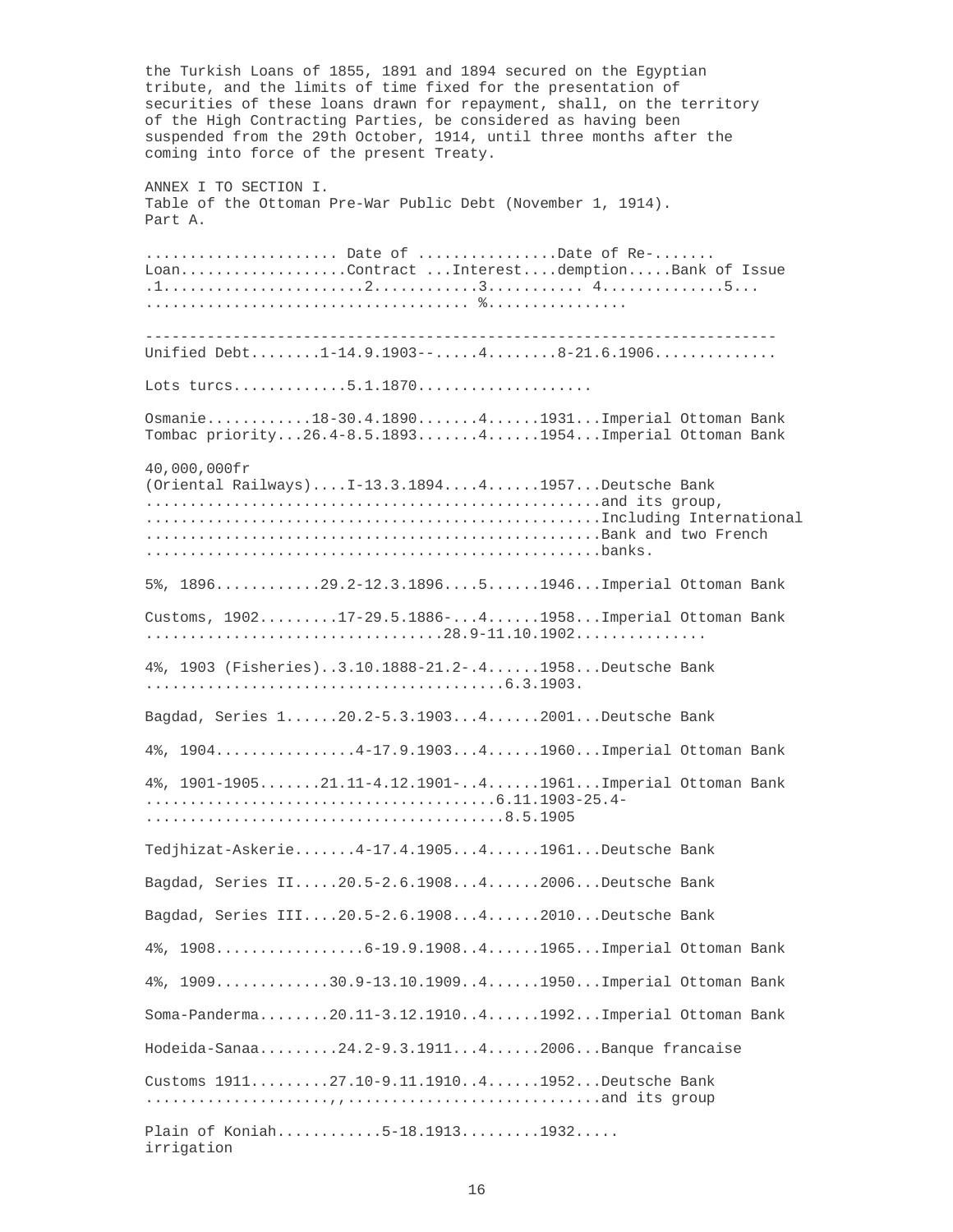Docks, arsenals......19.11-2 12.1913..5 1/2..1943..... and naval constructions 5%, 1914................13-26.4.1914..5.....(1962)..Imperial Ottoman Bank Avance Regie................4.8.1913................... des Tabacs Treasury Bills,............13-7.1911..5......1916\*..National Bank 5% 1911 (purchase of warships)......................of Turkey Treasury Bills,Imperial 8.21.11.1912..6......1915\*..Imperial ....................................................Ottoman Bank Treasury Bills,........19.1-1.2.1913..5......1918\*..Perier 1913 (induding the bills issued directly) ..........and Co. --------------------------------------------------- \*See Article 54. Part B. ...........................Date...........................Original Nominal Advance.................of Contract...........Interest....Capital L T. ------------------------------------------------------------------------ Bagdad Railway Company.....3/16 June, 1908.......7........300,000 Lighthouse Administration..5/18 August, 1904.....8.........55,000 Lighthouse Administration..5/18 July, 1907.......7........300,000 Constanza Cable Company....27/9 October, 1904....4.........17,335 Tunnel Company..............................................3,000 Orphan's Fund..............Various dates..................153,147 Deutsche Bank..............13/26 August, 1912...5.5........33,000 Lighthouse Administration..3/16 April, 1913......7........500,000 Anatolia Railway Company...23/5 March, 1914......6........200,000 SECTION II. MISCELLANEOUS CLAUSES. ARTICLE 58. Turkey, on the one hand, and the other Contracting Powers (except Greece) on the other hand, reciprocally renounce all pecuniary claims for the loss and damage suffered respectively by Turkey and the said Powers and by their nationals (including juridical persons) between the 1st August, 1914, and the coming into force of the present Treaty, as the result of acts of war or measures of requisition, sequestration, disposal or confiscation.

Nevertheless, the above provisions are without prejudice to the provisions of Part III (Economic Clauses) of the present Treaty.

Turkey renounces in favour of the other Contracting Parties (except Greece) any right in the sums in gold transferred by Germany and Austria under Article 259 (I) of the Treaty of Peace of the 28th June, I9I9, with Germany, and under Article 210 (I) of the Treaty of Peace of the 10th September, 1919, with Austria.

The Council of the Administration of the Ottoman Public Debt is freed from all liability to make the payments which it was required to make by the Agreement of the 20th June, 1331 (3rd July, 1915) relating to the first issue of Turkish currency notes or by the words inscribed on the back of such notes.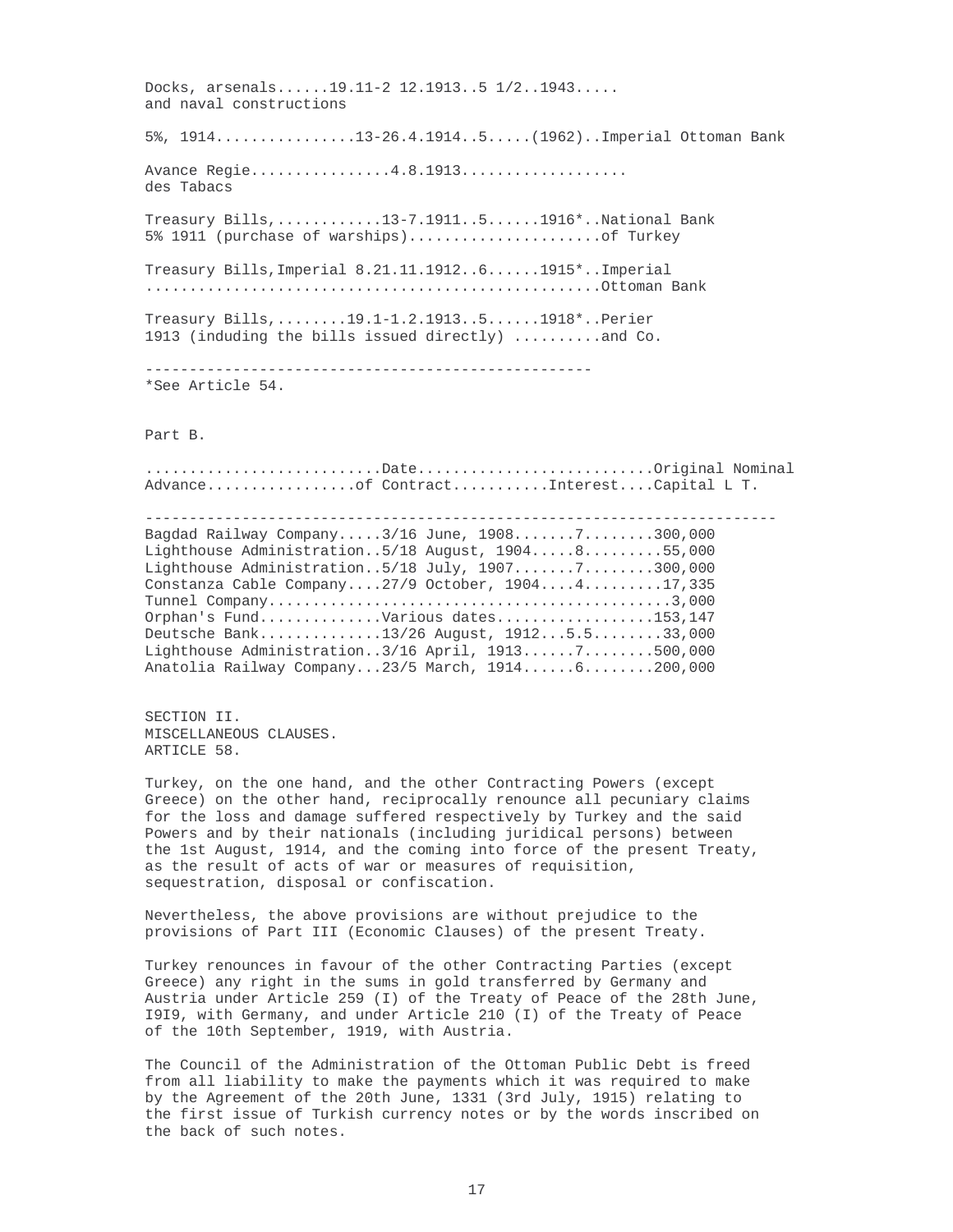Turkey also agrees not to claim from the British Government or its nationals the repayment of the sums paid for the warships ordered in England by the Ottoman Government which were requisitioned by the British Government in 1914, and renounces all claims in the matter.

ARTICLE 59.

Greece recognises her obligation to make reparation for the damage caused in Anatolia by the acts of the Greek army or administration which were contrary to the laws of war.

On the other hand, Turkey, in consideration of the financial situation of Greece resulting from the prolongation of the war and from its consequences, finally renounces all claims for reparation against the Greek Government.

ARTICLE 60.

The States in favour of which territory was or is detached from the Ottoman Empire after the Balkan wars or by the present Treaty shall acquire, without payment, all the property and possessions of the Ottoman Empire situated therein.

It is understood that the property and possessions of which the transfer from the Civil List to the State was laid down by the Irades of the 26th August, 1324 (8th September, I908) and the 20th April, 1325 (2nd May, I909), and also those which, on the 30th October, 1918, were administered by the Civil List for the benefit of a public service, are included among the property and possessions referred to in the preceding paragraph, the aforesaid States being subrogated to the Ottoman Empire in regard to the property and possessions in question. The Wakfs created on such property shall be maintained.

The dispute which has arisen between the Greek and Turkish Governments relating to property and possessions which have passed from the Civil List to the State and are situated in territories of the former Ottoman Empire transferred to Greece either after the Balkan wars, or subsequently, shall be referred to an arbitral tribunal at The Hague, in accordance with the special protocol No. 2 annexed to the Treaty of Athens of the 1st-4th November, 1913. The terms of reference shall be settled between the two Governments.

The provisions of this Article will not modify the juridical nature of the property and possessions registered in the name of the Civil List or administered by it, which are not referred to in the second and third paragraphs above.

ARTICLE 61.

The recipients of Turkish civil and military pensions who acquire under the present Treaty the nationality of a State other than Turkey, shall have no claim against the Turkish Government in respect of their pensions.

ARTICLE 62.

Turkey recognises the transfer of any claims to payment or repayment which Germany, Austria, Bulgaria or Hungary may have against her, in accordance with Article 261 of the Treaty of Peace concluded at Versailles on the 28th June, 1919, with Germany, and the corresponding articles of the Treaties of Peace of the l0th September, 1919, with Austria; of the 27th November, 1919, with Bulgaria; and of the 4th June, 1920 with Hungary.

The other Contracting Powers agree to release Turkey from the debts for which she is liable on this account.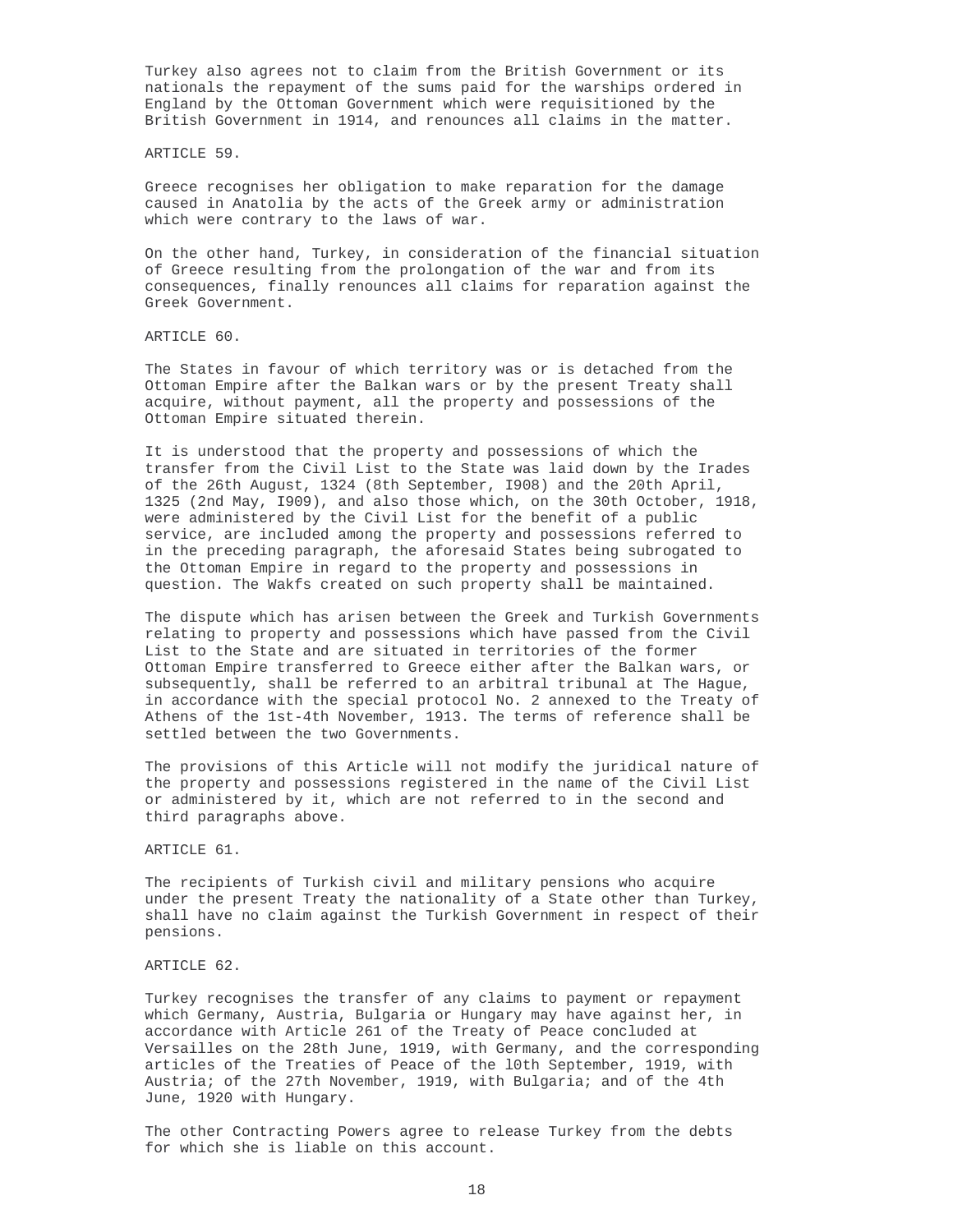The claims which Turkey has against Germany, Austria, Bulgaria and Hungary, are also transferred to the aforesaid Contracting Powers.

ARTICLE 63.

The Turkish Government, in agreement with the other Contracting Powers, hereby releases the German Government from the obligation incurred by it during the war to accept Turkish Government currency notes at a specified rate of exchange in payment for goods to be exported to Turkey from Germany after the war.

PART III. ECONOMIC CLAUSES. ARTICLE 64.

In this part, the expression "Allied Powers" means the Contracting Powers other than Turkey.

The term "Allied nationals" includes physical persons, companies and associations of the Contracting Powers other than Turkey, or of a State or territory under the protection of one of the said Powers.

The provisions of this Part relating to "Allied nationals" shall benefit persons who without having the nationality of one of the Allied Powers, have, in consequence of the protection which they in fact enjoyed at the hands of these Powers, received from the Ottoman authorities the same treatment as Allied nationals and have, on this account, been prejudiced.

SECTION I. PROPERTY, RIGHTS AND INTERESTS. ARTICLE 65.

Property, rights and interests which still exist and can be identified in territories remaining Turkish at the date of the coming into force of the present Treaty, and which belong to persons who on the 29th October, 1914, were Allied nationals, shall be immediately restored to the owners in their existing state.

Reciprocally, property, rights and interests which still exist and can be identified in territories subject to the sovereignty or protectorate of the Allied Powers on the 29th October, 1914, or in territories detached from the Ottoman Empire after the Balkan wars and subject to-day to the sovereignty of any such Power, and which belong to Turkish nationals, shall be immediately restored to the owners in their existing state. The same provision shall apply to property, rights and interests which belong to Turkish nationals in territories detached from the Ottoman Empire under the present Treaty, and which may have been subjected to liquidation or any other exceptional measure whatever on the part of the authorities of the Allied Powers.

All property, rights and interests situated in territory detached from the Ottoman Empire under the present Treaty, which, after having been subjected by the Ottoman Government to an exceptional war measure, are now in the hands of the Contracting Power exercising authority over the said territory, and which can be identified, shall be restored to their legitimate owners, in their existing state. The same provision shall apply to immovable property which may have been liquidated by the Contracting Power exercising authority over the said territory. All other claims between individuals shall be submitted to the competent local courts.

All disputes relating to the identity or the restitution of property to which a claim is made shall be submitted to the Mixed Arbitral Tribunal provided for in Section V of this Part.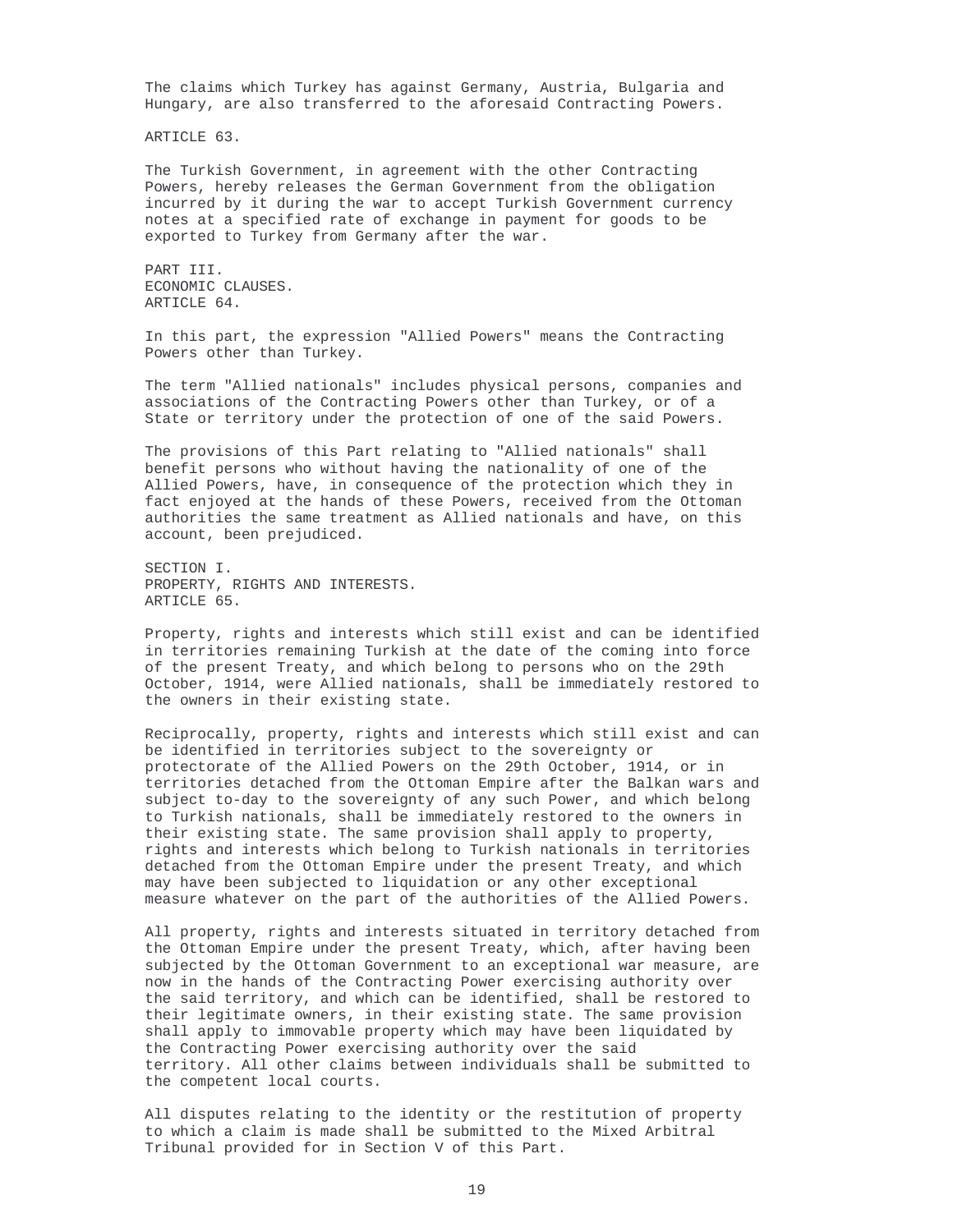ARTICLE 66.

In order to give effect to the provisions of the first and second paragraphs of Article 65 the High Contracting Parties will, by the most rapid procedure, restore the owners to the possession of their property, rights and interests free from any burdens or encumbrances with which such property, rights and interests may have been charged without the consent of the said owners. It will be the duty of the Government of the Power effecting the restitution to provide for the compensation of third parties who may have acquired the property directly or indirectly from the said Government and who may be injured by this restitution. Disputes which may arise in connection with such compensation shall be dealt with by the ordinary courts.

In all other cases it will be open to any third parties who may be injured to take action against whoever is responsible, in order to obtain compensation.

In order to give effect to these provisions all acts of transfer or other exceptional war measures, which the High Contracting Parties may have carried out in respect of enemy property, rights and interests, shall be immediately cancelled and stayed when liquidation has not yet been completed. Owners who make claims shall be satisfied by the immediate restitution of their property, rights and interests as soon as these shall have been identified.

When at the date of the signature of the present Treaty the property, rights and interests, the restitution of which is provided for in Article 65. have been liquidated by the authorities of one of the High Contracting Parties, that Party shall be discharged from the obligation to restore the said property, rights and interests by payment of the proceeds of the liquidation to the owner. If, on application being made by the owner, the Mixed Arbitral Tribunal provided for by Section V finds that the liquidation was not effected in such conditions as to ensure the realisation of a fair price, it will have the power, in default of agreement between the parties, to order the addition to the proceeds of the liquidation of such amount as it shall consider equitable. The said property, rights and interests shall be restored if the payment is not made within two months from the agreement with the owner or from the decision of the Mixed Arbitral Tribunal mentioned above.

ARTICLE 67.

Greece, Roumania and the Serb-Croat-Slovene State on the one hand, and Turkey on the other hand undertake mutually to facilitate, both by appropriate administrative measures and by the delivery of all documents relating thereto, the search on their territory for, and the restitution of, movable property of every kind taken away, seized or sequestrated by their armies or administrations in the territory of Turkey, or in the territory of Greece, Roumania or the Serb-Croat-Slovene State respectively, which are actually within the territories in question.

Such search and restitution will take place also as regards property of the nature referred to above seized or sequestrated by German, Austro-Hungarian or Bulgarian armies or administrations in the territory of Greece, Roumania or the Serb-Croat-Slovene State, which has been assigned to Turkey or to her nationals, as well as to property seized or sequestrated by the Greek, Roumanian or Serbian armies in Turkish territory, which has been assigned to Greece, Roumania or the Serb-Croat-Slovene State or to their nationals.

Applications relating to such search and restitution must be made within six months from the coming into force of the present Treaty.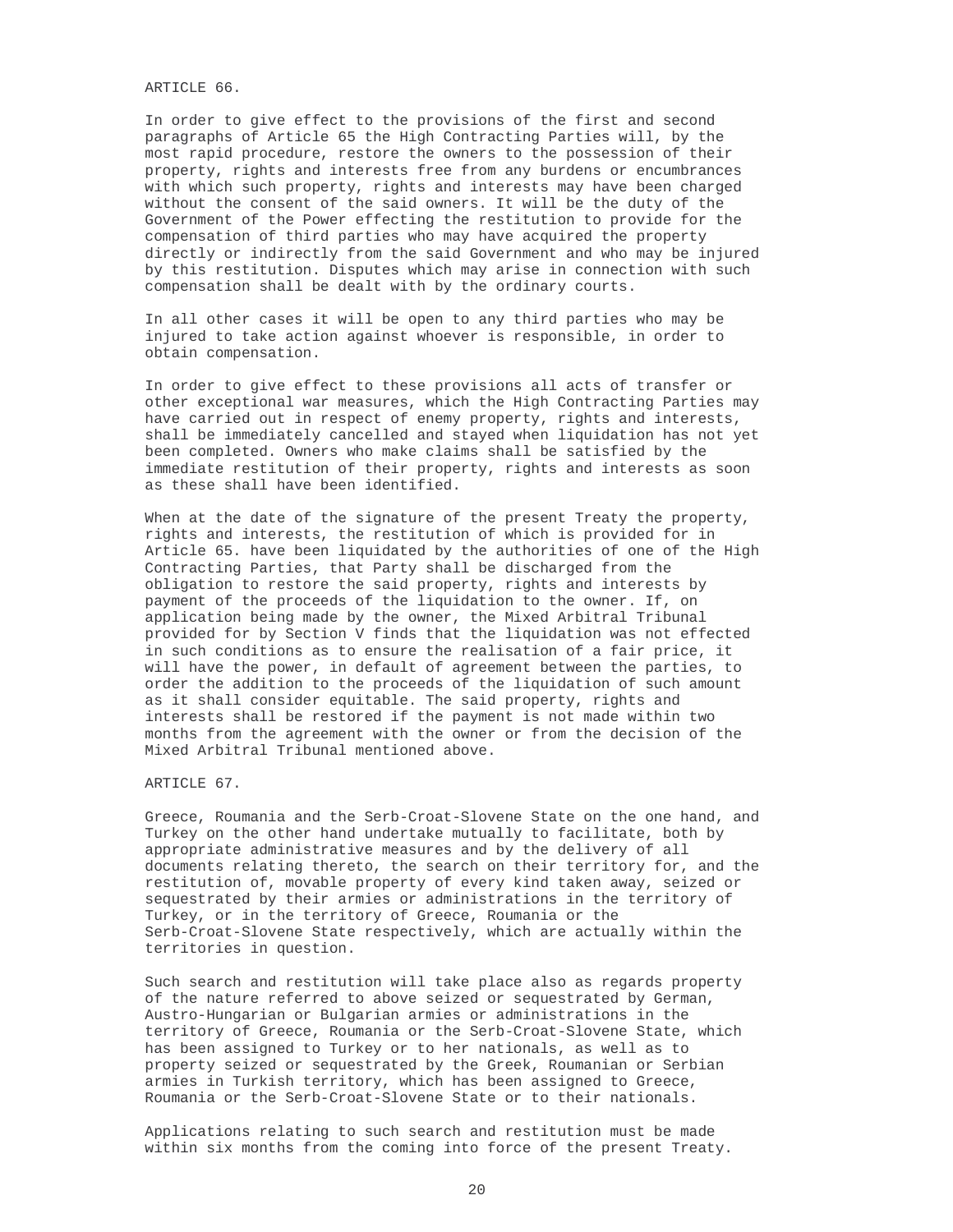ARTICLE 68.

Debts arising out of contracts concluded, in districts in Turkey occupied by the Greek army, between the Greek authorities and administrations on the one hand and Turkish nationals on the other, shall be paid by the Greek Government in accordance with the provisions of the said contracts.

ARTICLE 69.

No charge, tax or surtax to which, by virtue of the privileges which they enjoyed on the 1st August, 1914, Allied nationals and their property were not subject, shall be collected from Allied subjects or their property in respect of the financial years earlier than the financial year 1922-23.

If any sums have been collected after the 15th May, 1923, in respect of financial years earlier than the financial year 1922-l923, the amount shall be refunded to the persons concerned, as soon as the present Treaty comes into force.

No claim for repayment shall be made as regards sums encashed before the 15th May, 1923.

ARTICLE 70.

Claims based on Articles 65, 66 and 69 must be lodged with the competent authorities within six months, and, in default of agreement, with the Mixed Arbitral Tribunal within twelve months, from the coming into force of the present Treaty.

ARTICLE 7I.

The British Empire, France, [taly, Roumania and the Serb-Croat-Slovene State or their nationals having begun claims or suits with regard to their property, rights and interests against the Ottoman Government before the 29th October, 1914, the provisions of this Section will not prejudice such claims or suits.

Claims or suits begun against the British, French, Italian, Roumanian or Serb-Croat-Slovene Governments by the Ottoman Government or its nationals will similarly not be prejudiced. These claims or suits will be continued against the Turkish Government and against the other Governments mentioned in this Article under the conditions existing before the 29th October, I9I4, due regard being had to the abolition of the Capitulations.

ARTICLE 72.

In the territories which remain Turkish by virtue of the present Treaty, property, rights and interests belonging to Germany, Austria, Hungary and Bulgaria or to their nationals, which before the coming into force of the present Treaty have been seized or occupied by the Allied Governments, shall remain in the possession of tlxese Governments until the conclusion of arrangements between them and the German, Austrian, Hungarian and Bulgarian Governments or their nationals who are concerned. If the above-mentioned property, rights and interests have been liquidated, such liquidation is confirmed.

In the territories detached from Turkey under the present Treaty, the Governments exercising authority there shall have power, within one year from the coming into force of the present Treaty, to liquidate the property, rights and interests belonging to Germany, Austria, Hungary and Bulgaria or to their nationals.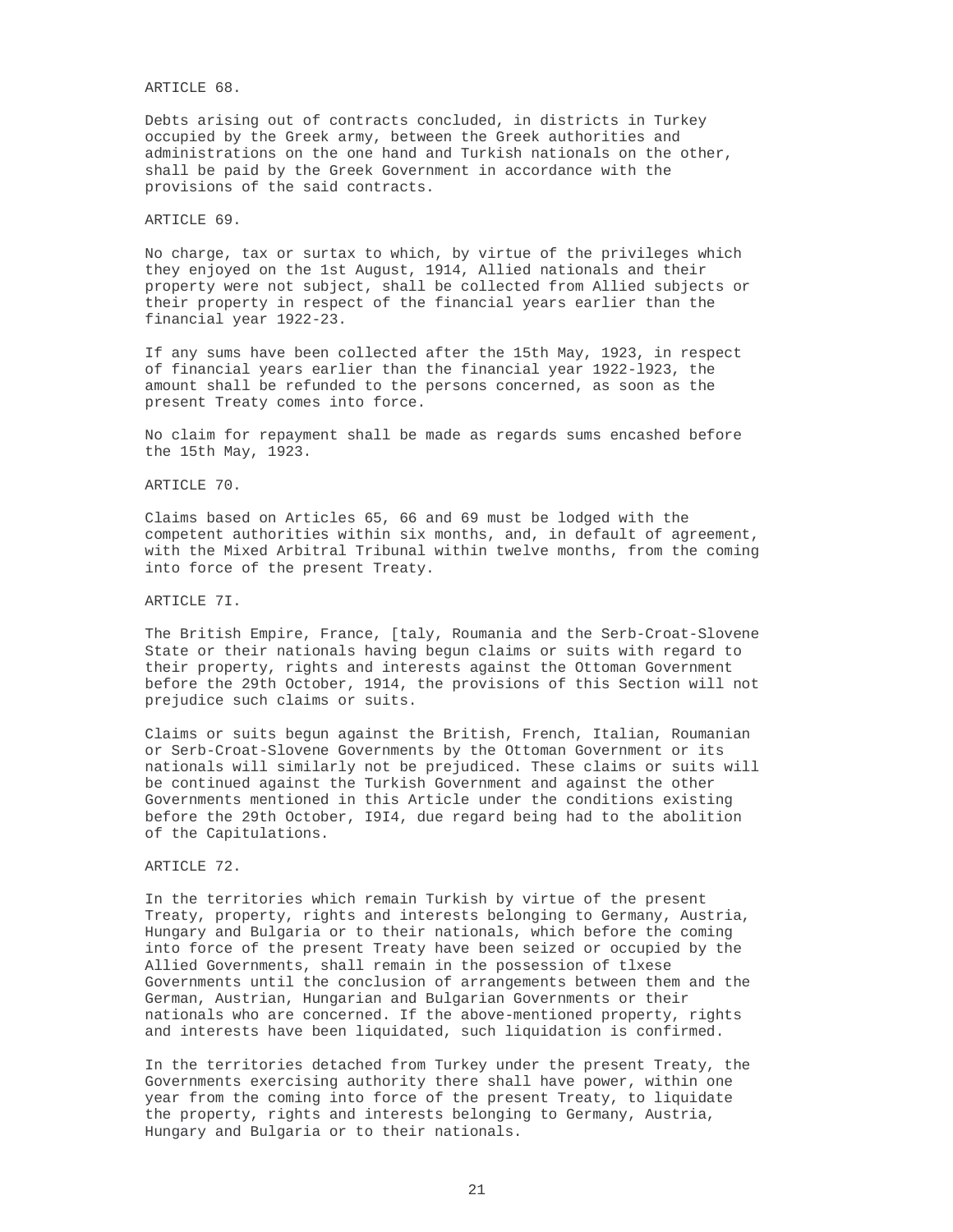The proceeds of liquidations, whether they have already been carried out or not, shall be paid to the Reparation Commission established by the Treaty of Peace concluded with the States concerned, if the property liquidated belongs to the German, Austrian, Hungarian or Bulgarian State. In the case of liquidation of private property, the proceeds of liquidation shall be paid to the owners direct.

The provisions of this Article do not apply to Ottoman limited Companies.

The Turkish Government shall be in no way responsible for the measures referred to in the present Article.

SECTION II . CONTRACTS, PRESCRIPTIONS AND JUDGMENTS. ARTICLE 73.

The following classes of contracts concluded, before the date mentioned in Article 82, between persons who thereafter became enemies as defined in that Article, remain in force subject to the provisions of the contracts and to the stipulations of the present Treaty:

(a) Contracts for the sale of real property, even if all formalities may not have been concluded, provided that delivery did in fact take place before the date on which the parties became enemies as defined in Article 82.

(b) Leases and agreements for leases of land and houses entered into between individuals.

(c) Contracts between individuals regarding the exploitation of mines, forests or agricultural estates.

(d) Contracts of mortgage, pledge or lien.

(e) Contracts constituting companies, excepting "societes en 'nom collectif' " which do not constitute, under the law to which they are subject, an entity separate from that of the persons of which they are composed (partnerships).

(f) Contracts, whatever may be their purpose, concluded between individuals or companies and the State, provinces, municipalities or other similar juridical persons charged with administrative functions.

(g) Contracts relating to family status.

(h) Contracts relating to gifts or bounties of any kind whatever.

This Article cannot be invoked in order to give to contracts a validity different from that which they had in themselves when they were concluded.

It does not apply to concessionary contracts.

ARTICLE 74.

Insurance contracts are governed by the provisions of the Annex to this Section.

ARTICLE 75.

Contracts other than those specified in Articles 73 and 74 and other than concessionary contracts, which were entered into between persons who subsequently became enemies, shall be considered as having been annulled as from the date on which the parties became enemies.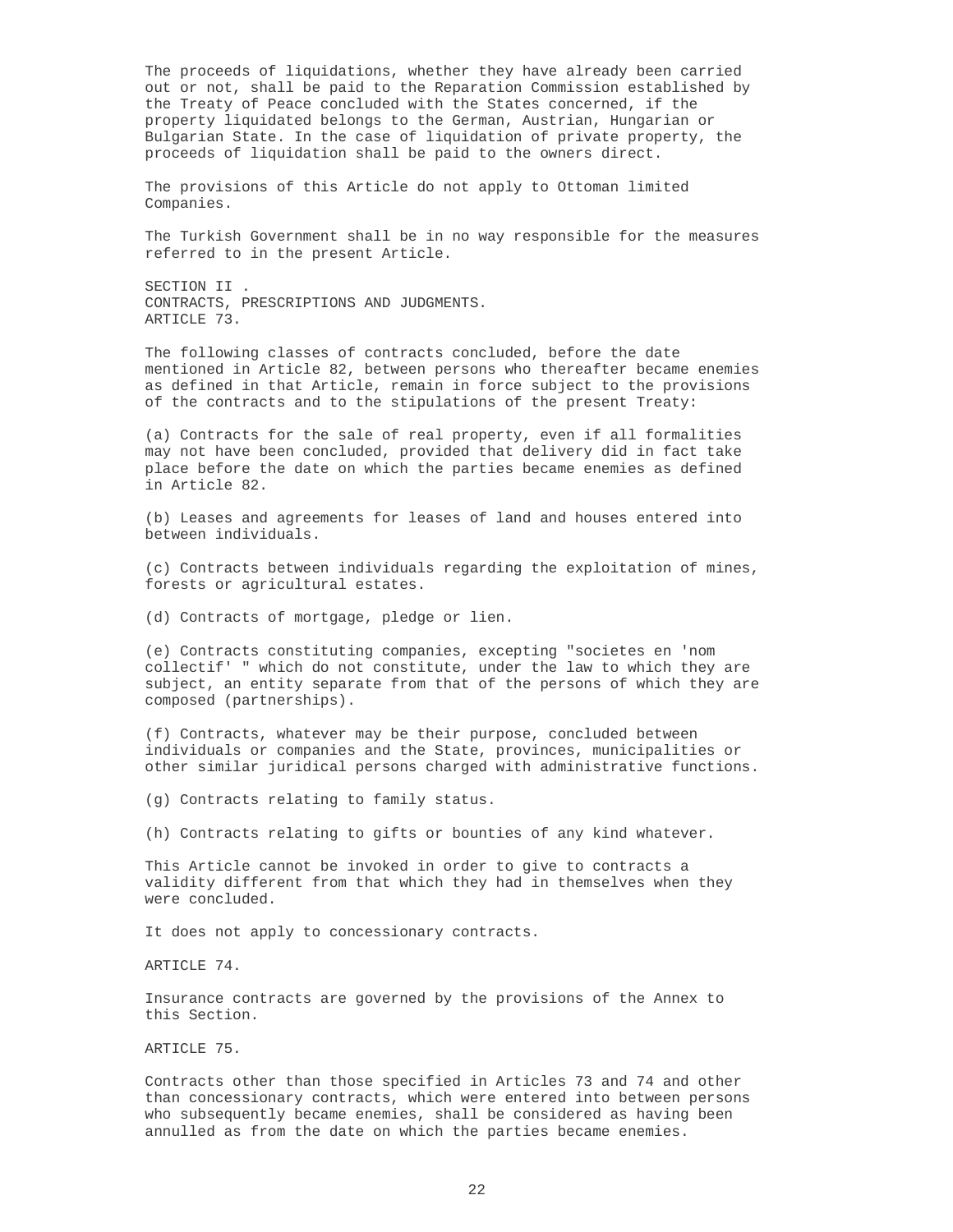Nevertheless, either of the parties to the contract shall have power, within three months from the coming into force of the present Treaty, to require the execution of the contract, on condition of paying, where the circumstances demand it, to the other party compensation calculated according to the difference between the conditions prevailing at the time when the contract was concluded and those prevailing at the time when its maintenance is required. In default of agreement between the parties, this compensation shall be fixed by the Mixed Arbitral Tribunal.

#### ARTICLE 76.

The validity of all compromises entered into before the coming into force of the present Treatybetween nationals of the Contracting Powers, parties to contracts specified in Articles 73 to 75, particularly those providing for the cancellation, the maintenance, the methods of execution, or the modification of such contracts, including agreements relating to the currency of payment or the rate of exchange, is confirmed.

ARTICLE 77.

Contracts between Allied and Turkish nationals concluded after the 30th October, I918, remain in force and will be governed by the ordinary law.

Contracts duly concluded with the Constantinople Government between the 30th October, I9I8, and the I6th March, I920, also remain in force and will be governed by the ordinary law.

All contracts and arrangements duly concluded after the 16th March, I920, with the Constantinople Government concerning territories which remained under the effective control of the said Government, shall be submitted to the Grand National Assembly of Turkey for approval, if the parties concerned make application within three months from the coming into force of the present Treaty. Payments made under such contracts shall be duly credited to the party who has made them.

If approval is not granted, the party concerned shall, if the circumstances demand it, be entitled to compensation corresponding to the direct loss which has been actually suffered; such compensation, in default of an amicable agreement, shall be fixed by the Mixed Arbitral Tribunal.

The provisions of this Article are not applicable either to concessionary contracts or to transfers of concessions.

ARTICLE 78.

All disputes which already exist, or may arise within the period of six months mentioned below, relating to contracts, other than concessionary contracts, between parties who subsequently became enemies, shall be determined by the Mixed Arbitral Tribunal, with the exception of disputes which, in accordance with the laws of neutral Powers are within the competence of the national courts of those Powers. In the latter case, such disputes shall be determined by the said national courts, to the exclusion of the Mixed Arbitral Tribunal. Applications relating to disputes which, under this Article, are within the competence of the Mixed Arbitral Tribunal, must be presented to the said Tribunal within a period of six months from the date of its establishment.

After the expiration of this period, disputes which have not been submitted to the Mixed Arbitral Tribunal shall be determined by the competent courts in accordance with the ordinary law.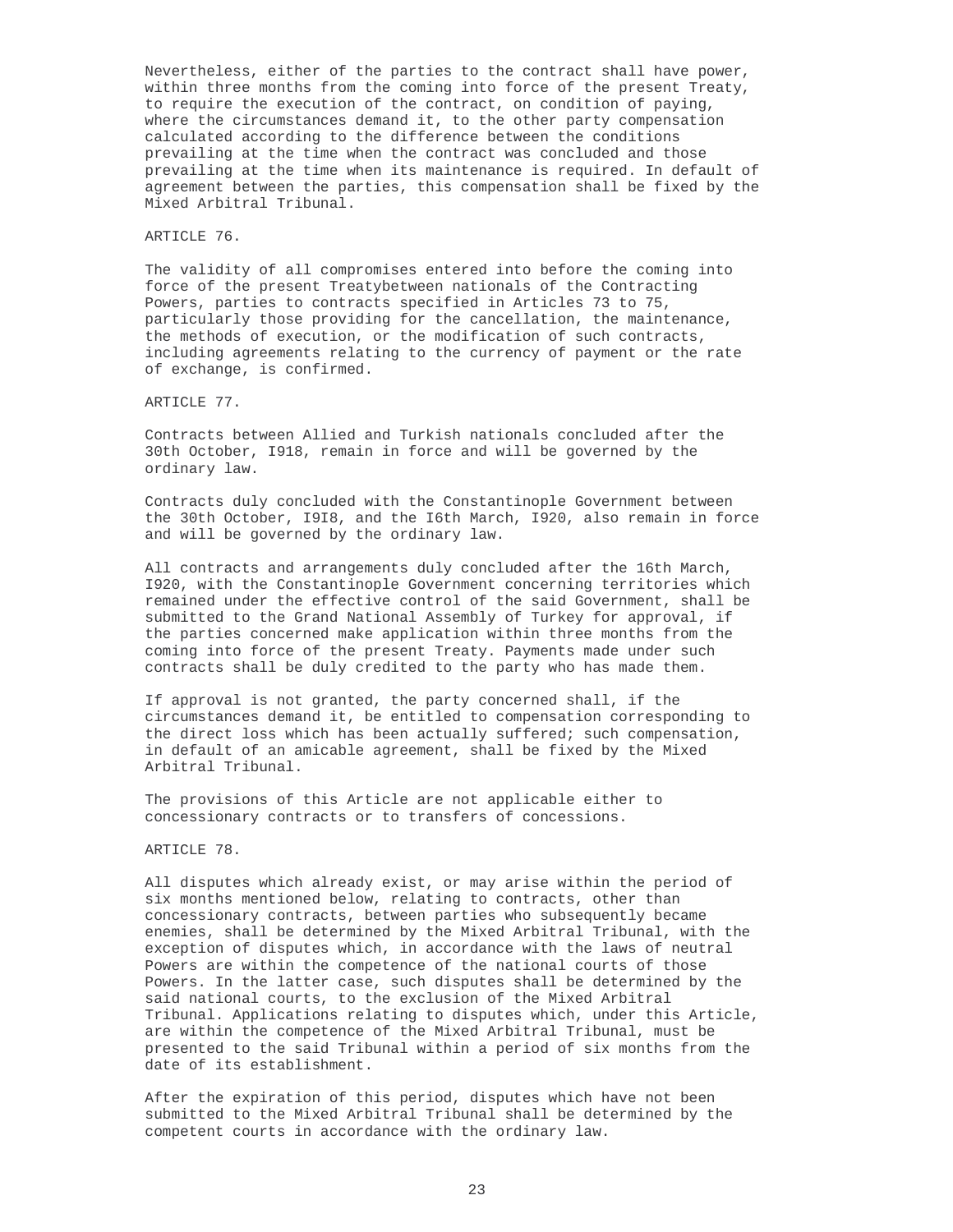The provisions of this Article do not apply to cases in which all the parties to the contract resided in the same country during the war and there freely disposed of their persons and their property, nor to disputes in respect of which judgment was given by a competent court before the date on which the parties became enemies.

ARTICLE 79.

All periods whatever of prescription or limitation of right of action, whether they began to run before or after the outbreak of war, shall be treated, in the territory of the High Contracting Parties so far as regards relations between enemies, as having been suspended from the 29th October, I9I4, until the expiration of three months after the coming into force of the present Treaty.

This provision applies, in particular, to periods of time allowed for the presentation of interest or dividend coupons, or for the presentation for payment of securities drawn for redemption or repayable on any other ground.

As regards Roumania, the above-mentioned periods shall be considered as having been suspended as from the 27th August 19I6.

ARTICLE 80.

As between enemies no negotiable instrument made before the war shall be deemed to have become invalid by reason only of failure within the required time to present the instrument for acceptance or payrnent, or to give notice of non-acceptance or non-payment to drawers or endorsers, or to protest the instrument, nor by reason of failure to complete any formality during the war.

When the period within which a negotiable instrument should have been presented for acceptance or payment, or within which notice of non-acceptance or non-payment should have been given to the drawers or endorsers, or within which the instrument should have been protested, has expired during the war, and when the party who should have presented or protested the instrument or given notice of non-acceptance or non-payment, has failed to do so during the war, a period of three months from the coming into force of the present Treaty shall be allowed within which the presentation, notice of non-acceptance or non-payment, or protest may be made.

ARTICLE 8I.

Sales effected during the war in order to realise pledges or mortgages created before the war as security for debts which have become payable, shall be deemed valid, although it may not have been possible to perform all the formalities required for notifying the debtor, subject to the express right of the said debtor to summon the creditor before the Mixed Arbitral Tribunal to render accounts, failing which the creditor will be liable to be cast in damages.

It shall be the duty of the Mixed Arbitral Tribunal to settle the accounts between the parties, to investigate the conditions under which the property pledged or mortgaged was sold, and to order the creditor to make good any loss suffered by the debtor as a result of the sale if the creditor acted in bad faith or if he did not take all steps in his power to avoid having recourse to a sale or to cause the sale to be conducted in such conditions as to ensure the realisation of a fair price.

The present provision is applicable only between enemies and does not extend to transactions referred to above which may have been carried out after the Ist May, 1923.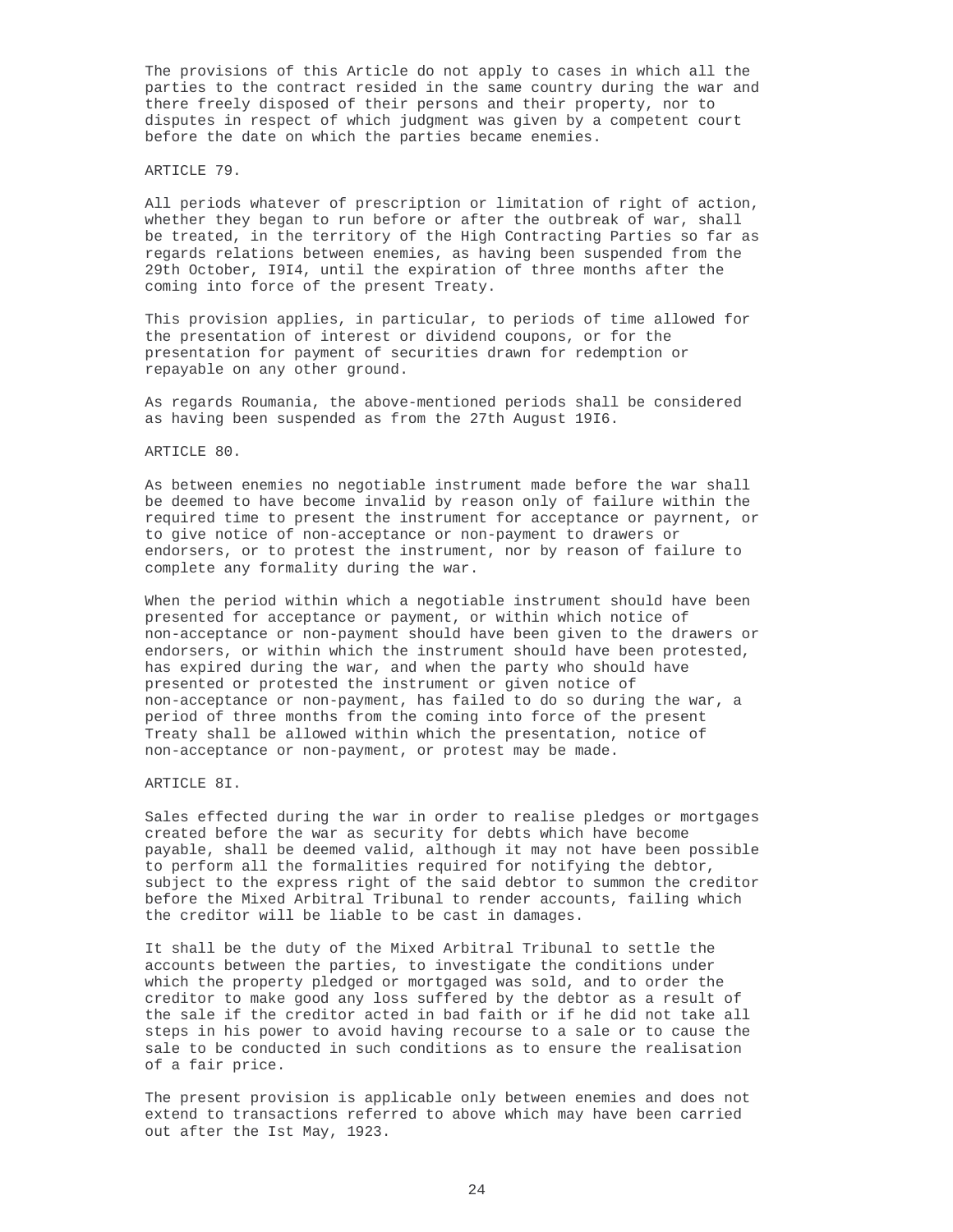ARTICLE 82.

For the purposes of the present Section, the parties to a contract shall be regarded as enemies from the date on which trading between them became impossible in fact or was prohibited or became unlawful under laws, orders or regulations to which one of the parties was subject.

By way of exception to Articles 73-75, 79 and 80, contracts shall be governed by the ordinary law if they were concluded within the territory of one of the High Contracting Parties between enemies (including companies) or their agents, if this territory was an enemy country for one of the contracting parties who remained there during the war and was there able to dispose freely of his person and property.

ARTICLE 83.

The provisions of this Section do not apply between Japan and Turkey; matters dealt with in this Section shall, in both of these countries, be determined in accordance with the local law.

ANNEX. I. LIFE ASSURANCE. Paragraph I.

Life assurance contracts entered into between an insurer and a person who subsequently became an enemy shall not be deemed to have been dissolved by the outbreak of war or by the fact of the person becoming an enemy.

Every sum which, during the war, became due upon a contract deemed not to have been dissolved in accordance with the preceding paragraph, shall be recoverable after the war. This sum shall be increased by interest at 5 per cent. per annum from the date of its becoming due up to the day of payment.

If the contract has lapsed during the war, owing to non-payment of premiums or has become void from breach of the conditions of the contract, the assured, or his representatives, or the persons entitled, shall have the right at any moment within twelve months from the coming into force of the present Treaty to claim from the insurer the surrender value of the policy at the date of its lapse or annulation, together with interest at 5 per cent. per annum.

Turkish nationals whose life insurance contracts entered into before the 29th October, 1914, have been cancelled or reduced before the Treaty for non-payment of premiums in accordance with the provisions of the said contracts, shall have the right, within three months from the coming into force of the present Treaty, if they are still alive, to restore their policies for the whole of the amount assured. For this purpose they must, after having undergone a medical examination by the doctor of the company, the result of which the company considers satisfactory, pay the premiums in arrear with compound interest at 5 per cent.

Paragraph 2.

It is understood that life assurance contracts in money other than the Turkish pound, entered into before the 29th October, 19I4, between companies possessing the nationality of an Allied Power and Turkish nationals, in respect of which the premiums have been paid before and after the 18th November, 1915, or even only before that date, shall be regulated, first, by determining the rights of the assured in accordance with the general conditions of the policy for the period before the 18th November, 1915, in the currency stipulated in the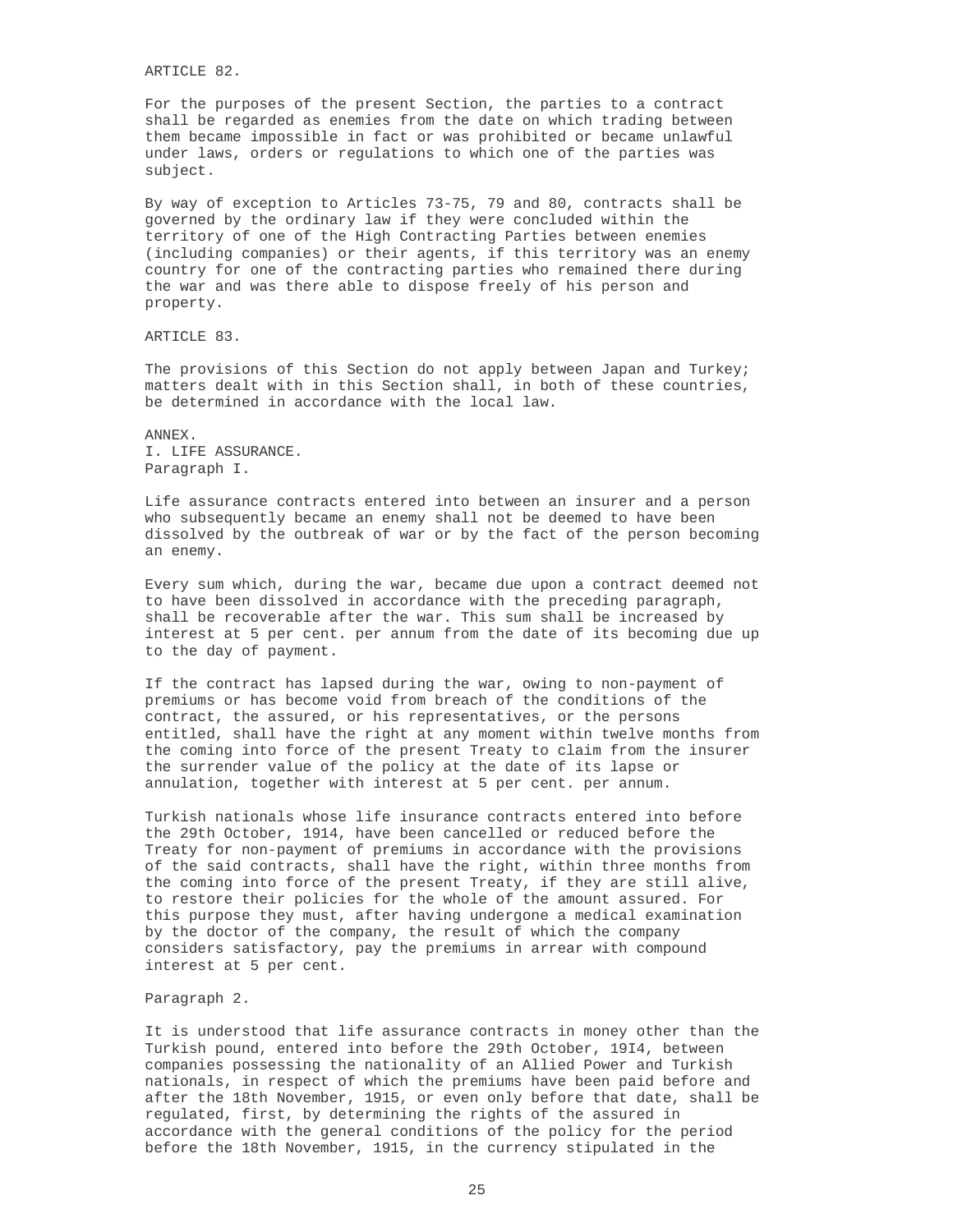contract at the current rate in its country of origin (for example, every amount stipulated in francs, in gold francs, or in "francs effectifs" will be paid in French francs), secondly, for the period after the 18th November, 19I5, in Turkish pounds paper-the Turkish pound being taken at the pre-war par value.

If Turkish nationals whose contracts were entered into in currency other than Turkish currency show that they have continued to pay their premiums since the 18th November, 1915, in the currency stipulated in the contracts, the said contracts shall be settled in the same currency at the current rate in its country of origin, even for the periocl after the 18th November, 19I5.

Turkish nationals whose contracts, entered into before the 29th October, 1914, in currency other than Turkish currency with companies possessing the nationality of an Allied Power are, owing to payment of premiums, still in force, shall have the right within three months after the coming into force of the present Treaty to restore their policies for the full amount, in the currency stipulated in their contract, at the current rate in its country of origin. For this purpose they must pay in this currency the premiums which have become due since the 18th November, 1915. On the other hand, the premiums actually paid by them in Turkish pounds paper since that date will be repaid to them in the same currency.

Paragraph 3.

As regards insurances in Turkish pounds, settlement shall be made in Turkish pounds paper.

Paragraph 4.

The provisions of paragraphs 2 and 3 do not apply to policy holders who, by an express agreement, have already settled with the insurance companies the fixation of the value of their policies and the method of payment of their premiums, nor to those whose policies shall have been finally settled at the date of the coming into force of the present Treaty.

Paragraph 5.

For the purposes of the preceding paragraphs, insurance contracts shall be considered as contracts of life insurance when they depend on the probabilities of human life, combined with the rate of interest, for the calculation of the reciprocal engagement between the two parties.

II. MARINE INSURANCE.

Paragraph 6.

Subject to the provisions therein contained, contracts of marine insurance will not be deemed to have been dissolved where the risk had attached before the parties became enemies, but the policy shall not be deemed to cover losses due to belligerent action by the Power of which the insurer was a national or by the allies of that Power.

III. FIRE AND OTHER INSURANCES.

Paragraph 7.

Subject to the reserve contained in the preceding paragraph, fire insurance contracts and all other forms of insurance contracts are not deemed to be dissolved.

SECTION III.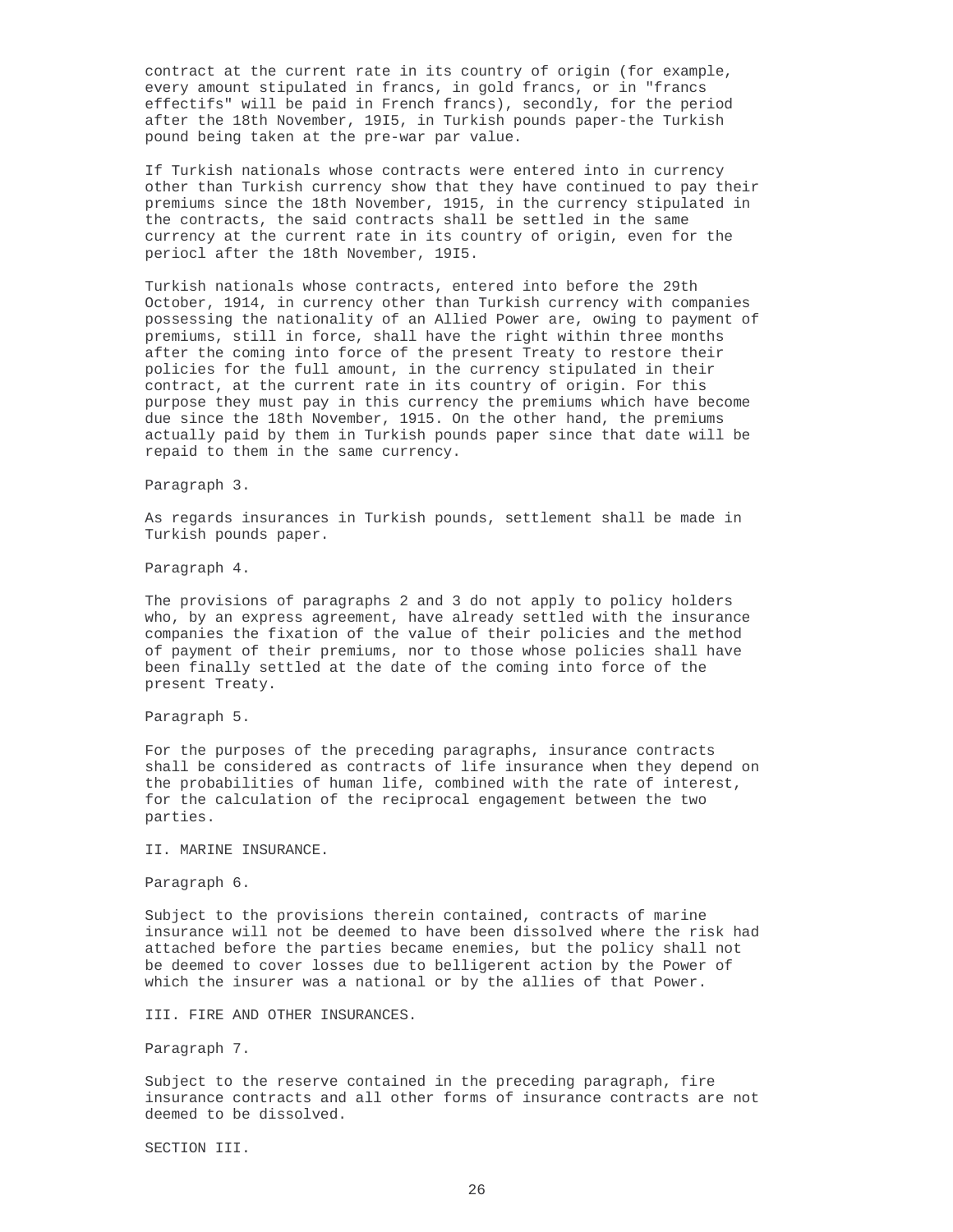DEBTS. ARTICLE 84.

The High Contracting Parties are in agreement in recognising that debts which were payable before the war or which became payable during the war under contracts entered into before the war, and which remained unpaid owing to the war, must be settled and paid, in accordance with the provisions of the contracts, in the currency agreed upon, at the rate current in its country of origin.

Without prejudice to the provisions of the Annex to Section II of this part, it is agreed that where payments to be made under a pre-war contract are represented by sums collected during the war in whole or in part in a currency other than that mentioned in the said contract, such payments can be made by handing over the sums actually collected, in the currency in which they were collected. This provision shall not affect settlements inconsistent with the foregoing provisions arrived at by voluntary agreement between the parties before the coming into force of the present Treaty.

ARTICLE 85.

The Ottoman Public Debt is by general agreement left outside the scope of.this Section and of the other Sections of this Part (Economic Clauses).

SECTION IV. INDUSTRIAL, LITERARY AND ARTISTIC PROPERTY. ARTICLE 86.

Subject to the stipulations of the present Treaty, rights of industrial, literary and artistic property as they existed on the 1st August, I9I4, in accordance with the law of each of the contracting countries, shall be re-established or restored as from the coming into force of the present Treaty in the territories of the High Contracting Parties in favour of the persons entitled to the benefit of them at the moment when the state of war commenced, or of their legal representatives. Equally, rights which, but for the war, could have been acquired during the war, by means of an application legally made for the protection of industrial property or of the publication of a literary or artistic work, shall be recognised and established in favour of those persons who would have been entitled thereto, from the coming into force of the present Treaty.

Without prejudice to the rights which are required to be restored in accordance with the above provision, all acts (including the grant of licences) done by virtue of the special measures taken during the war by a legislative, executive or administrative authority of an Allied Power in regard to the rights of Turkish nationals in respect of industrial, literary or artistic property, shall remain in force and continue to have their full effect. This provision applies mutatis mutandis to corresponding measures taken by Turkish authorities in regard to the rights of the nationals of any Allied Power.

## ARTICLE 87.

A minimum of one year from the coming into force of the present Treaty shall be granted, without surtax or penalty of any kind, to Turkish nationals in the territory of each of the other Contracting Powers, and to the nationals of these Powers in Turkey, within which they may accomplish any act, fulfil any formality, pay any fees, and generally satisfy any obligation prescribed by the laws and regulations of the respective States for preserving or obtaining or opposing the grant of rights to industriai property which had already been acquired on the 1st August, I9I4, or which, but for the war, might have been acquired since that date by means of an application made before or during the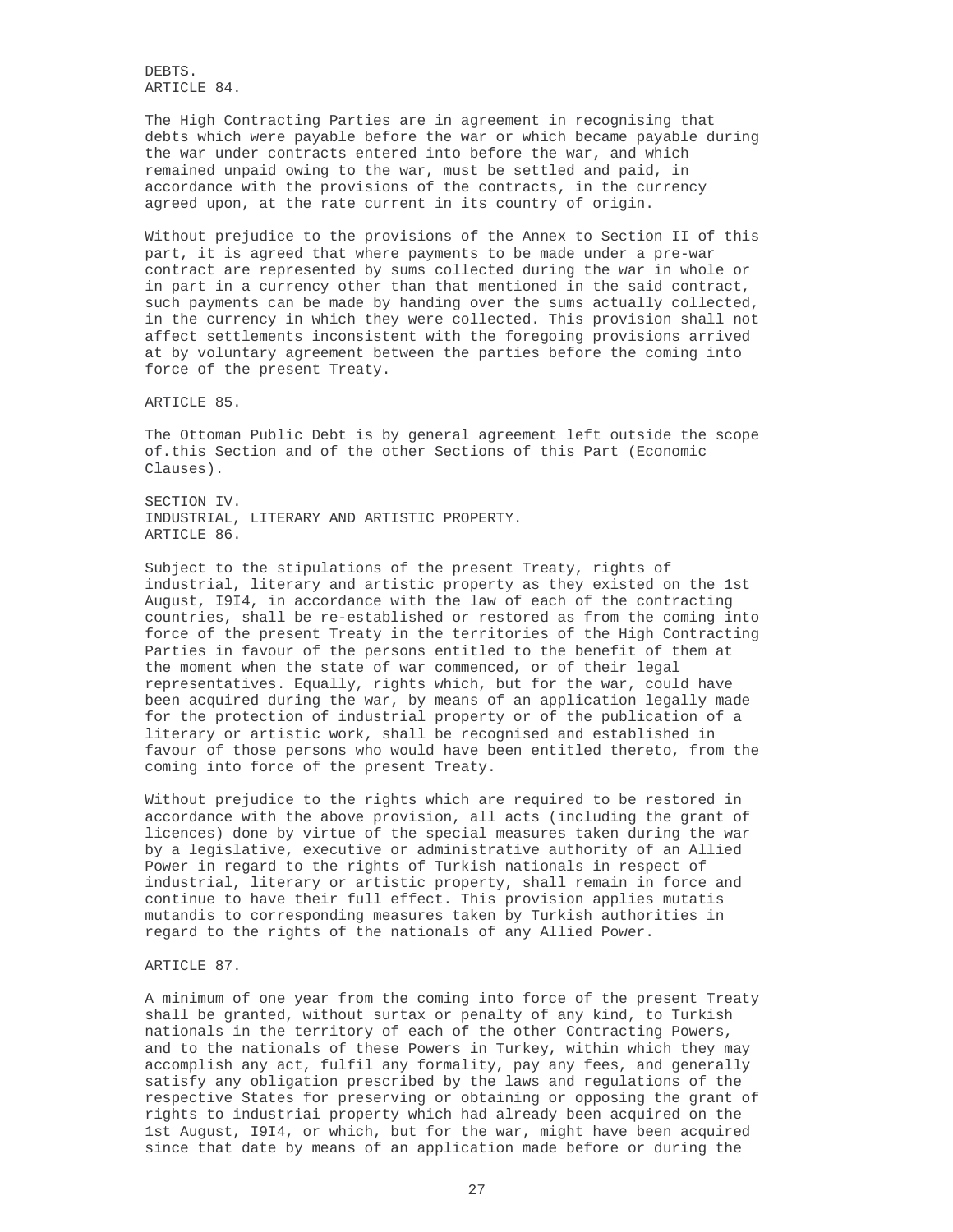Rights to industrial property which have lapsed by reason of any failure to accomplish any act, fulfil any formality, or pay any fees shall be revived, but subject, in the case of patents and designs, to the adoption of such measures as each Power may deem reasonably necessary for the protection of the rights of third parties who have exploited or made use of patents or designs since they had lapsed.

The period from the Ist August, I9I4, until the coming into force of the present Treaty shall be excluded in calculating the time within which a patent has to be exploited or a trade-mark or design used, and it is further agreed that no patent, trade-mark or design in force on the Ist August, I9I4, shall be subject to revocation or cancellation by reason only of the failure to exploit such patent or use such trade-mark or design, for two years after the coming into force of the present Treaty.

ARTICLE 88.

No action shall be brought and no claim made on the one hand by Turkish nationals or persons residing or carrying on business in Turkey, and on the other hand by nationals of the Allied Powers or persons residing or carrying on their business in the territory of these Powers, nor by third parties having derived title during the war from such persons, by reason of any occurrence which has taken place within the territory of the other party, between the date of the beginning of a state of war and that of the coming into force of the present Treaty, which might tve held to constitute an infringement of rights of industrial property or rights of literary or artistic property either existing at any time during the war, or revived under the provisions of Article 86.

Among the occurrences referred to above are included the use by the Governments of the High Contracting Parties, or by any person acting on their behalf, or with their consent, of rights of industrial, literary or artistic property, as well as the sale, the offering for sale or the use of products, apparatus, or any articles whatsoever to which these rights apply.

### ARTICLE 89.

Licences for the use of industrial property, or for the reproduction of literary or artistic works, granted before the war by or to nationals of the Allied Powers or persons residing in their territories or carrying on business therein, on the one hand, to or by Turkish nationals on the other hand, shall be considered as cancelled as from the date of the beginning of a state of war between Turkey and the Allied Power concerned. But in any case, the former beneficiary of a licence of this kind shall have the right within a period of six months from the coming into force of the present Treaty to require from the proprietor of the rights the grant of a new licence, the conditions of which, in default of agreement between the parties, shall be fixed by the Mixed Arbitral Tribunal referred to in Section V of this Part. The Tribunal shall have the power, where the circumstances demand it, to fix at the same time the amount which it considers fair payment for the use of the property during the war.

## ARTICLE 90

The inhabitants of territories detached from Turkey under the present Treaty shall, notwithstanding this transfer and the change of nationality consequent thereon, continue in complete enjoyment in Turkey of all the rights in industrial, literary and artistic property to which they were entitled under Ottoman law at the time of transfer.

war.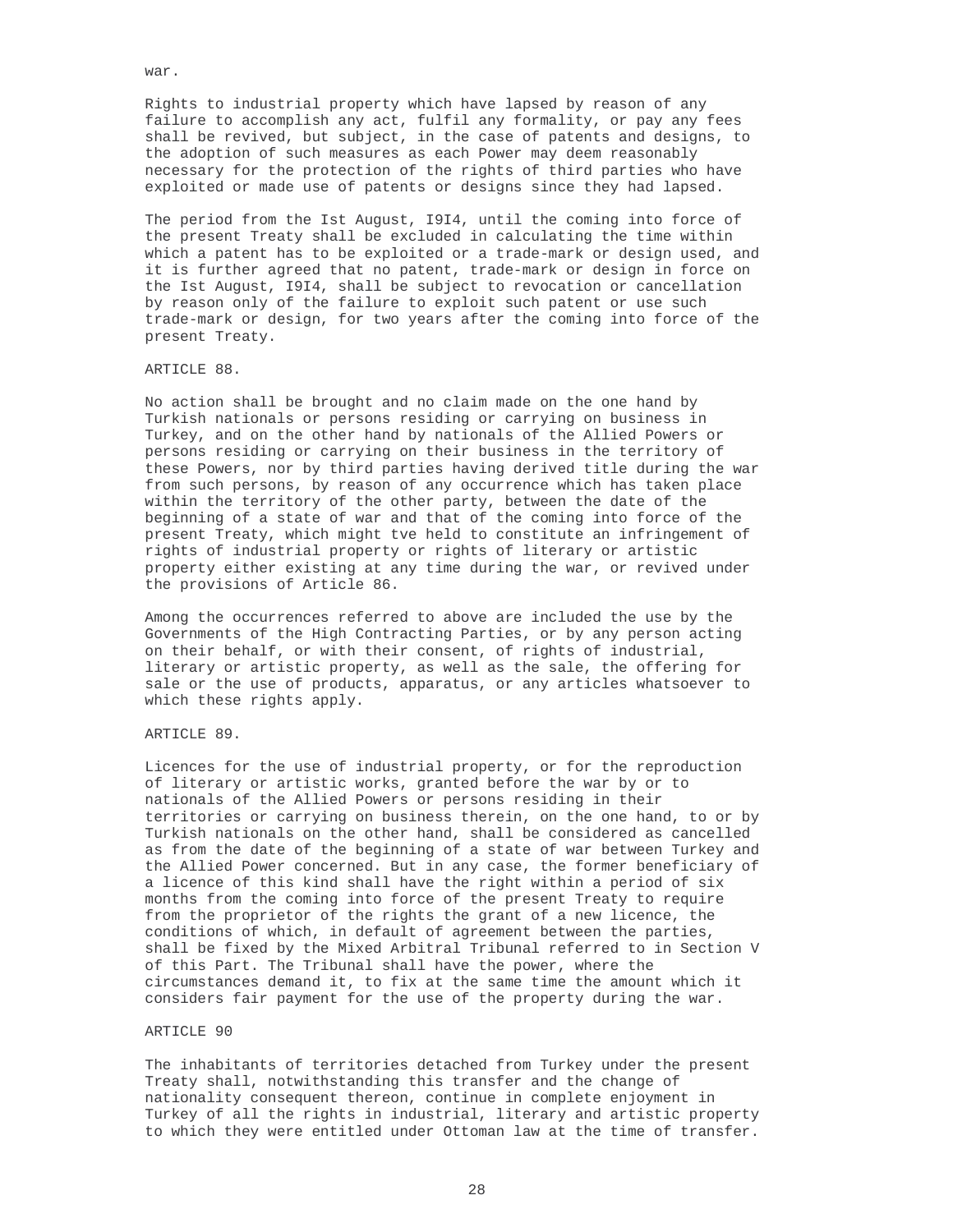Rights of industrial, literary and artistic property which are in existence in territories detached from Turkey under the present Treaty at the time of separation, or which are re-established or restored by the provisions of Article 86, shall be recognised by the State to which the said territory is transferred, and shall remain in existence in that territory for the same period of time as that which they would have enjoyed under Ottoman law.

#### ARTICLE 91

All grants of patents and registrations of trade-marks, as well as all registrations of transfers or assignments of patents or trade marks which have been duly made since the 30th October, 1918, by the Imperial Ottoman Government at Constantinople or elsewhere, shall be submitted to the Turkish Government and registered, if the parties concerned make an application within three months from the coming into force of the present Treaty. Such registration shall have effect as from the date of the original registration.

SECTION V. MIXED ARBITRAL TRIBUNAL. ARTICLE 92.

Within three months from the date of the coming into force of the present Treaty, a Mixed Arbitral Tribunal shall be established between each of the Allied Powers, on the one hand, and Turkey, on the other hand.

Each of these Tribunals shall be composed of three members, two being appointed respectively by each of the Governments concerned, who shall be entitled to designate several persons from whom, according to the case in question, they will choose one to sit as a member of the Tribunal. The president shall be chosen by agreement between the two Governments concerned.

In case of failure to reach agreement within two months from the coming into force of the present Treaty, the president shall be appointed, upon the request of one of the Governments concerned, from among nationals of Powers which remained neutral during the war, by the President of the Permanent Court of International Justice at The Hague.

If within the said period of two months one of the Governments concerned does not appoint a member to represent it on the Tribunal, the Council of the League of Nations will have power to proceed to the appointment of such member upon the request of the other Government concerned.

If a member of the Tribunal should die or resign or for any reason become unable to perform his duties, he shall be replaced by the method laid down for his appointment, the above period of two months running from the date of death, resignation or inability as duly verified.

## ARTICLE 93.

The seat of the Mixed Arbitral Tribunals shall be at Constantinople. If the number and character of the cases justify it, the Governments concerned shall be entitled to create in each Tribunal onc or more additional Sections, the seat of which shall be in whatever place may be convenient. Each of these Sections shall be composed of a vice-president and two members appointed as laid down in the second, third, fourth and fifth paragraphs of Article 92.

Each Government shall appoint one or more agents to represent it before the Tribunal.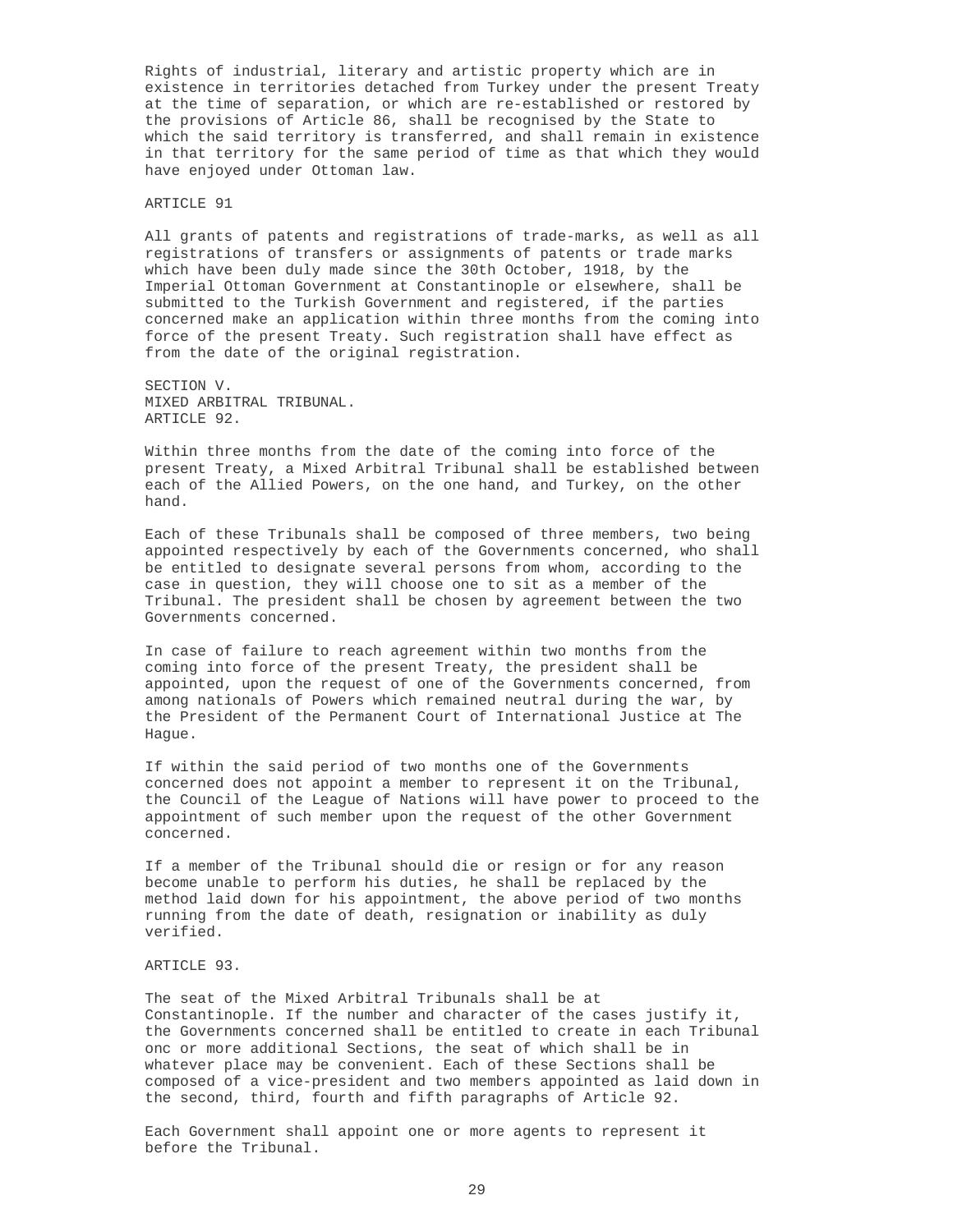If, after three years from the establishment of a Mixed Arbitral Tribunal, or of one of its Sections, such Tribunal or Section has not finished its work, and if the Power on whose territory such Tribunal or Section has its seat so requests, the seat shall be removed from such territory.

ARTICLE 94.

The Mixed Arbitral Tribunals established pursuant to Articles 92 and 93 shall decide all questions within their competence under the present Treaty.

Decisions shall be taken by a majority.

The High Contracting Parties agree to regard the decisions of the Mixed Arbitral Tribunals as final and conclusive, and to render them binding upon their nationals, and to ensure their enforcement in their respective territories as soon as the decisions of the Tribunals are notified to them, without it being necessary to have them declared executory.

The High Contracting Parties further undertake that their Tribunals and authorities shall directly assist the fixed Arbitral Tribunals in every way that is in their power, particularly as re- gards the transmission of notices and the collection of evidence.

ARTICLE 95.

The Mixed Arbitral Tribunals shall be guided by justice, equity and good faith.

Each Tribunal will determine the language to be used before it, and shall order such translations to be made as are necessary to ensure that the proceedings are completely understood; it will lay down rules and time limits for the procedure to be observed. These rules must be based on the following principles:

(I) The procedure shall include the presentation of a memorial and a counter-memorial respectively, with the option of presenting a reply and a rejoinder. If either of the parties asks for leave to present an oral argument he will be permitted to do so; in such case the other party will have the same right.

(2) The Tribunal shall have full power to order enquiries, the production of documents, and expert examinations, to make a view, to demand any information, to hear any witnesses and to ask the parties or their representatives for any verbal or written explanations.

(3) Subject to any contrary provision in the present Treaty, no claim shall be admitted after the expiry of a period of six months from the establishment of the Tribunal, except upon express authority contained in a decision of the said Tribunal and justified as an exceptional measure by considerations relating to distance or force majeure.

(4) It shall be the duty of the Tribunal to hold as many sittings each week as may be needed for the prompt despatch of its business, except during vacations, which shall not exceed a total of eight weeks a year.

(5) Judgment must always be given within at most two months from the end of the hearing, after which the Tribunal will at once proceed to consider its judgment.

(6) Oral arguments, if any, shall be heard in public, and in all cases judgment shall be delivered in public.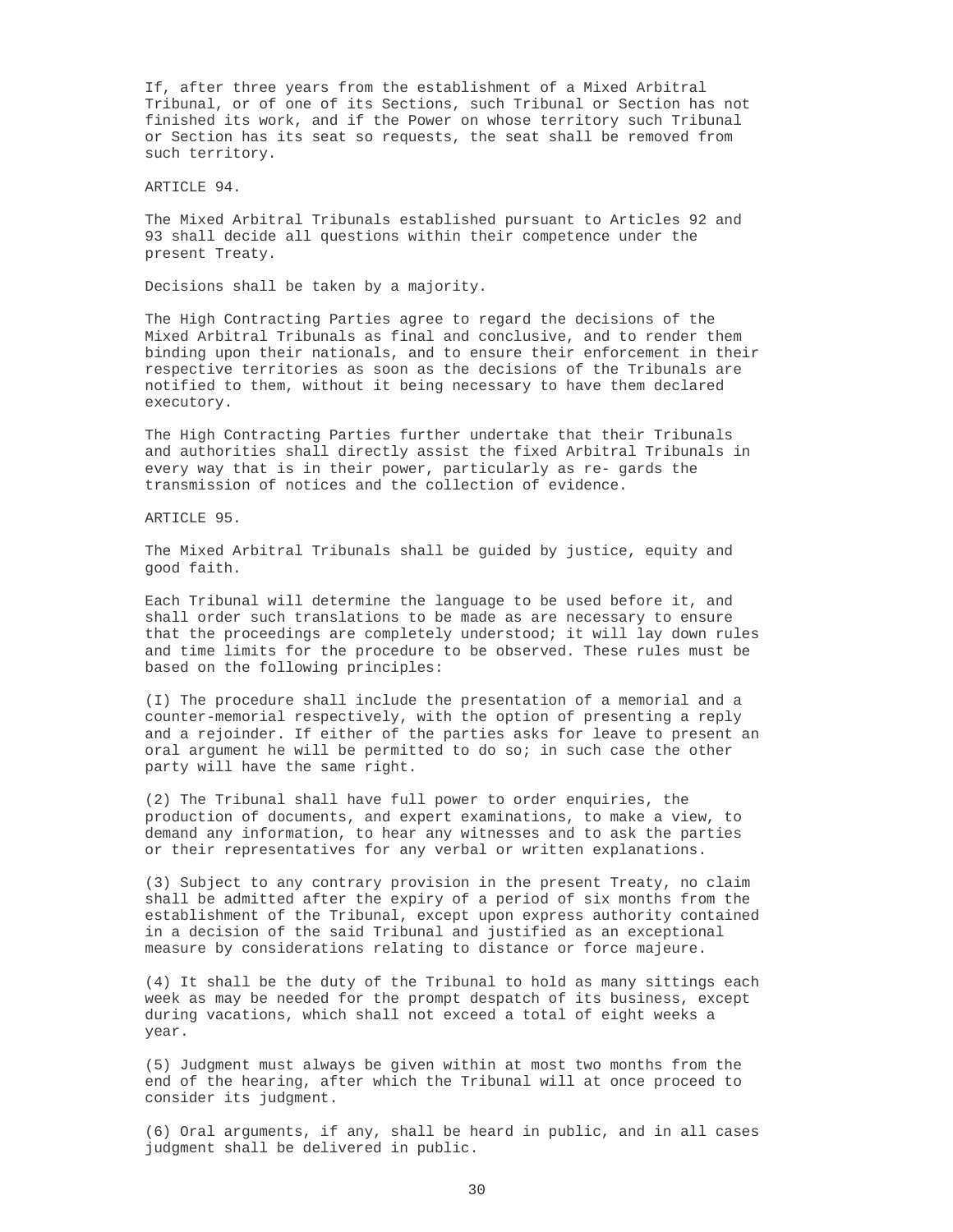(7) Each Mixed Arbitral Tribunal shall be entitled to hold sittings elsewhere than in the place where its seat is established, if it considers it advantageous for the despatch of business.

ARTICLE 96.

The Governments concerned shall appoint by agreement a Secretary-General for each Tribunal, and shall each attach to him one or more Secretaries. The Secretary-General and the Secretaries shall be under the orders of the Tribunal, which with the consent of the Governments concerned shall be entitled to engage any persons whose assistance it may need.

The Secretariat of each Tribunal shall have its offices at Constantinople. The Governments concerned shall have power to establish additional offices in such other places as may be convenient.

Each Tribunal shall keep in its Secretariat the records, papers and documents relating to the cases submitted to it, and upon the completion of its duties it shall deposit them in the archives of the Government of the country where its seat is established. These archives shall always be accessible to the Governments concerned.

ARTICLE 97.

Each Government shall pay the emoluments of the member of the Mixed Arbitral Tribunal whom it appoints, as well as those of any agent or secretary appointed by it.

The emoluments of the President and those of the Secretary-General shall be fixed by agreement between the Governments concerned, and these emoluments and the general expenses of the Tribunal shall be paid in equal shares by the two Governments.

ARTICLE 98.

The present section shall not apply to cases between Japan and Turkey, which, according to the terms of the present Treaty, would fall within the competence of the Mixed Arbitral Tribunal. Such cases shall be settled by agreement between the two Govern- ments.

SECTION VI. TREATIES. ARTICLE 99.

From the coming into force of the present Treaty and subject to the provisions thereof, the multilateral treaties, conventions and agreements of an economic or technical character enumerated below shall enter again into force between Turkey and those of the other Contracting Powers party thereto:

(I) Conventions of March 14, 1884, of December 1, 1886, and of March 23, 1887, and Final Protocol of July 7, 1887, regarding the protection of submarine cables;

(2) Convention of July 5, 1890, regarding the publication of customs tariffs and the organisation of an International Union for the publication of customs tariffs;

(3) Arrangement of December 9, 1907, regarding the creation of the International Office of Public Hygiene at Paris;

(4) Convention of June 7, 1905, regarding the creation of an International Agricultural Institute at Rome;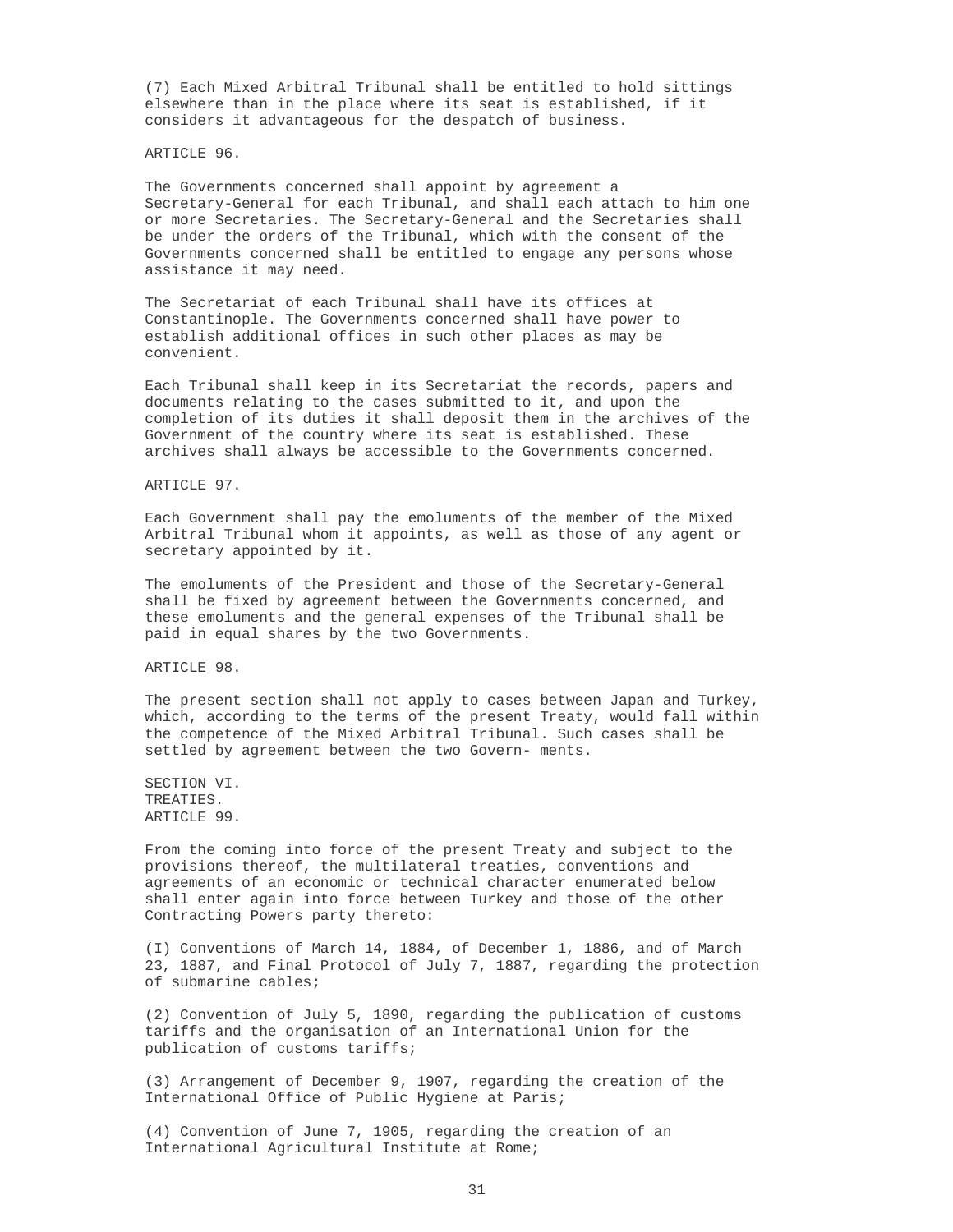(5) Convention of July 16, 1863, for the redemption of the toll dues on the Scheldt;

(6) Convention of October 29, 1888, regarding the establishment of a definite arrangement guaranteeing the free use of the Suez Canal, subject to the special stipulations provided for by Article 19 of the present Treaty;

(7) Conventions and Agreements of the Universal Postal Union, including the Conventions and Agreements signed at Madrid on November 30, 1920;

(8) International Telegraphic Conventions signed at St. Petersburgh on July 10-22, 1875; Regulations and Tariffs drawn up by the International Telegraph Conference, Lisbon, June 11, 1908.

ARTICLE 100.

Turkey undertakes to adhere to the Conventions or Agreements enumerated below, or to ratify them:

(I) Convention of October 11, 1909, regarding the inter- national circulation of motor cars;

(2) Agreement of May 15, 1886, regarding the sealing of railway trucks subject to customs inspection and Protocol of May 18, 1907;

(3) Convention of September 23, 1910, respecting the unification of certain regulations regarding collisions and salvage at sea;

(4) Convention of December 21, 1904, regarding exemption of hospital ships from dues and charges in ports;

(5) Conventions of May 18, 1904, of May 4, 1910, and of September 30, 1921, regarding the suppression of the White Slave Traffic;

(6) Conventions of May 4, 1910, regarding the suppression of obscene publications;

(7) Sanitary Convention of January 17, 1912, Articles 54, 88 and 90 being reserved;

(8) Conventions of November 3, 1881, and April 15, 1889, regarding precautionary measures against phylloxera;

(9) Opium Convention, signed at The Hague, January 23, 1912, and additional Protocol of 1914;

(10) International Radio-Telegraphic Convention of July 5, 1912;

(11) Convention regarding liquor traffic in Africa, signed at St. Germain-en-Laye, September 10, 1919;

(12) Convention revising the General Act of Berlin of February 26, 1885, and the General Act and Declaration of Brussels of July 2, I890, signed at St. Germain-en-Laye, September 10, 1919;

(13) Convention of October 13, 1919, regulating aerial navigation, provided that Turkey obtains, under the Protocol of May 1, 1920, such derogations as her geographical situation may render necessary;

(14) Convention of September 26, 1906, signed at Berne, prohibiting the use of white phosphorus in the manufacture of matches.

Turkey further undertakes to take part in the elaboration of new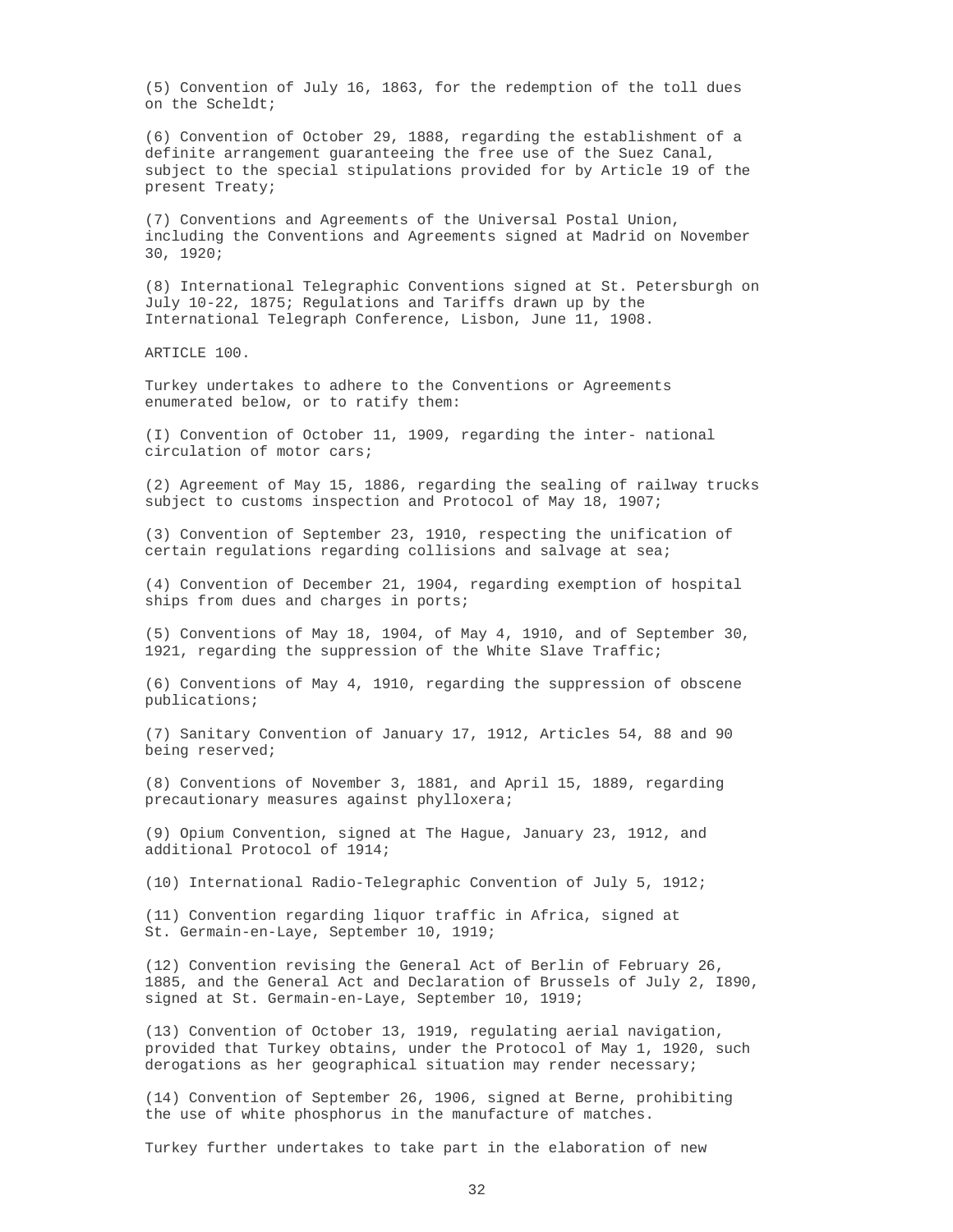international conventions relating to telegraphy and radio-telegraphy.

PART IV. COMMUNICATIONS AND SANITARY QUESTIONS. SECTION 1. COMMUNICATIONS. ARTICLE 101.

Turkey undertakes to adhere to the Convention and to the Statute respecting the Freedom of Transit adopted by the Conference of Barcelona on the 14th April, 192I, as well as to the Convention and the Statute respecting the regime for waterways of international interest adopted by the said Conference on the 19th April, 1921, and to the supplementary Protocol.

Turkey accordingly undertakes to bring into force the provisions of these Conventions, Statutes and Protocol as from the entry into force of the present Treaty.

ARTICLE 102.

Turkey undertakes to adhere to the Declaration of Barcelona. dated the 20th April, 1921, "recognising the rights of the flag of States not possessing a sea-board."

ARTICLE 103.

Turkey undertakes to adhere to the recommendations of the Conference of Barcelona, dated the 20th April, 1921, respecting ports placed under an international regime. Turkey will subsequently make known those ports which will be placed under that regime.

ARTICLE 104.

Turkey undertakes to adhere to the recommendations of the Conference of Barcelona, dated the 20th April, 1921, respecting international railways. These recommendations will be brought into force by the Turkish Government on the coming into force of the present Treaty and subject to reciprocity.

ARTICLE 105.

On the coming into force of the present Treaty, Turkey agrees to subscribe to the Conventions and arrangements signed at Berne on October 14, 1890, September 20, 1893, July I6, 1895, June 16, 1898, and September 19, 1906, regarding the transportation of goods by rail.

ARTICLE 106.

When, as a result of the fixing of new frontiers, a railway connection between two parts of the same country crosses another country, or a branch line from one country has its terminus in another, the conditions of working, in so far as concerns the traffic between the two countries, shall, subject to any special arrangements, be laid down in an agreement to be concluded between the railway administrations concerned. If these administrations cannot come to an agreement as to the terms of such agreement, those conditions shall be decided by arbitration.

The establishment of all new frontier stations between Turkey and the neighbouring States, as well as the working of the lines between those stations, shall be settled by agreements similarly concluded .

ARTICLE 107

Travellers and goods coming from or destined for Turkey or Greece, and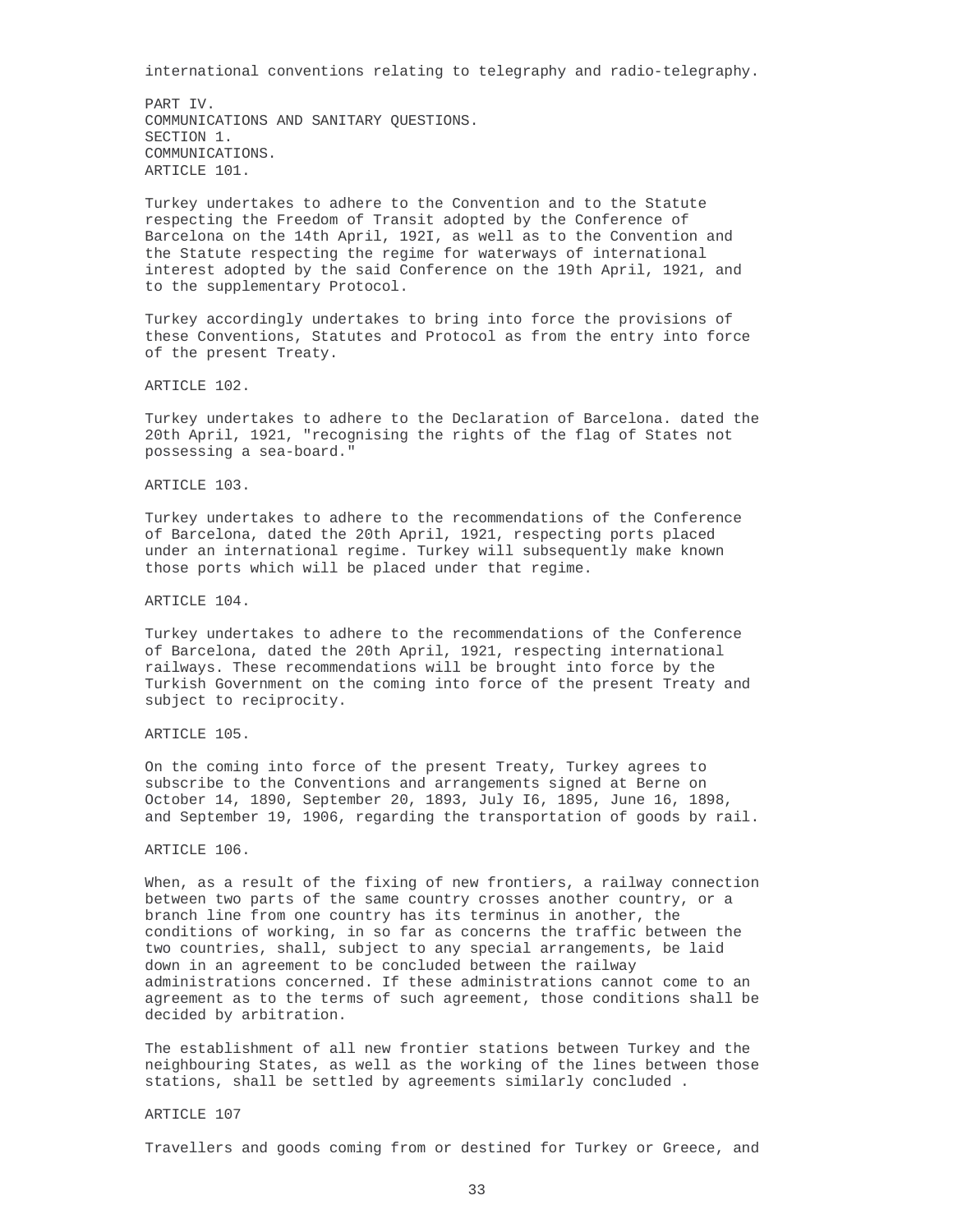making use in transit of the three sections of the Oriental Railways included between the Grseco-Bulgarian frontier and the Grceco-Turkish frontier near Kuleli-Burgas, shall not be subject, on account of such transit, to any duty or toll nor to any formality of examination in connection with passports or customs.

A Commissioner, who shall be selected by the Council of the League of Nations, shall ensure that the stipulations of this Article are carried out.

The Greek and Turkish Governments shall each have the right to appoint a representative to be attached to this Commissioner; this representative shall have the duty of drawing the attention of the Commissioner to any question relating to the execution of the above-mentioned stipulations, and shall enjoy all the necessary facilities to enable him to accomplish his task. These representatives shall reach an agreement with the Commissioner as to the number and nature of the subordinate staff which they will require.

It shall be the duty of the said Commissioner to submit, for the decision of the Council of the League of Nations, any question relating to the execution of the said stipulations which he may not have been able to settle. The Greek and Turkish Governments undertake to carry out any decision given by the majority vote of the said Council.

The salary of the said Commissioner, as well as the expenses of his work, shall be borne in equal parts by the Greek and Turkish Governments.

In the event of Turkey constructing later a railway line joining Adrianople to the line between Kuleli-Burgas and Constantinople, the stipulations of this Article shall lapse in so far as concerns transit between the points on the Graoco-Turkish frontier lying near Kuleli-Burgas and Bosna-Keuy respectively.

Each of the two interested Powers shall have the right, after five years from the coming into force of the present Treaty, to apply to the Council of the League of Nations with a view to deciding whether it is necessary that the control mentioned in paragraphs 2 to 5 of the present Article should be maintained. Nevertheless, it remains understood that the stipulations of paragraph I shall remain in force for transit over the two sections of the Oriental Railways between the Graeco-Bulgarian frontier and Bosna-Keuy.

ARTICLE 108.

Subject to any special provisions concerning the transfer of ports and railways, whether owned by the Turkish Government or private companies, situated in the territories detached from Turkey under the present Treaty, and similarly subject to any agreements which have been, or may be, concluded between the Contracting Powers relating to the concessionnaries and the pensioning of the personnel, the transfer of railways will take place under the following conditions:

(I) The works and installations of all the railroads shall be left complete and in as good condition as possible;

(2) When a railway system possessing its own rolling-stock is situated in its entirety in transferred territory, such stock shall be left complete with the railway, in accordance with the last inventory before the 30th October, 1918;

(3) As regards lines, the administration of which will in virtue of the present Treaty be divided, the distribution of the rolling-stock shall be made by friendly agreement between the administrations taking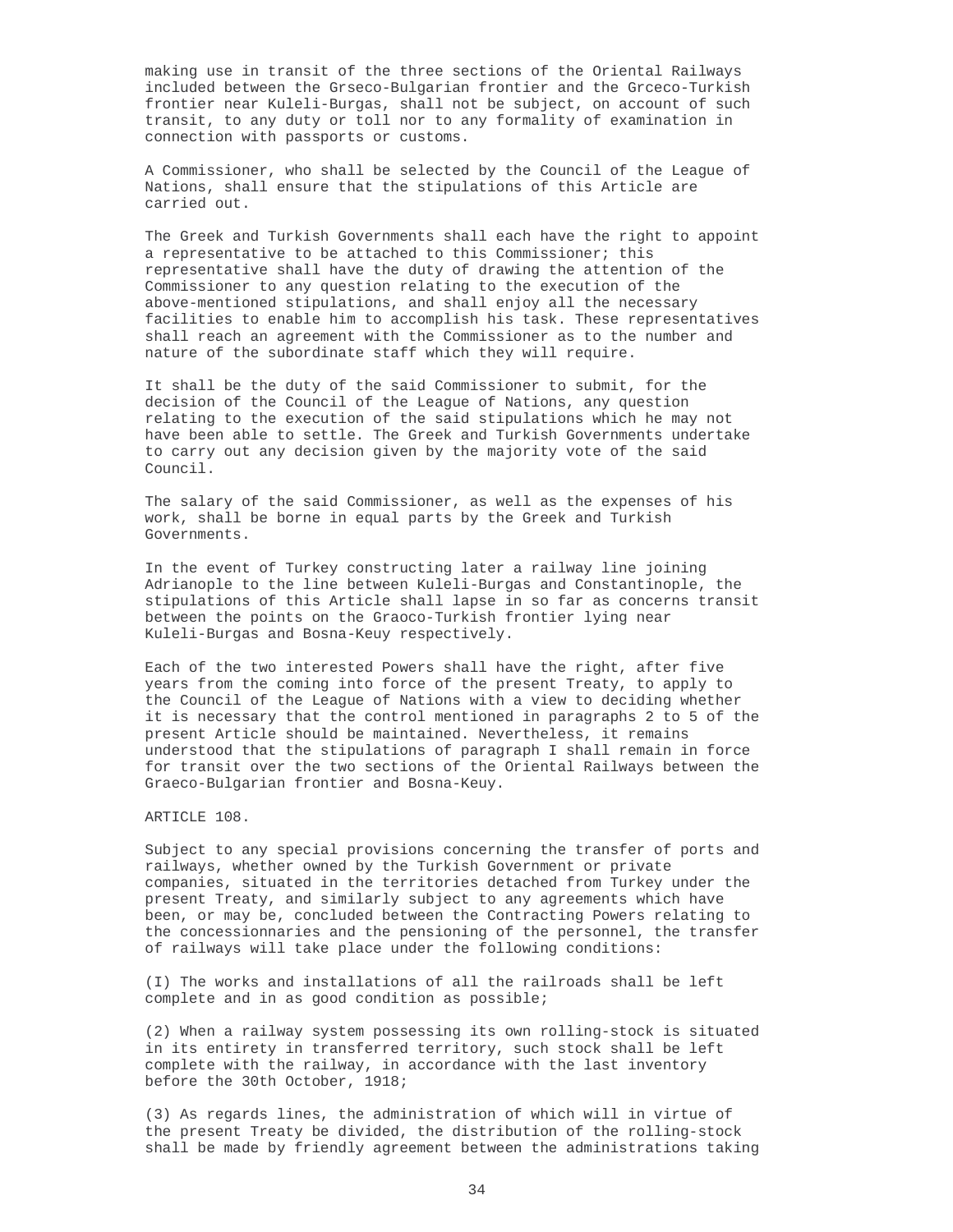over the several sections thereof. This agreement shall have regard to the amount of the material registered on those lines in the last inventory before the 30th October, 1918, the length of the track (sidings included) and the nature and amount of the traffic. Failing agreement, the points in dispute shall be settled by arbitration. The arbitral decision shall also, if necessary, specify the locomotives, carriages and wagons to be left on each section, the conditions of their acceptance and such provisional arrangements as may be judged necessary to ensure for a limited period the current maintenance in existing workshops of the transferred stock;

(4) Stocks of stores, fittings and plant shall be left under the same conditions as the rolling-stock.

ARTICLE 109.

In default of any provisions to the contrary, when as the result of the fixing of a new frontier the hydraulic system (canalisation, inundation, irrigation, drainage or similar matters) in a State is dependent on works executed within the territory of another State, or when use is made on the territory of a State, in virtue of pre-war usage, of water or hydraulic power, the source of which is on the territory of another State, an agreement shall be made between the States concerned to safeguard the interests and rights acquired by each of them.

Failing an agreement, the matter shall be regulated by arbitration.

ARTICLE 110.

Roumania and Turkey will come to an agreement as to an equitable arrangement for the working conditions of the Constanza-Constantinople cable. Failing agreement, the matter shall be settled by arbitration.

ARTICLE 111.

Turkey renounces on her own behalf and on behalf of her nationals all rights, titles or privileges of whatsoever nature over the whole or part of such cables as no longer land on her territory.

If the cables or portions thereof transferred under the preceding paragraph are privately owned, the Governments to which this property is transferred will have to indemnify the owners. Failing agreement respecting the amount of indemnity, this amount will be fixed by arbitration.

ARTICLE 112.

Turkey will retain the rights of property which she may already possess over those cables of which at least one end remains in Turkish territory.

The exercise of the landing rights of the said cables in non-Turkish territory and their working conditions shall be settled in a friendly manner by the States concerned. Failing agreement, the dispute will be settled by arbitration.

ARTICLE 113.

Each of the High Contracting Parties hereby accepts, in so far as it is concerned, the abolition of foreign post offfices in Turkey.

SECTION II. SANITARY QUESTIONS. ARTICLE 114.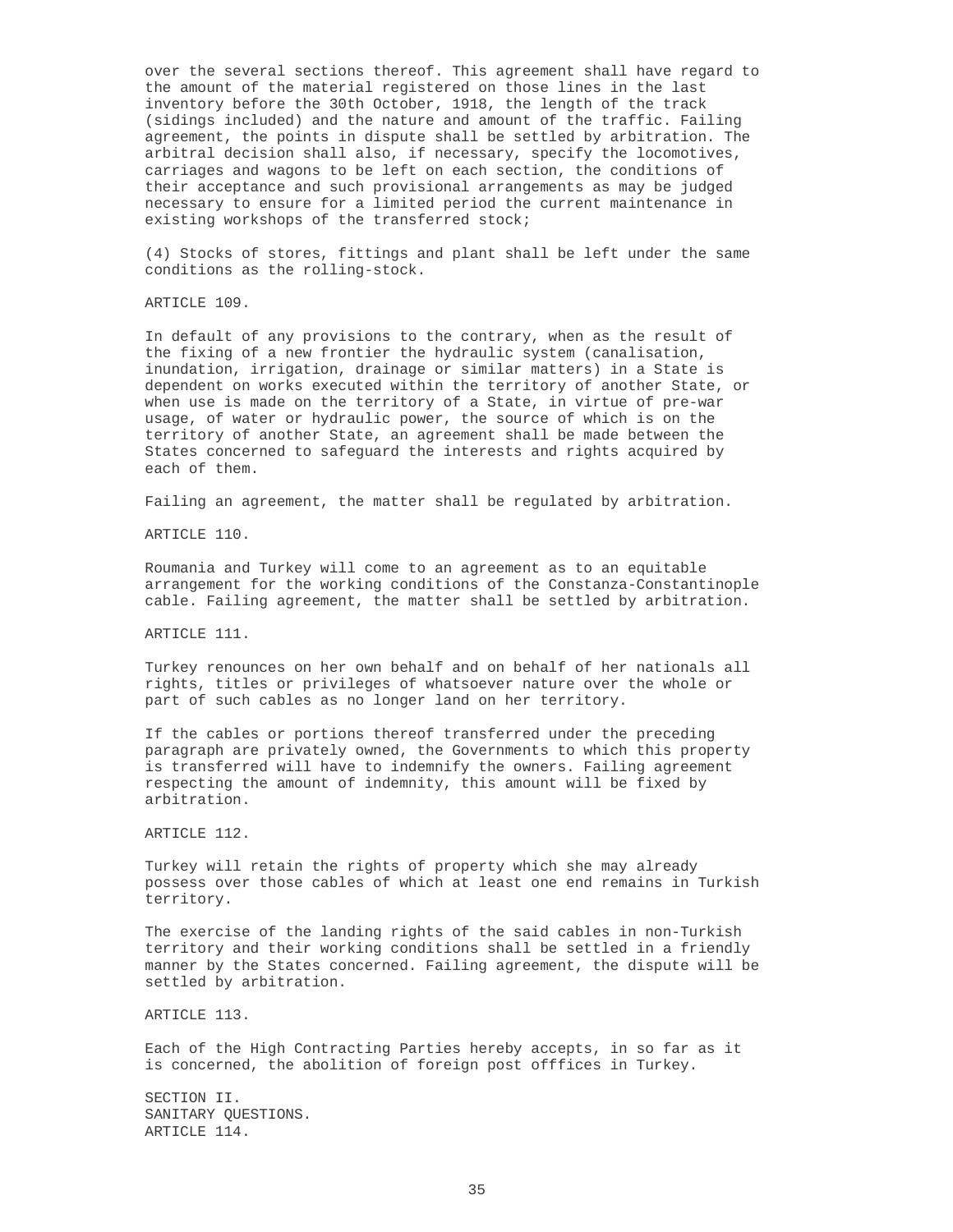The Superior Council of Health of Constantinople is abolished. The Turkish Administration is entrusted with the sanitary organisation of the coasts and frontiers of Turkey.

ARTICLE 115.

A single sanitary tariff, the dues and conditions of which shall be fair, shall be applied to all ships without distinction between the Turkish flag and foreign flags, and to nationals of foreign Powers under the same conditions as to nationals of Turkey.

#### ARTICLE 116.

Turkey undertakes to respect entirely the right of the sanitary employees whose services have been terminated to compensation to be appropriated out of the funds of the former Superior Council of Health of Constantinople, and all other rights acquired by employees or former employees of the Council, or their representatives. All questions relating to such rights, to the employment of the reserve funds of the former Superior Council of Health of Constantinople, or to the final liquidation of the former sanitary administration, as well as all other similar or cognate questions, shall be regulated by a Commission ad hoc which shall be composed of a representative of each of the Powers represented on the Superior Council of Health of Constantinople except Germany, Austria and Hungary. In the event of disagreement between the members of the said Commission on a question relating to the above-mentioned liquidation, or the employment of the funds remaining after the liquidation, every Power represented on the Commission shall have the right to bring the matter to the notice of the Council of the League of Nations, whose decision shall be final.

ARTICLE 117.

Turkey and those Powers which are interested in the supervision of the pilgrimages to Jerusalem and to the Hedjaz and the Hedjaz railway shall take such measures as are appropriate in accordance with the provisions of international sanitary conventions. With a view to ensuring complete uniformity in the execution of these measures, these Powers and Turkey shall constitute a Sanitary Coordination Commission for pilgrimages, on which the sanitary service of Turkey and the Maritime Sanitary and Quarantine Council of Egypt shall be represented.

This Commission must obtain the previous consent of the State on whose territory it holds its meeting.

ARTICLE 118.

Reports on the work of the Pilgrimage Coordination Commission shall be addressed to the Health Committee of the League of Nations and to the International Office of Public Health, and also to the Government of each country which is interested in pilgrimages and makes a request therefor. The Commission will give its opinion on every question put to it by the League of Nations, by the International Office of Public Health, or by the interested Governments.

PART V. MISCELLANEOUS PROVISIONS. SECTION I. PRISONERS 0F WAR. ARTICLE 119.

The High Contracting Parties agree to repatriate at once the prisoners of war and interned civilians who are still in their hands.

The exchange of prisoners of war and interned civilians detained by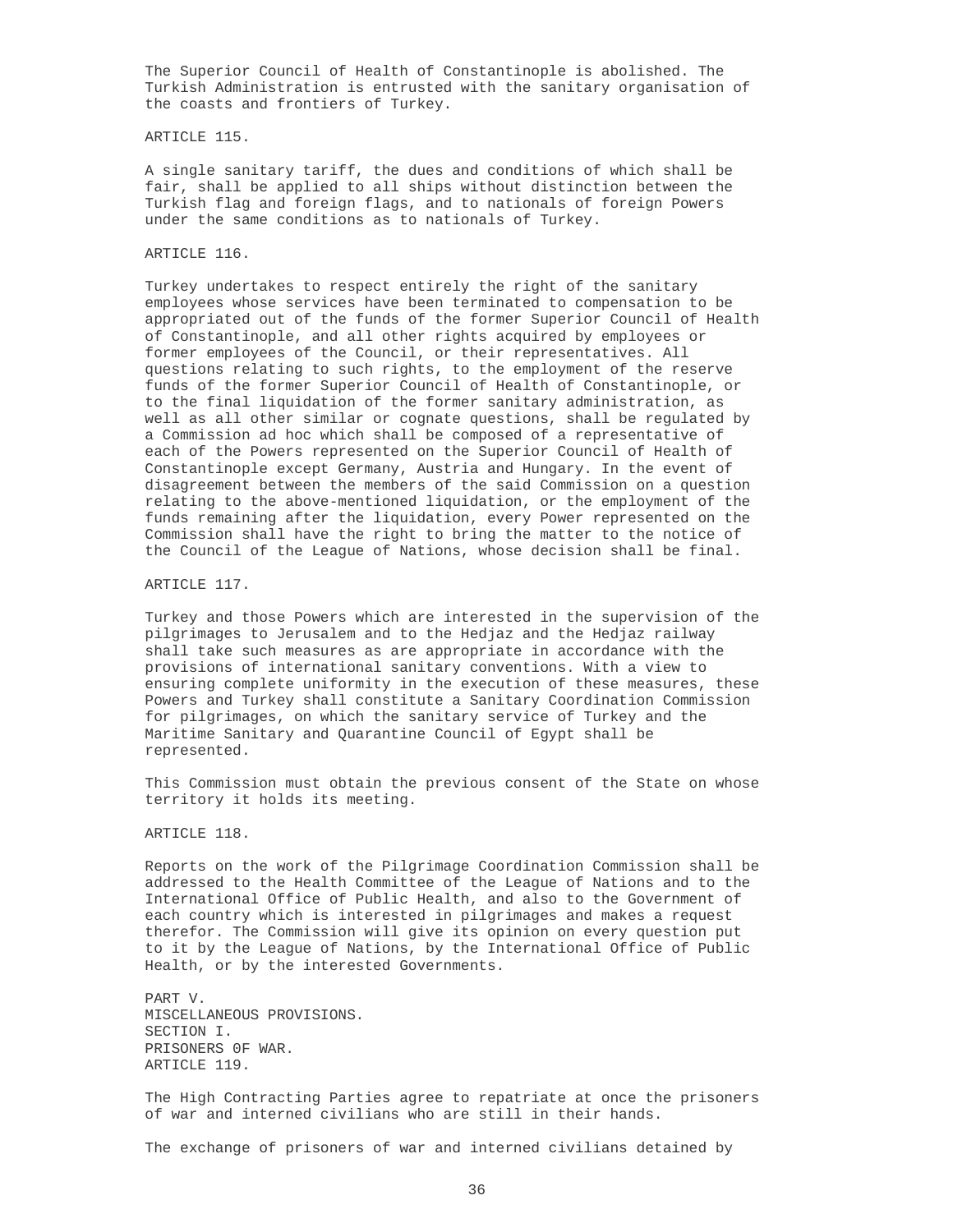Greece and Turkey respectively forms the subject of a separate agreement between those Powers signed at Lausanne on the 30th January, 1923.

ARTICLE 120.

Prisoners of war and interned civilians awaiting disposal or undergoing sentence for offences against discipline shall be repatriated irrespective of the completion of their sentence or of the proceedings pending against them.

Prisoners of war and interned civilians who are awaiting trial or undergoing sentence for offences other than those against discipline may be detained.

ARTICLE 121.

The High Contracting Parties agree to give every facility in their respective territories for the search for the missing and the identification of prisoners of war and interned civilians who have expressed their desire not to be repatriated.

ARTICLE 122.

The High Contracting Parties undertake to restore on the coming into force of the present Treaty all articles, money, securities, documents and personal effects of every description which have belonged to prisoners of war or interned civilians and which have been retained.

ARTICLE 123.

The High Contracting Parties waive reciprocally all repayments of sums due for the maintenance of prisoners of war captured by their armies.

SECTION II. GRAVES. ARTICLE 124.

Without prejudice to the special provisions of Article 126 of the present Treaty, the High Contracting Parties will cause to be respected and maintained within the territories under their authority the cemeteries, graves, ossuaries and memorials of soldiers and sailors who fell in action or died from wounds accident or disease since the 29th October, 1914, as well as of prisoners of war and interned civilians who died in captivity after that date.

The High Contracting Parties will agree to accord in their respective territories all necessary facilities to such Commissions as each Contracting Power may appoint for the purpose of the identification, registration and maintenance of the said cemeteries, ossuaries and graves, and the erection of memorials on their sites. Such Commissions shall not have any military character.

The High Contracting Parties reciprocally undertake, subject to the provisions of their national laws and the requirements of public health, to furnish each other every facility for giving effect to requests that the bodies of such soldiers and sailors may be transferred to their own country.

ARTICLE 125.

The High Contracting Parties further undertake to furnish each other:

(I) A complete list of prisoners of war and interned civilians who have died in captivity, together with all information tending towards their identification.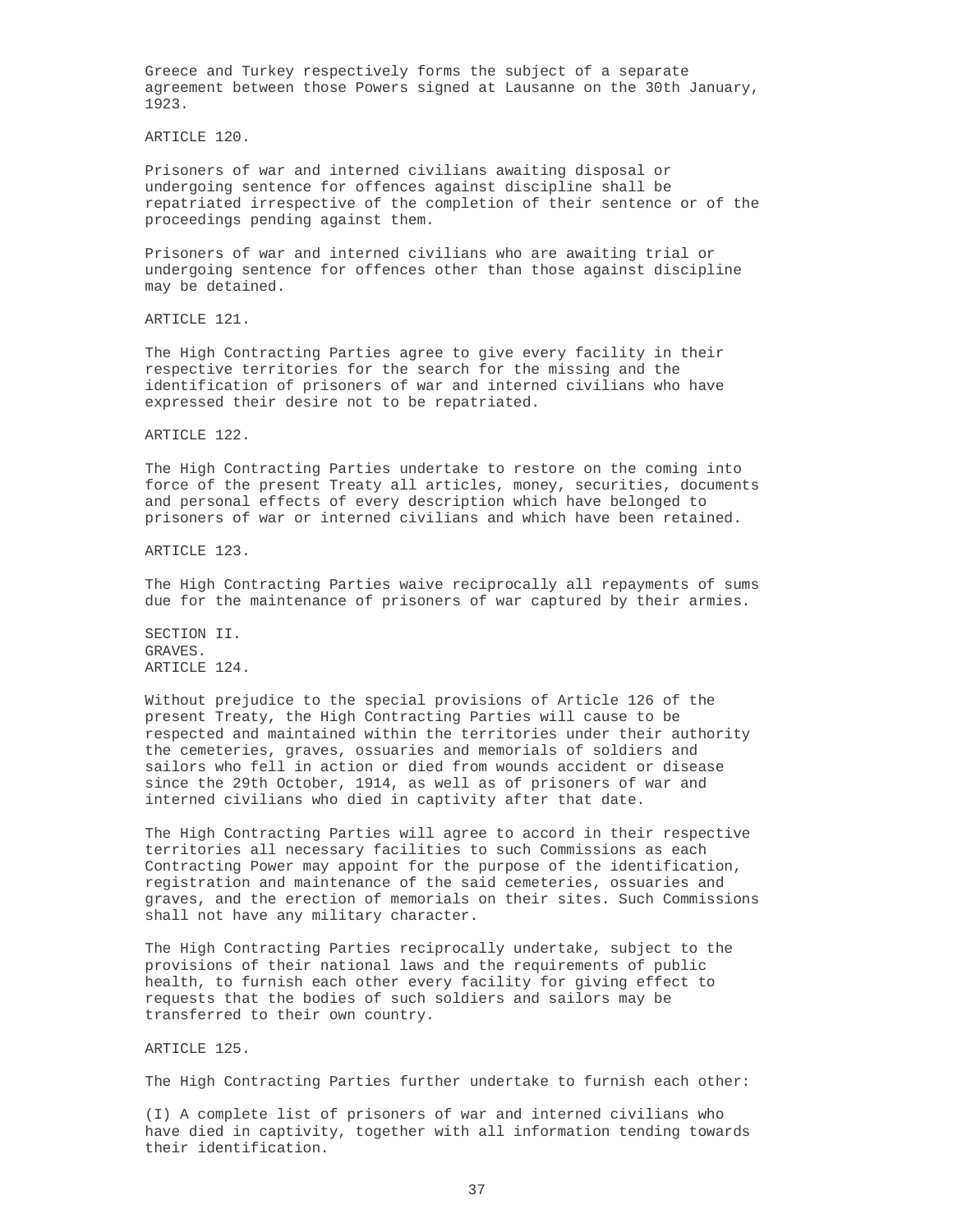(2) All information as to the number and position of the graves of all those who have been buried without identification.

ARTICLE 126.

The maintenace of the graves, cemeteries, ossuaries and memorials of Turkish soldiers, sailors and prisoners of war who may have died on Roumanian territory since the 27th August 1916, as well as all other obligations under Articles 124 and 125 regarding interned civilians, shall form the object of a special arrangement between the Roumanian and the Turkish Governments.

#### ARTICLE 127.

In order to complete the general provisions included in Articles 124 and 125, the Governments of the British Empire, France and Italy on the one hand and the Turkish and Greek Governments on the other agree to the special provisions contained in Articles 128 to 136.

#### ARTICLE 128.

The Turkish Government undertakes to grant to the Governments of the British Empire, France and Italy respectively and in perpetuity the land within the Turkish territory in which are situated the graves, cemeteries, ossuaries or memorials of their soldiers and sailors who fell in action or died of wounds, accident or disease, as well as those of prisoners of war and interned civil- ians who died in captivity.

The Turkish Government will also grant to those Governments the land which the Commissions provided for in Article 130 shall consider necessary for the establishment of cemeteries for the regrouping of graves, for ossuaries or memorials.

The Turkish Government undertakes further to give free access to these graves, cemeteries, ossuaries and memorials, and if need be to authorise the construction of the necessary roads and pathways.

The Greek Government undertakes to fulfil the same obligations in so far as concerns its territory.

The above provisions shall not affect Turkish or Greek sovereignty over the land thus granted.

ARTICLE 129.

The land to be granted by the Turkish Government will include in particular, as regards the British Empire, the area in the region known as Anzac (Ari Burnu), which is shown on Map No. 3. [See Introduction.] The occupation of the above-mentioned area shall be subject to the following conditions:

(1) This area shall not be applied to any purpose other than that laid down in the present Treaty; consequently it shall not be utilised for any military or commercial object nor for any other object foreign to the purpose mentioned above;

(2) The Turkish Government shall, at all times, have the right to cause this area, including the cemeteries, to be inspected;

(3) The number of civil custodians appointed to look after the cemeteries shall not exceed one custodian to each cemetery. There shall not be any special custodians for the parts of the area Iying outside the cemeteries;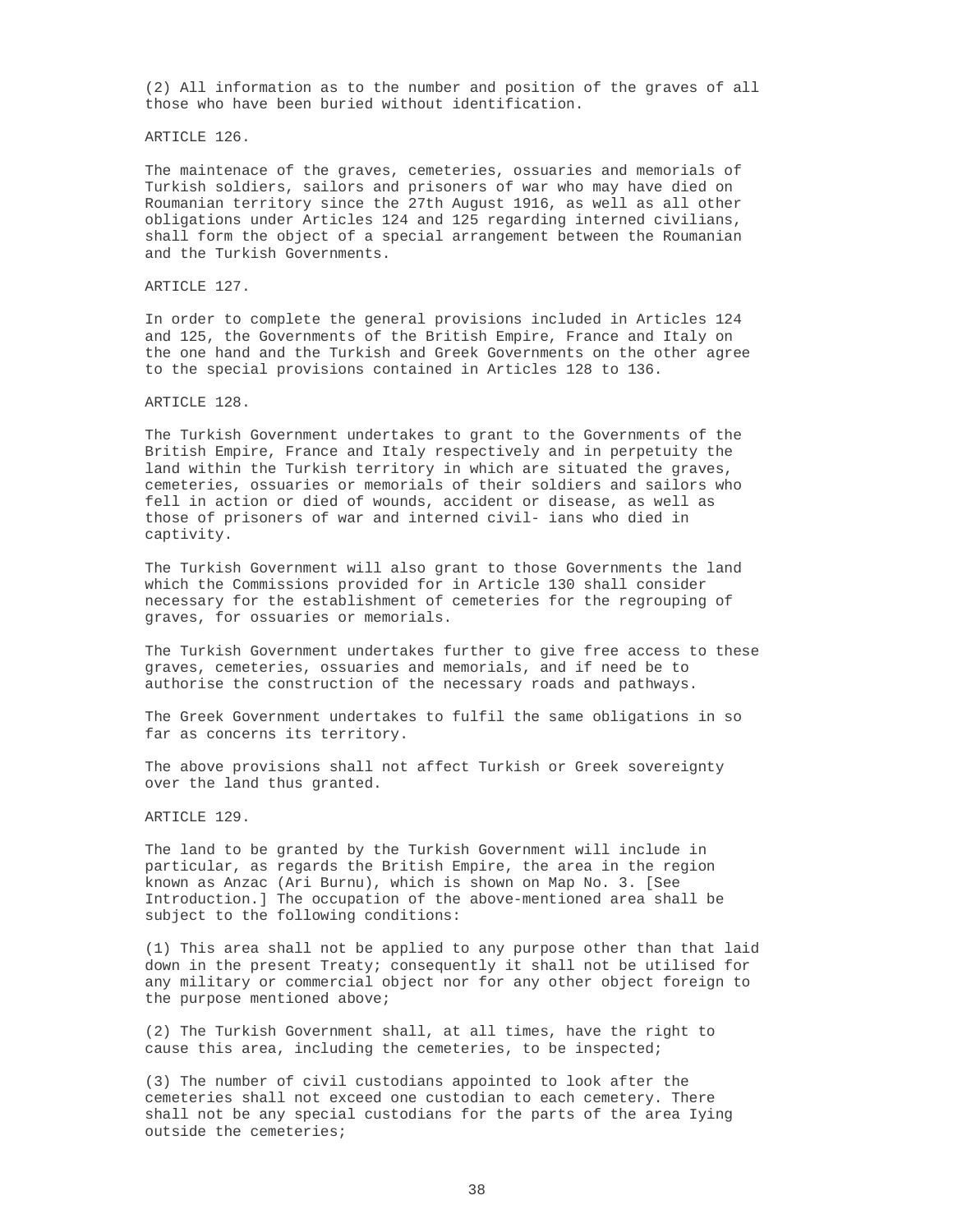(4) No dwelling houses may be erected in the area, either inslde or outside the cemeteries, except such as are strictly necessary for the custodians;

(5) On the sea shore of the area no quay, jetty or wharfs may be built to facilitate the landing or embarkation of persons or goods;

(6) Such formalities as may be required may only be fulfilled on the coast inside the Straits and access to the area by the coast on the AEgean Sea shall only be permitted after these formalities have been fulfilled. The Turkish Government agrees that these formalities, which shall be as simple as possible, shall not be, without prejudice to the other stipulations of this Article, more onerous than those imposed on other foreigners entering Turkey, and that they should be fulfilled under conditions tending to avoid all unnecessary delay;

(7) Persons who desire to visit the area must not be armed, and the Turkish Government have the right to see to the enforcement of this strict prohibition;

(8) The Turkish Government must be informed at least a week in advance of the arrival of any party of visitors exceeding 150 persons.

ARTICLE 130.

Each of the British, French and Italian Governments shall appoint a commission, on which the Turkish and Greek Governments will appoint a representative, to which will be entrusted the duty of regulating on the spot questions affecting the graves, cemeteries, ossuaries and memorials. The duties of these commissions shall extend particularly  $t \cap$ :

(1) the offficial recognition of the zones where burials have or may have already taken place and the registration of cemeteries, ossuaries, or memorials already existing;

(2) fixing the conditions in which, if necessary, graves may in future be concentrated, and deciding, in conjunction with the Turkish representative in Turkish territory and the Greek representative in Greek territory, the sites of the cemeteries, ossuaries and memorials still to be established, and defining the boundaries of these sites in such a way as shall restrict the land to be occupied within the limits indispensable for the purpose;

(3) communicating to the Turkish and Greek Governments in the name of the respective Governments a final plan of their graves, cemeteries, ossuaries and memorials, whether already established or to be established.

## ARTICLE 131 .

The Government in whose favour the grant is made undertakes not to employ the land nor to allow it to be employed for any purpose other than that to which it is dedicated. If this land is situated on the coast, the shore may not be employed by the concessionary Government for any military, marine or commercial purpose of whatever nature. The sites of graves and cemeteries which may no longer be used for that purpose and which are not used for the erection of memorials shall be returned to the Turkish or Greek Government.

ARTICLE 132.

Any necessary legislative or administrative measures for the grant to the British, French and Italian Governments respectively of full, exclusive and perpetual use of the land referred to in Articles 128 to 130 shall be taken by the Turkish Government and Greek Government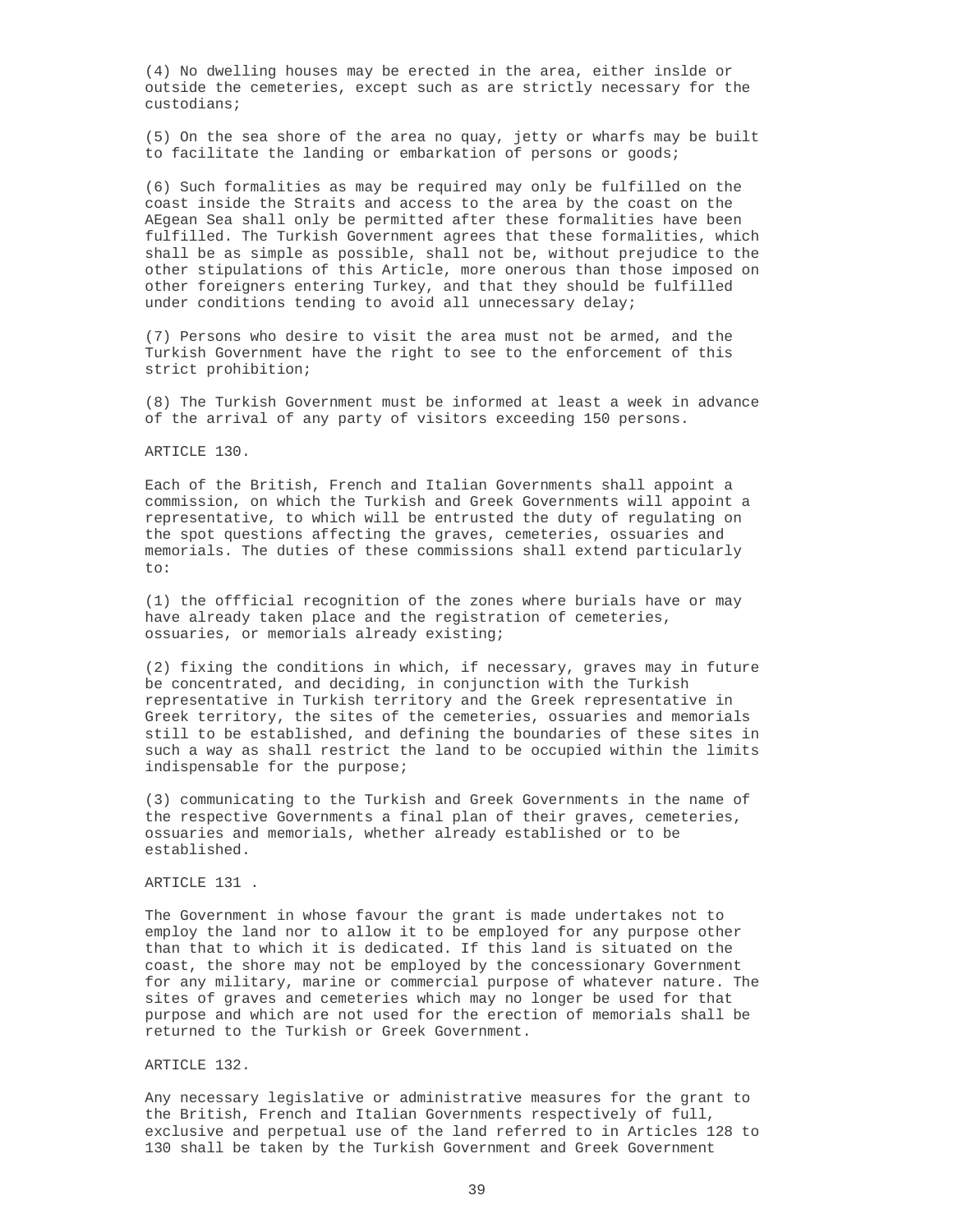respectively within six months of the date of the notification to be made in accordance with paragraph 3 of Article 130. If any compulsory acquisition of the land is necessary, it will be effected by and at the cost of the Turkish Government or the Greek Government, as the case may be.

ARTICLE 133.

The British, French and Italian Governments may respectively entrust to such organisations as each of them may deem fit the establishment, arrangement and maintenance of the graves, cemeteries, ossuaries and memorials of their nationals. These organisations shall have no military character. They alone shall have the right to undertake the exhumation or removal of bodies necessary for the concentration of graves and establishment of cemeteries and ossuaries, as well as the exhumation and removal of such bodies as the Governments to whom the grant of land is made shall deem it necessary to transfer to their own country.

ARTICLE 134.

The British, French and Italian Governments shall have the right to entrust the maintenance of their graves, cemeteries, ossuaries and memorials in Turkey to custodians appointed from among their own nationals. These custodians shall be recognised by the Turkish authorities and shall receive from them every assistance necessary for the safeguard and protection of these graves, cemeteries, ossuaries and memorials. The custodians shall have no military character, but may be armed for their personal defence with a revolver or automatic pistol.

ARTICLE 135.

The land referred to in Articles 128 to 131 shall not be subjected by Turkey or the Turkish authorities, or by Greece or the Greek authorities, as the case may be, to any form of rent or taxation. Representatives of the British, French or Italian Governments as well as persons desirous of visiting the graves, cemeteries, ossuaries and memorials, shall at all times have free access thereto. The Turkish Government and the Greek Government respectively undertake to maintain in perpetuity the roads leading to the said land.

The Turkish Government and the Greek Government respectively undertake to afford to the British, French and Italian Governments all necessary facilities for obtaining a sufficient water supply for the requirements of the staff engaged in the maintenance or protection of the said graves, cemeteries, ossuaries and memorials, and for the irrigation of the land.

ARTICLE 136.

The British, French and Italian Governments undertake to accord to the Turkish Government the benefits of the provisions contained in Articles 128 and 130 to 135 of the present Treaty for the establishment of graves, cemeteries, ossuaries and memorials of Turkish soldiers and sailors existing on the territories under their authority, including the territories detached from Turkey.

SECTION III. GENERAL PROVISIONS. ARTICLE 137.

Subject to any agreements concluded between the High Contracting Parties, the decisions talcen and orders issued since the 30th October, 1918, until the coming into force of the present Treaty, by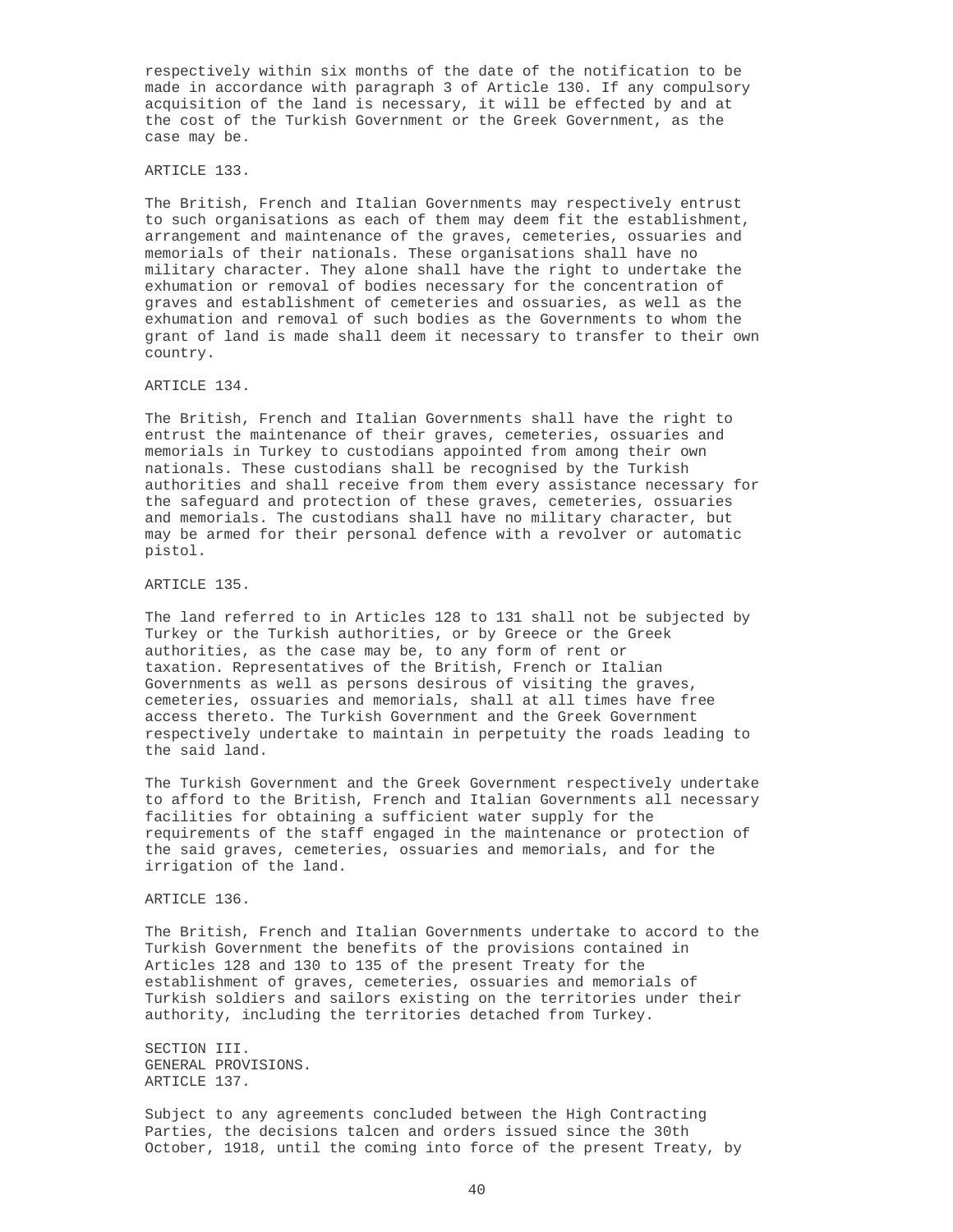or in agreement with the authorities of the Powers who have occupied Constantinople, and concerning the property, rights and interests of their nationals, of foreigners or of Turkish nationals, and the relations of such persons with the authorities of Turkey, shall be regarded as definitive and shall give rise to no claims against the Powers or their authority.

All other claims arising from injury suffered in consequence of any such decisions or orders shall be submitted to the Mixed Arbitral Tribunal.

ARTICLE 138.

In judicial matters, the decisions given and orders issued in Turkey from the 30th October, 1918, until the coming into force of the present Treaty by all judges, courts or authorities of the Powers who have occupied Constantinople, or by the Provisional Mixed Judicial Commission established on the 8th December, 1921, as well as the measures taken in execution of such decisions or orders, shall be regarded as definitive, without prejudice, however, to the terms of paragraphs IV and VI of the Amnesty Declaration dated this day.

Nevertheless, in the event of a claim being presented by a private person in respect of damage suffered by him in consequence of a judicial decision in favour of another private person given in a civil matter by a military or police court, this claim shall be brought before the Mixed Arbitral Tribunal, which may in a proper case, order the payment of compensation or even restitution of the property in question.

ARTICLE 139.

Archives, registers, plans, title-deeds and other documents of every kind relating to the civil, judicial or financial administration, or the administration of Wakfs, which are at present in Turkey and are only of interest to the Government of a territory detached from the Ottoman Empire, and reciprocally those in a territory detached from the Ottoman Empire which are only of interest to the Turkish Government, shall reciprocally be restored.

Archives, registers, plans, title-deeds and other documents mentioned above which are considered by the Government in whose possession they are as being also of interest to itself, may be retained by that Government, subject to its furnishing on request photographs or certified copies to the Government concerned.

Archives, registers, plans, title-deeds and other documents which have been taken away either from Turkey or from detached territories shall reciprocally be restored in original, in so far as they concern exclusively the territories from which they have been taken.

The expense entailed by these operations shall be paid by the Government applying therefor.

The above stipulations apply in the same manner to the registers relating to real estates or Wakfs in the districts of the former Ottoman Empire transferred to Greece after 1912.

ARTICLE 140.

Prizes made during the war between Turkey and the other Contracting Powers prior to the 30th October, 1918, shall give rise to no claim on either side. The same shall apply to seizures effected after that date, for violation of the armistice, by the Powers who have occupied Constantinople.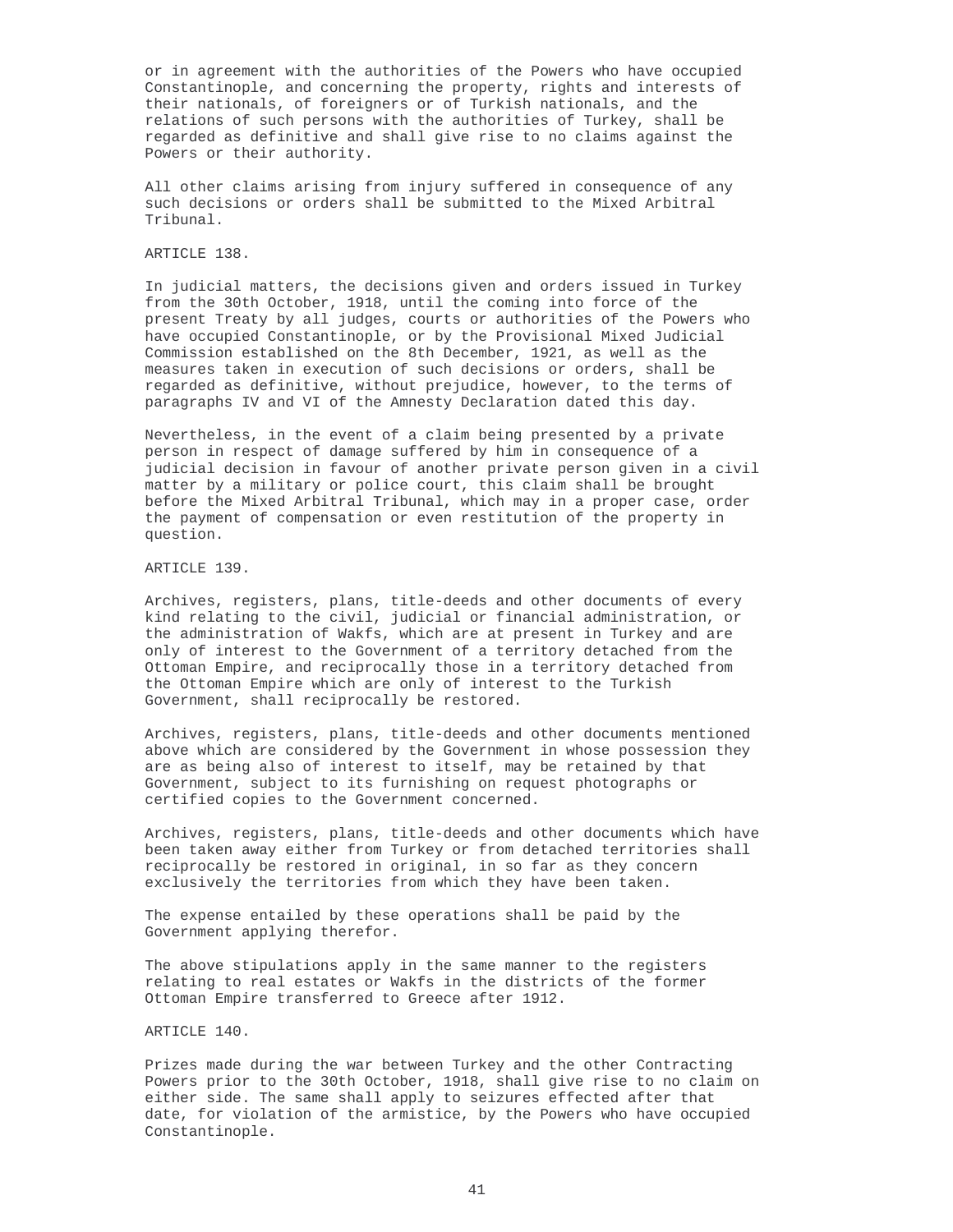It is understood that no claim shall be made, either by the Governments of the Powers who have occupied Constantinople or their nationals, or by the Turkish Government or its nationals, respecting small craft of all kinds, vessels of light tonnage, yachts and lighters which any of the said Governments may, between the 29th October, 1914, until the 1st January, 1923, have disposed of in their own harbours or in harbours occupied by them. Nevertheless, this stipulation does not prejudice the terms of paragraph VI of the Amnesty Declaration dated this day, nor the claims which private persons may be able to establish against other private persons in virtue of rights held before the 29th October, 1914.

Vessels under the Turkish flag seized by the Greek forces after the 30th October, 1918, shall be restored to Turkey.

ARTICLE 141 .

In accordance with Article 25 of the present Treaty, Articles 155, 250 and 440 and Annex III, Part VIII (Reparation) of the Treaty of Peace of Versailles, dated the 28th June, 1919, the Turkish Government and its nationals are released from any liability to the German Government or to its nationals in respect of German vessels which were the object during the war of a transfer by the German Government or its nationals to the Ottoman Government or its nationals without the consent of the Allied Governments, and at present in the possession of the latter.

The same shall apply, if necessary, in the relations between Turkey and the other Powers which fought on her side.

ARTICLE 142.

The separate Convention concluded on the 30th January, 1923, between Greece and Turkey, relating to the exchange of the Greek and Turkish populations, will have as between these two High Contracting Parties the same force and effect as if it formed part of the present Treaty.

ARTICLE 143.

The present Treaty shall be ratified as soon as possible.

The ratifications shall be deposited at Paris.

The Japanese Government will be entitled merely to inform the Government of the French Republic through their diplomatic representative at Paris when their ratification has been given; in that case, they must transmit the instrument of ratification as soon as possible.

Each of the Signatory Powers will ratify by one single instrument the present Treaty and the other instruments signed by it and mentioned in the Final Act of the Conference of Lausanne, in so far as these require ratification.

A first proces-verbal of the deposit of ratifications shall be drawn up as soon as Turkey, on the one hand, and the British Empire, France, Italy and Japan, or any three of them, on the other hand, have deposited the instruments of their ratifications.

From the date of this first proces-verbal the Treaty will come into force between the High Contracting Parties who have thus ratified it, Thereafter it will come into force for the other Powers at the date of the deposit of their ratifications.

As between Greece and Turkey, however, the provisions of Articles 1, 2 (2) and 5-11 inclusive will come into force as soon as the Greek and Turkish Governments have deposited the instruments of their